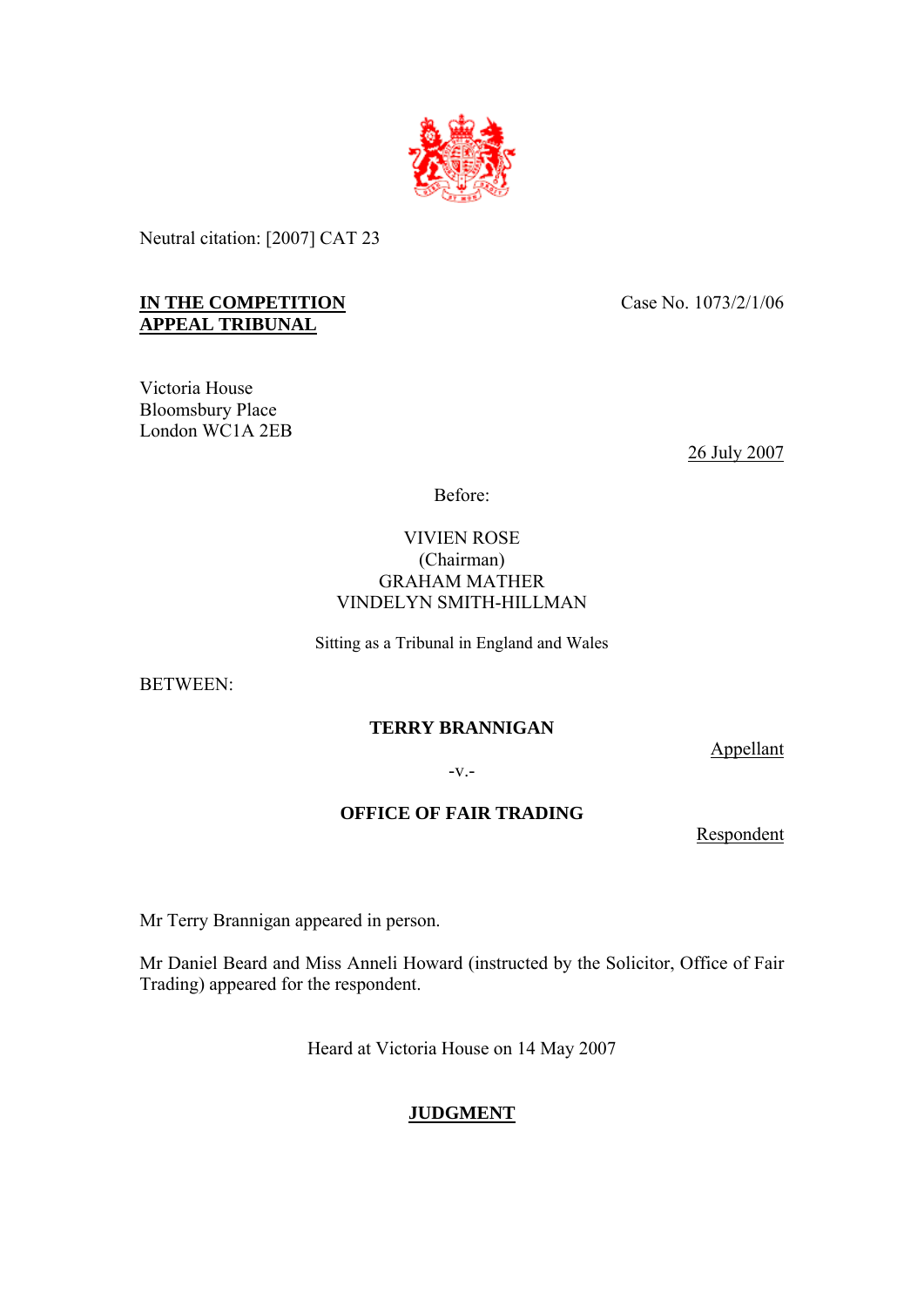### **I INTRODUCTION**

- 1. This is the judgment of the Tribunal on an appeal brought by Mr Terry Brannigan against a decision of the respondent ("the OFT").
- 2. Mr Brannigan was a proprietor of two local newspapers in the East Sussex area. He claims that he was forced out of the market by the anti-competitive conduct of two rival publishers of local newspapers: Newsquest plc ("Newsquest") and Johnston Press plc ("Johnston").
- 3. Mr Brannigan complained to the OFT that both publishers had engaged in exclusionary practices in breach of the prohibitions imposed by sections 2 and 18 of the Competition Act 1998 ("the Act"). It is common ground that this is not a case which engages Article 81 or 82 of the EC Treaty.
- 4. The history of the OFT's handling of Mr Brannigan's complaint is described in the Tribunal's judgment delivered on 15 November 2006 [2006] CAT 28. In that judgment, the Tribunal rejected the OFT's application under Rule 10 of the Competition Appeal Tribunal Rules 2003 S.I. 2003 No. 1372 ("the Tribunal's Rules") to dismiss the appeal. That judgment also considers the issue of admissibility raised at that stage by the OFT. In this judgment we set out the factual background, the history of the handling of the complaint and the previous proceedings before the Tribunal only so far as is necessary to resolve the issues which were before us at the substantive hearing. At this point, it suffices to say that, following a Tribunal hearing held in private on 28 April 2006, Mr Brannigan submitted a revised complaint to the OFT dated 31 May 2006 in which he set out his complaint against Newsquest in line with the OFT's statutory guidelines issued to complainants and third parties: Guidelines on *Involving Third Parties in Competition Act investigations* (OFT 451, April 2006). We refer to the document submitted by Mr Brannigan as the "Revised Complaint".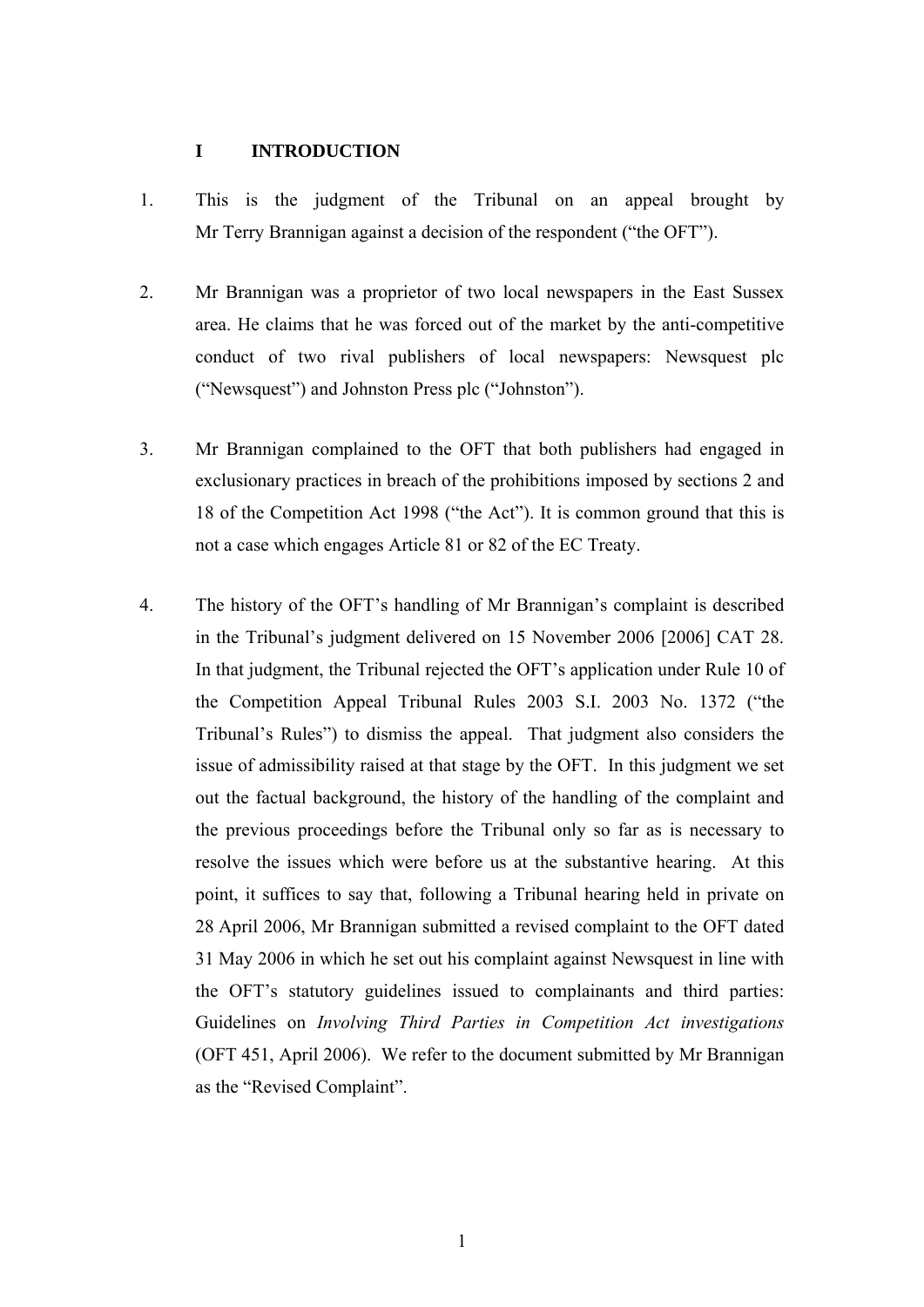5. The OFT decision currently under appeal was issued on 9 June 2006 in the form of an annex to a letter sent to Mr Brannigan of that date. The relevant Annex ("the Decision") is headed:

> "Whether, in the Complaint by Brannigan Publishing against Newsquest and also Johnston Press Case (CE/3651-03), there were reasonable grounds to suspect an infringement of competition law under section 25 of the Competition Act 1998 (The 'Act')."

- 6. The text of the Decision is available on the Tribunal's website<sup>1</sup> and for the purposes of the main hearing before us it was treated by the parties as comprising the non-infringement decision which is the subject of this appeal. In the Decision the OFT concluded that there was no clear evidence that either Newsquest or Johnston was dominant, either individually or collectively, in the market for advertising space in free and paid-for regional and local newspapers in East Sussex or that there were agreements which could have an appreciable adverse effect upon competition. The OFT also found that much of the behaviour complained of "can be justified as a vigorous competitive response" and was "of too short a duration to pose a threat to serious competition". As a result the Decision concludes that "the grounds for the OFT to have a reasonable suspicion that the Act had been infringed are weak."
- 7. As well as the Decision, there was another Annex which assessed Mr Brannigan's complaint against the OFT's criteria for investigation. That Annex concluded that the OFT rejected the complaint "on the basis of its administrative priorities".
- 8. Mr Brannigan appeals to the Tribunal contesting the conclusions reached by the OFT in its Decision. His grounds are set out in his Revised Notice of Appeal dated 23 November 2006. A copy of that document is available on the Tribunal's website.<sup>2</sup> At the case management conference held on 23 January 2007, the Tribunal indicated that certain of the matters raised in the Revised Notice of Appeal should not form part of the appeal since they did not

<sup>&</sup>lt;u>.</u> <sup>1</sup> http://www.catribunal.org.uk/documents/App1073Bran090606.pdf.

<sup>2</sup> http://www.catribunal.org.uk/documents/Note1073Bran090107.pdf.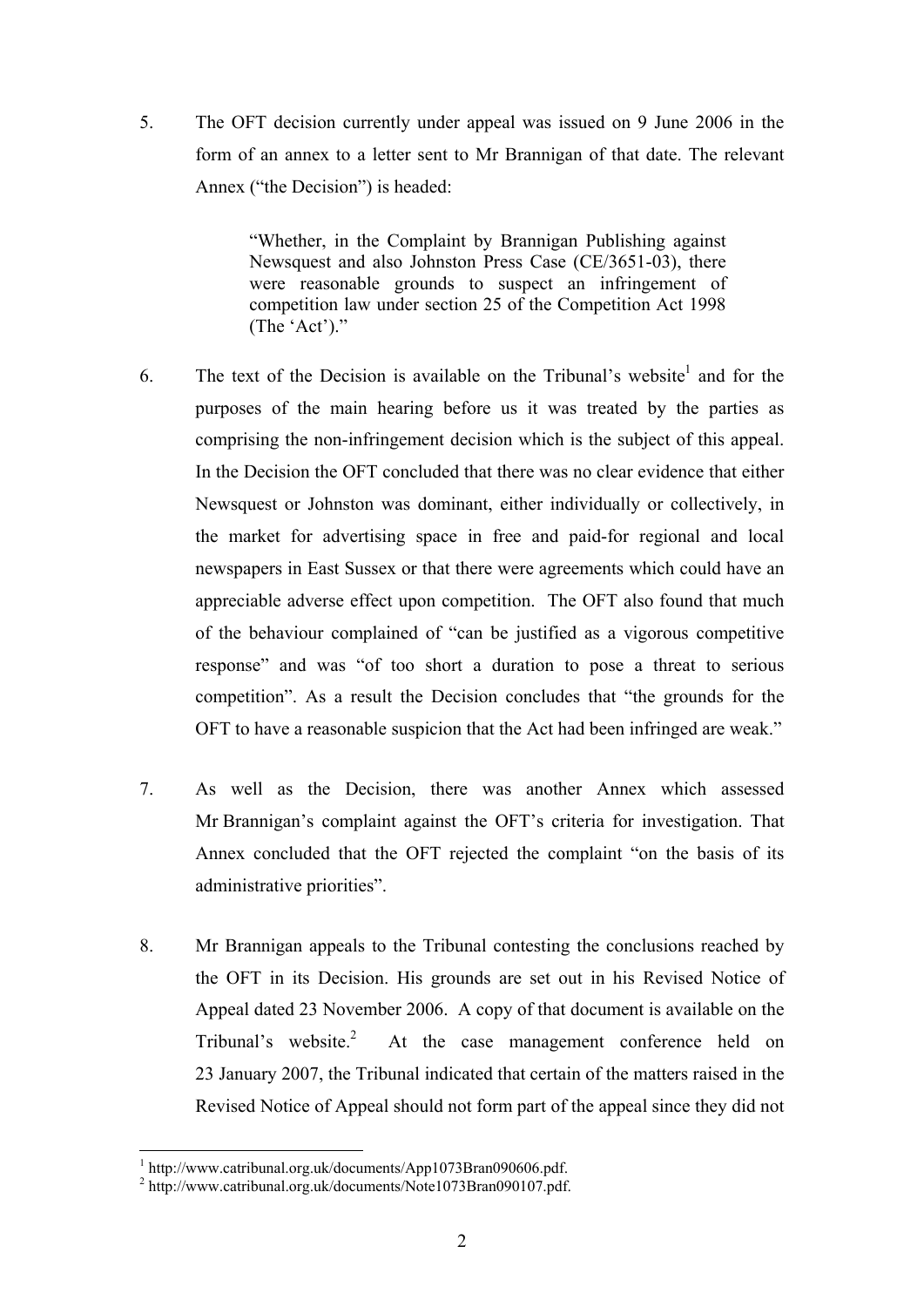form part of either the original complaint or the Revised Complaint and were not therefore part of the Decision.

- 9. The OFT served a defence to that Revised Notice of Appeal on 16 February 2007. We refer to that document as "the OFT's Defence".
- 10. In accordance with paragraph 3(1) of Schedule 8 to the Act it is now for the Tribunal to determine the appeal "on the merits by reference to the grounds of appeal set out in the notice of appeal".
- 11. In paragraph 4 of the Revised Notice of Appeal, Mr Brannigan requested the Tribunal to set aside the Decision, and/or to substitute an infringement decision for the OFT's non-infringement decision and/or remit the matter to the OFT for further investigation and decision. At the hearing, however, Mr Brannigan quite rightly recognised that there was insufficient material before the Tribunal for it to consider substituting a finding of infringement. His position was that the Decision should be set aside and the matter remitted to the OFT under paragraph 3(2)(a) of Schedule 8 to the Act.
- 12. At the hearing which took place on 14 May 2007, the evidence adduced was limited to that of Mr Brannigan confirming the truth of the matters which were set out in his Revised Notice of Appeal. The OFT did not challenge that evidence and did not adduce any evidence of its own. Neither Newsquest nor Johnston had been involved in any way in the OFT's handling of the complaint and neither applied to intervene in the Tribunal's proceedings. In those circumstances the Tribunal did not consider it was appropriate to undertake a substantial evidence gathering exercise on its own initiative, using its powers under Rule 19 of the Tribunal's Rules. The Tribunal must therefore decide this case in the context of the facts placed before us and verified by Mr Brannigan.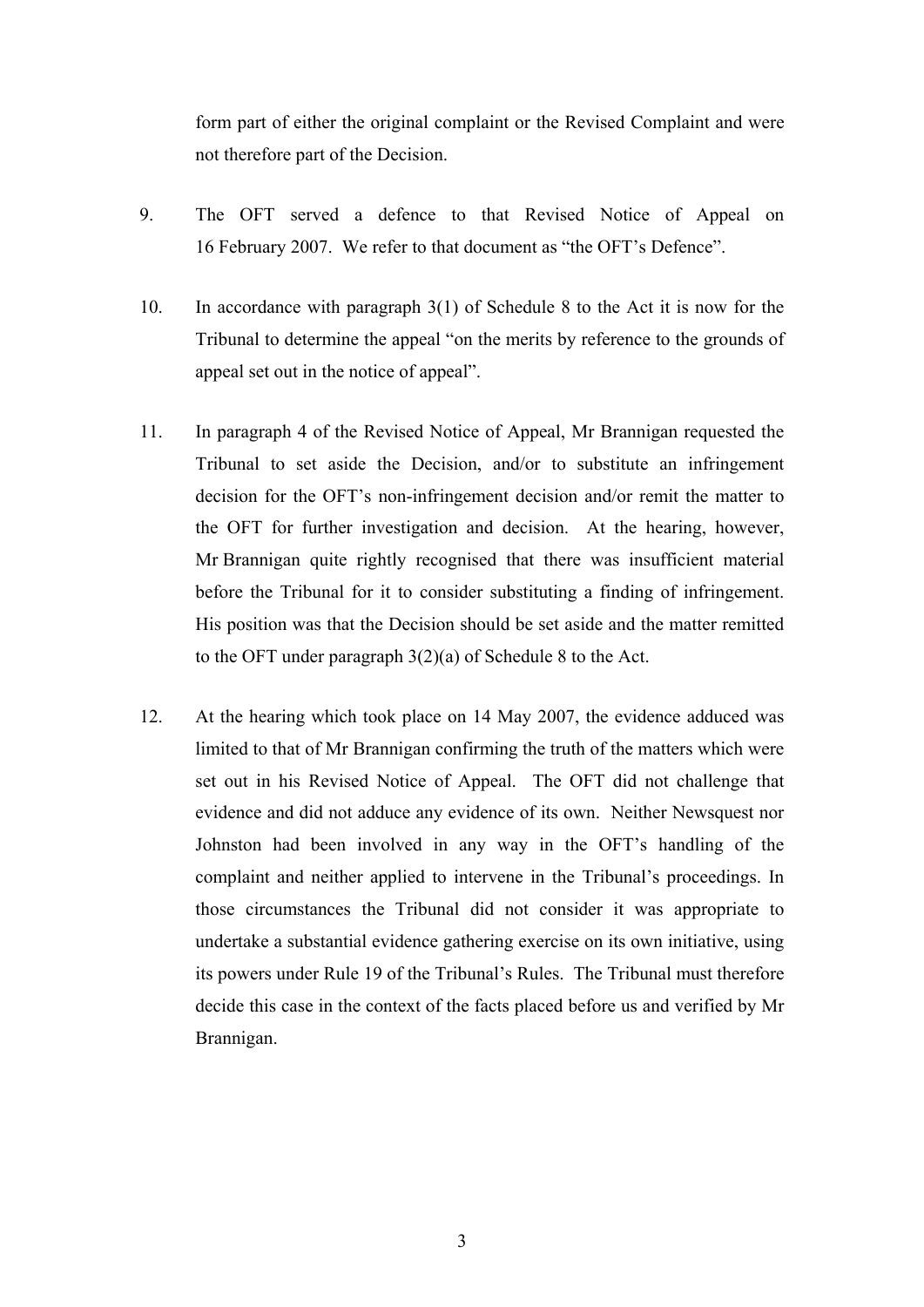### **II FACTUAL BACKGROUND**

#### *Market overview*

- 13. This case concerns competition among local newspapers in the East Sussex area and in particular in the two towns of Lewes and Uckfield. Newspaper publishers generate revenues from their newspapers through sales to both readers and advertisers. Newspapers are of many different kinds varying according to price (a newspaper may be sold or given away free to readers); frequency (daily or weekly); circulation area (in local areas, across regions or nationwide); time of publication (daily newspapers are often published in the morning or evenings); means of distribution (sold via newsagents, home delivery, left in stacks at stations) and editorial coverage.
- 14. As to the structure of the newspaper industry, Mr Brannigan's evidence was that:

"… there are 1,300 regional and local newspapers in the UK today, including 25 mornings (19 paid-for and 6 free), 75 evenings, 21 Sundays, 529 paid-for weeklies, and 650 free weekly newspapers."

- 15. It is common ground that prior to the launch of Mr Brannigan's newspapers the *Uckfield Life* and the *Lewes Life* in March 2003, Newsquest, Johnston and Daily Mail & General Trust ("DMGT") distributed the main local newspapers in East Sussex.
- 16. According to the Revised Complaint, Newsquest plc is the second largest publisher of regional and local newspapers in the United Kingdom. Included in its newspaper portfolio across East Sussex are the following weekly free titles: *Brighton and Hove Leader*, *Mid-Sussex Leader*, *South Coast Leader* and the *Uckfield Leader* as well as the daily paid for title *The Argus*. Newsquest (Sussex) is said to have the only newspaper printing press in East Sussex.
- 17. Johnston offers the following weekly, paid for titles in East Sussex: *Sussex Express*, *Bexhill Observer*, *Eastbourne Gazette*, *Eastbourne Herald*, *Hastings Observer*, *Rye and Battle Observer* and *West Sussex Gazette*. Johnston also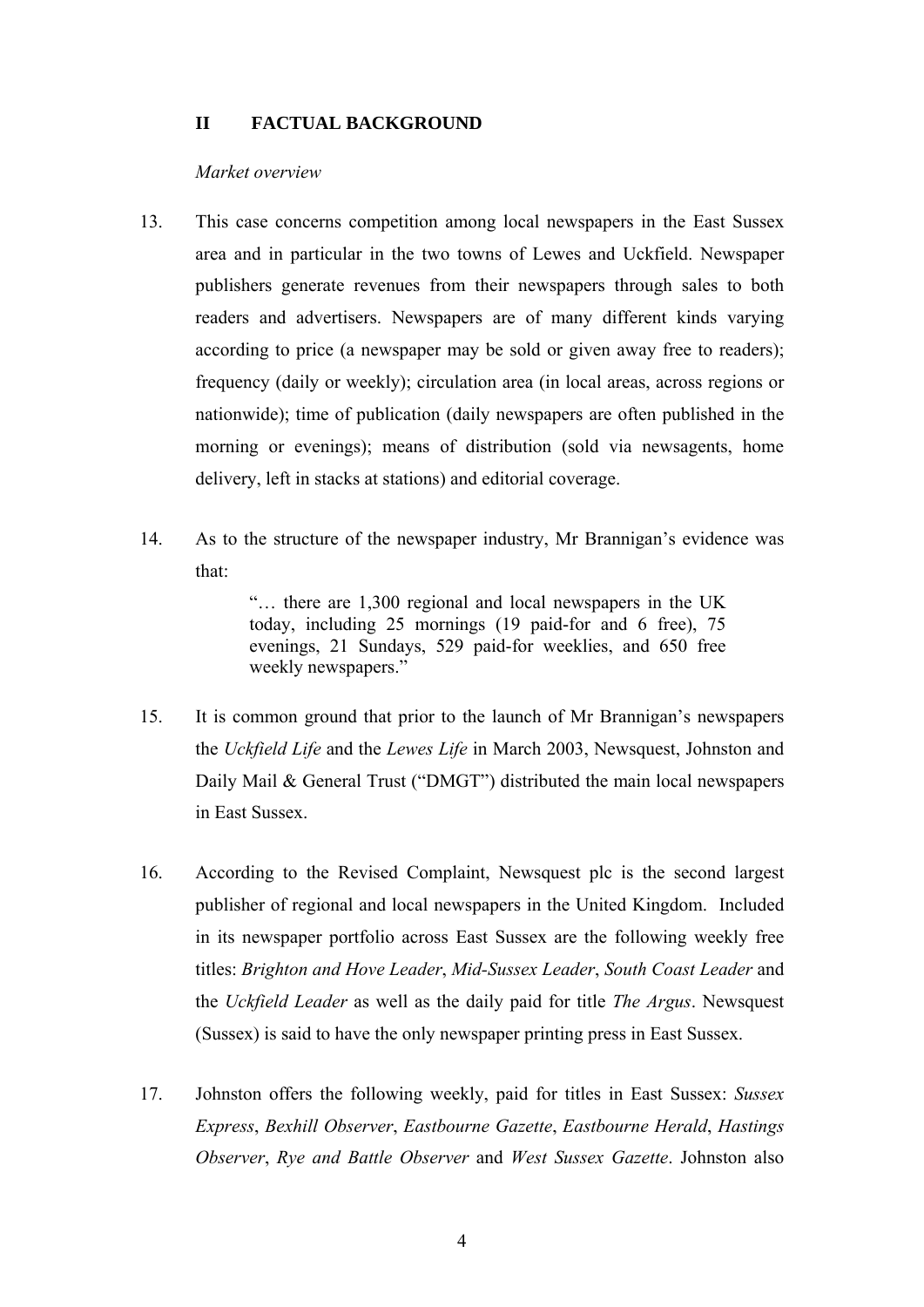offers a weekly free title in that area known as the *Eastbourne Advertiser*. According to the Revised Complaint, the Johnston titles are printed in Portsmouth (at paragraph 54).

- 18. Before the events which give rise to this appeal, the local newspapers available in Uckfield were Johnston's weekly paid-for *Sussex Express,* Newsquest's daily paid-for *Argus* and two weekly paid for titles the *Kent and Sussex Courier* and *East Grinstead Courier* sold by Northcliffe which is part of DMGT.
- 19. In Lewes, prior to Mr Brannigan's entrance in to the market, Johnston distributed its paid-for weekly title, *The Sussex Express*, and Newsquest, through *The Argus*, a daily paid-for daily title. No other titles appear to be published in that vicinity.

#### *The background to Brannigan Publishing*

- 20. From 1996 to November 2002 Mr Brannigan was employed by Johnston. He worked in the advertising department of the *Sussex Express* which, as described above, was a paid for newspaper distributed across the East Sussex area including the towns of Lewes and Uckfield. After leaving Johnston, Mr Brannigan decided to become a sole trader and set up his own newspaper business. His intention was to create a 'community business', whose ethos would be 'life is local'. He sold his house and 'put every penny' into making his business – trading as "Brannigan Publishing" – a success. In March of 2003, he launched two local, free newspapers in Lewes and Uckfield. They were called *Lewes Life* and *Uckfield Life*. Those titles depended on advertisements for their revenue.
- 21. To print those titles, Mr Brannigan needed access to a printing press. Initially he had an agreement with Newsquest (Sussex) to print the papers at 2 am on Friday mornings. Later this arrangement was cancelled at short notice and instead the newspapers were printed by presses operated by Newsquest (Essex) in Colchester. The circumstances in which the arrangement was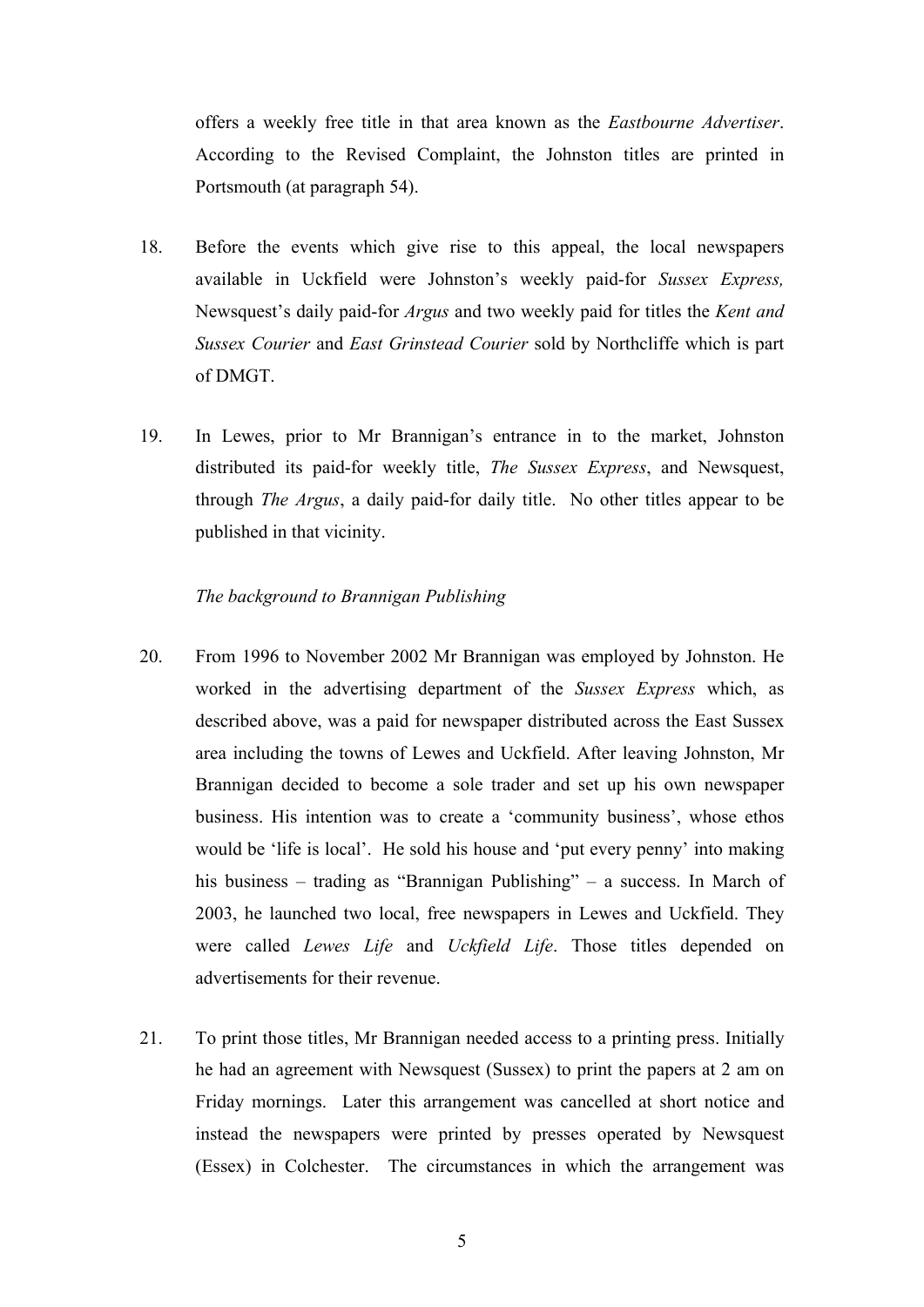cancelled form one of the alleged abuses by Newsquest and is considered in more detail below.

22. The change of printing arrangements had several consequences. The print slot had to take place earlier than planned. It also meant Brannigan Publishing incurred additional expense: on transport and on computers that would work with the Colchester printing press.

## *The launch of the Uckfield Life and Lewes Life newspapers*

- 23. In March 2003 publication and circulation of *Uckfield Life* and *Lewes Life* began. Both titles were distributed to almost all the households in their local areas.
- 24. It appears that the first three months of trading by Brannigan Publishing went well. Feedback from advertisers in *Uckfield Life* and *Lewes Life* was generally positive. If his newspapers continued to prosper, Mr Brannigan expected a turnover in excess of £250,000 in the first year of trading. Indeed, from 28 March 2003 to 13 June 2003 Brannigan Publishing is said to have generated a turnover of around £50,000. Thereafter, however, Brannigan Publishing began to run into difficulties. Again, these difficulties form the basis of Mr Brannigan's complaint that the statutory prohibitions were infringed so the facts are set out in greater detail below. Briefly, Newsquest claimed that a number of newspapers that they published in the East Sussex area used the word "Life" in their title and that Mr Brannigan was thereby attempting to "pass off" his newspapers as Newsquest titles. Although no formal steps were taken by Newsquest to stop Mr Brannigan using the name, Mr Brannigan states that the continued threat of litigation, which was never formally retracted, caused him upset and expense.

# *Conduct in Uckfield*

25. The main plank of Mr Brannigan's case with regards to the alleged breach of the Act arises from the launch of a free weekly title by Newsquest (Sussex)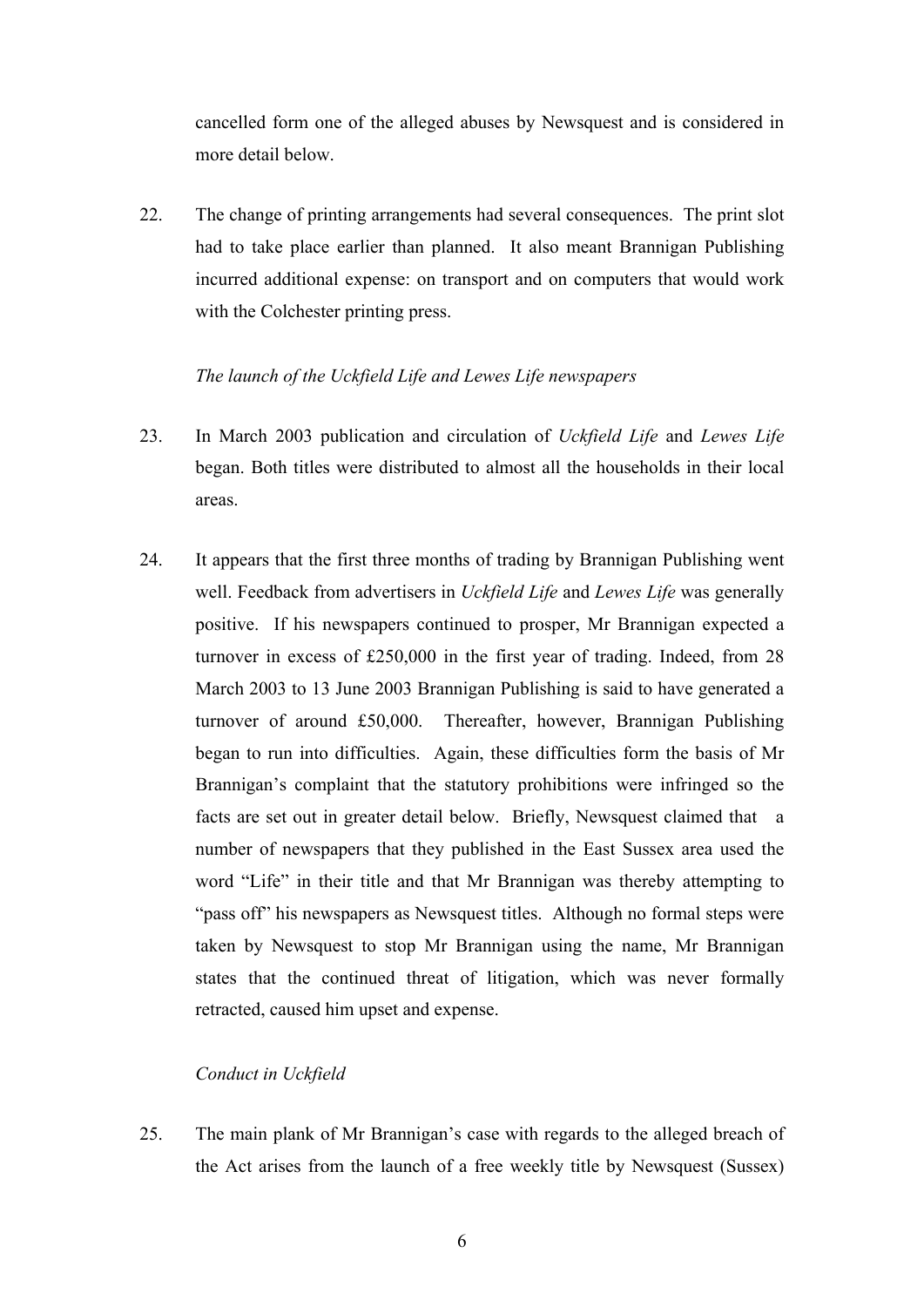known as the *Uckfield Leader* a few months after the launch of Mr Brannigan's papers.

- 26. According to Mr Brannigan, the *Uckfield Leader* was a 'market spoiler'. In his opinion, the *Uckfield Leader* was a "fighting title" used by Newsquest to defend the revenue of its paid for title, *The Argus*, against competition from Brannigan Publishing. It is suggested that the launch of the *Uckfield Leader*  was timed to forestall Mr Brannigan's fledgling newspapers. Mr Brannigan also alleges that that Newsquest offered below cost rates for advertising to businesses that placed advertisements in the *Uckfield Leader* if those advertisers also promised not to advertise in his newspapers. This was done with a view to driving the *Uckfield Life* out of the market.
- 27. Newsquest and Johnston allegedly made things difficult for Mr Brannigan in other ways too. Members of staff at both publishers are said to have made defamatory remarks and belittled Mr Brannigan's publications. Mr Brannigan also asserts that Newsquest targeted the methods of distributing *Uckfield Life*.
- 28. The intensity of Newsquest's competition took its toll. According to Mr Brannigan, the resulting flight of advertisers from *Uckfield Life* caused him to fall into serious financial difficulties.
- 29. In Lewes, Johnston owns and publishes the leading newspaper, the *Sussex Express*. *The Argus*, a Newsquest title, is also present. Unlike Uckfield, there was no allegation of a "spoiler paper" or predatory behaviour on the part of Johnston. Rather, Mr Brannigan suspects that Johnston and Newsquest operated a tacit agreement that neither of them would launch a free newspaper in Lewes. That agreement explained, according to Mr Brannigan, why Newsquest retaliated against Mr Brannigan's titles only in Uckfield.
- 30. In September 2003, Mr Brannigan was declared bankrupt. He had debts of over £150,000. Brannigan Publishing had an estimated readership of some 45,000 households at the time. As Mr Brannigan put it in his Revised Complaint: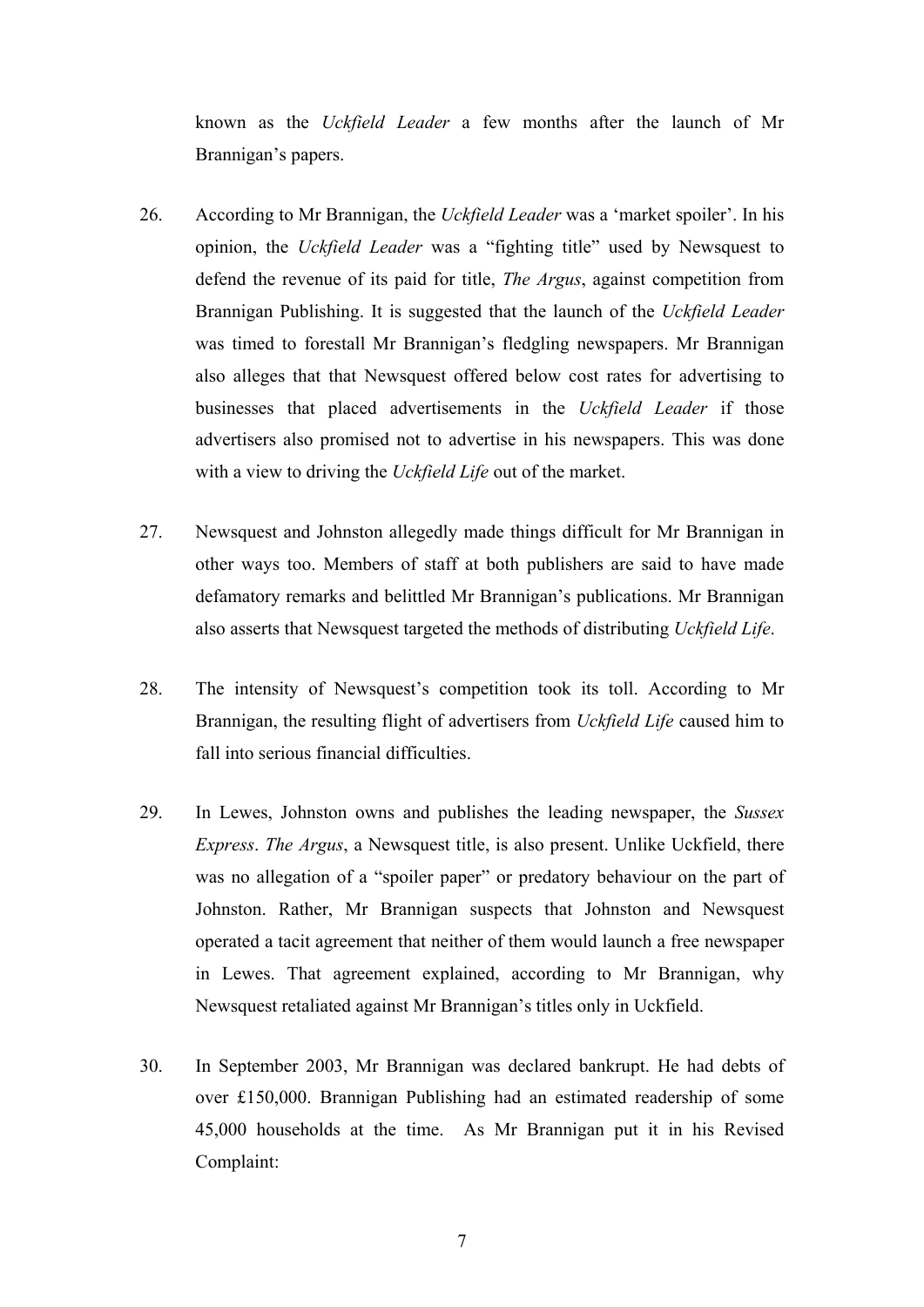"The whole ethos of my company was to be an integral part of local life and to add a sense of community. We employed local people; we ran community interest stories and campaigns and were making a real difference to people's lives. This strategy could work on a nationwide basis with the cost effective nature of desktop publishing nowadays. Unfortunately the newspaper market seems to be a closed market nowadays with the majority of publications being owned by just a few large companies."

### **III STATUTORY FRAMEWORK**

31. Section 2 of the Act ("the Chapter I prohibition") prohibits anti-competitive agreements. Subject to various exclusions and exemptions, section 2 provides, so far as material:

> "2 Agreements … preventing, restricting or distorting competition

> (1) … agreements between undertakings, decisions by associations of undertakings or concerted practices which –

> > (a) may affect trade within the United Kingdom, and

> > (b) have as their object or effect the prevention, restriction or distortion of competition within the United Kingdom,

are prohibited unless they are exempt in accordance with the provisions of this Part.

(2) Subsection (1) applies, in particular, to agreements, decisions or practices which –

- (a) directly or indirectly fix purchase or selling prices or any other trading conditions;
- (b) limit or control production, markets, technical development or investment;
- (c) share markets or sources of supply;
- (d) apply dissimilar conditions to equivalent transactions with other trading parties, thereby placing them at a competitive disadvantage;
- (e) make the conclusion of contracts subject to acceptance by the other parties of supplementary obligations which, by their nature or according to commercial usage, have no connection with the subject of such contracts  $\cdots$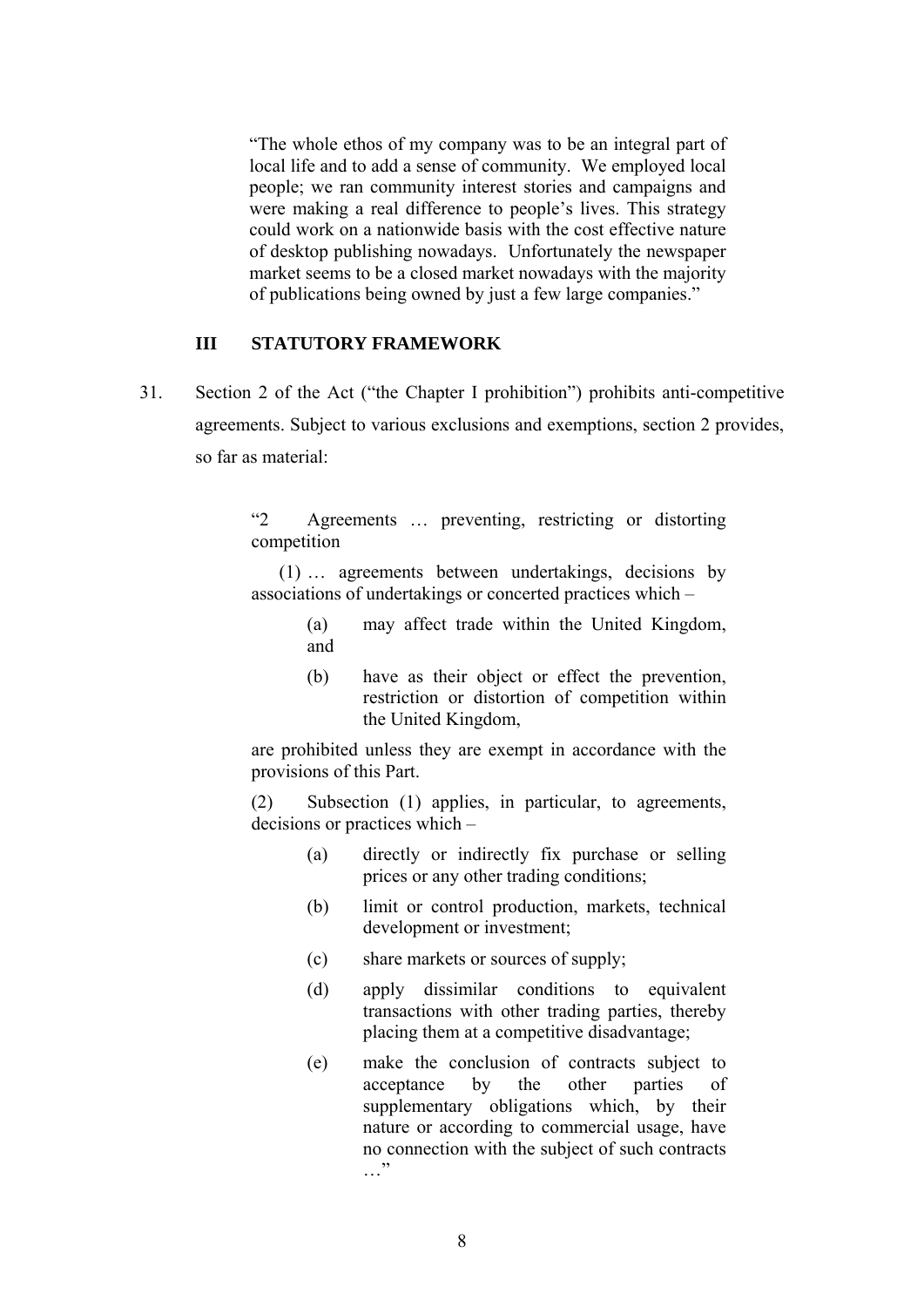- 32. Section 18 of the Act imposes the Chapter II prohibition. Subject to certain excluded cases, section 18 provides:
	- "18 Abuse of dominant position

(1) … any conduct on the part of one or more undertakings which amounts to the abuse of a dominant position in a market is prohibited if it may affect trade within the United Kingdom.

(2) Conduct may, in particular, constitute such an abuse if it consists in –

- (a) directly or indirectly imposing unfair purchase or selling prices or other unfair trading conditions;
- (b) limiting production, markets or technical development to the prejudice of consumers;
- (c) applying dissimilar conditions to equivalent transactions with other trading parties, thereby placing them at a competitive disadvantage;
- (d) making the conclusion of contracts subject to acceptance by the other parties of supplementary obligations which, by their nature or according to commercial usage, have no connection with the subject of the contracts.
- (3) In this section –

"dominant position" means a dominant position within the United Kingdom; and "the United Kingdom" means the United Kingdom or any part of it."

33. The Chapter I and II prohibitions are closely modelled on the corresponding provisions of Articles 81 and 82 of the Treaty establishing the European Community. Section 60 of the Act provides that, broadly speaking, questions arising under Part I of the Act in relation to competition within the United Kingdom are to be dealt with, so far as possible, and "having regard to any relevant differences", in a manner consistent with European Community law. Under section 60(2) of the Act we must ensure there is no inconsistency between the principles we apply, and the decisions we reach, and the principles laid down by the Treaty or the European Court, and any relevant decisions of that Court, in determining "any corresponding question arising in Community law".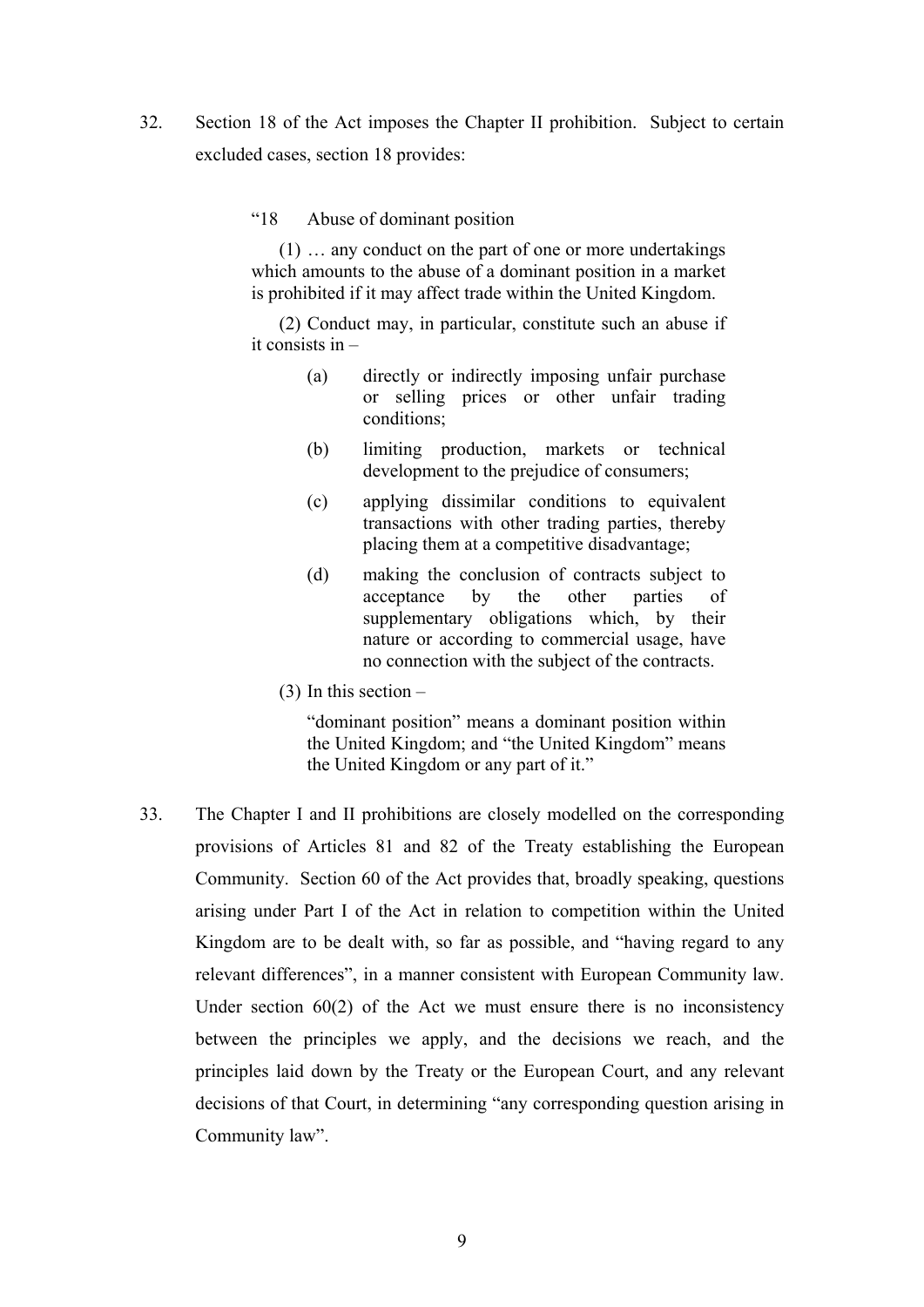- 34. Under Chapter III of the Act, entitled Investigation and Enforcement, the OFT is given powers to investigate and enforce the prohibitions of Chapters I and II. These include powers to conduct investigations (section 25), obtain documents and information (section 26), and enter premises with or without a warrant (sections 27 to 29). Section 25 provides that the OFT may conduct an investigation where there are "reasonable grounds for suspecting" that there is or has been an infringement of the Chapter I or Chapter II prohibitions.
- 35. The provisions governing appeals to this Tribunal are set out in sections 46 to 48 of the Act. Not every decision of the OFT can be challenged before the Tribunal. Section 46 lists a number of "appealable decisions". So far as is relevant to this case, those decisions include a decision of the OFT as to whether the Chapter I or Chapter II prohibitions have been infringed. A decision by the OFT not to carry out an investigation under section 25 or to reject a complaint otherwise than on the grounds that there has been no infringement is not a decision which can be challenged in the Tribunal: see *Cityhook Ltd v Office of Fair Trading* [2007] CAT 18, paragraphs 231-237.
- 36. By the time of the substantive hearing in this case, it was common ground between the parties that the Tribunal had jurisdiction in this case because the OFT had decided on the evidence before it that there had been no infringement of the Chapter I or II prohibitions. Further, it was not disputed that Mr Brannigan has a "sufficient interest" within the meaning of section 47(2) and was therefore entitled to bring this appeal against the Decision.
- 37. The Tribunal's powers on appeal are set out in paragraph 3 of Schedule 8 of the Act, which provides:

"Decisions of the Tribunal

 $3-(1)$  The tribunal must determine the appeal on the merits by reference to the grounds of appeal set out in the notice of appeal.

(2) The tribunal may confirm or set aside the decision which is the subject of the appeal, or any part of it, and may  $-$ 

(a) remit the matter to the OFT,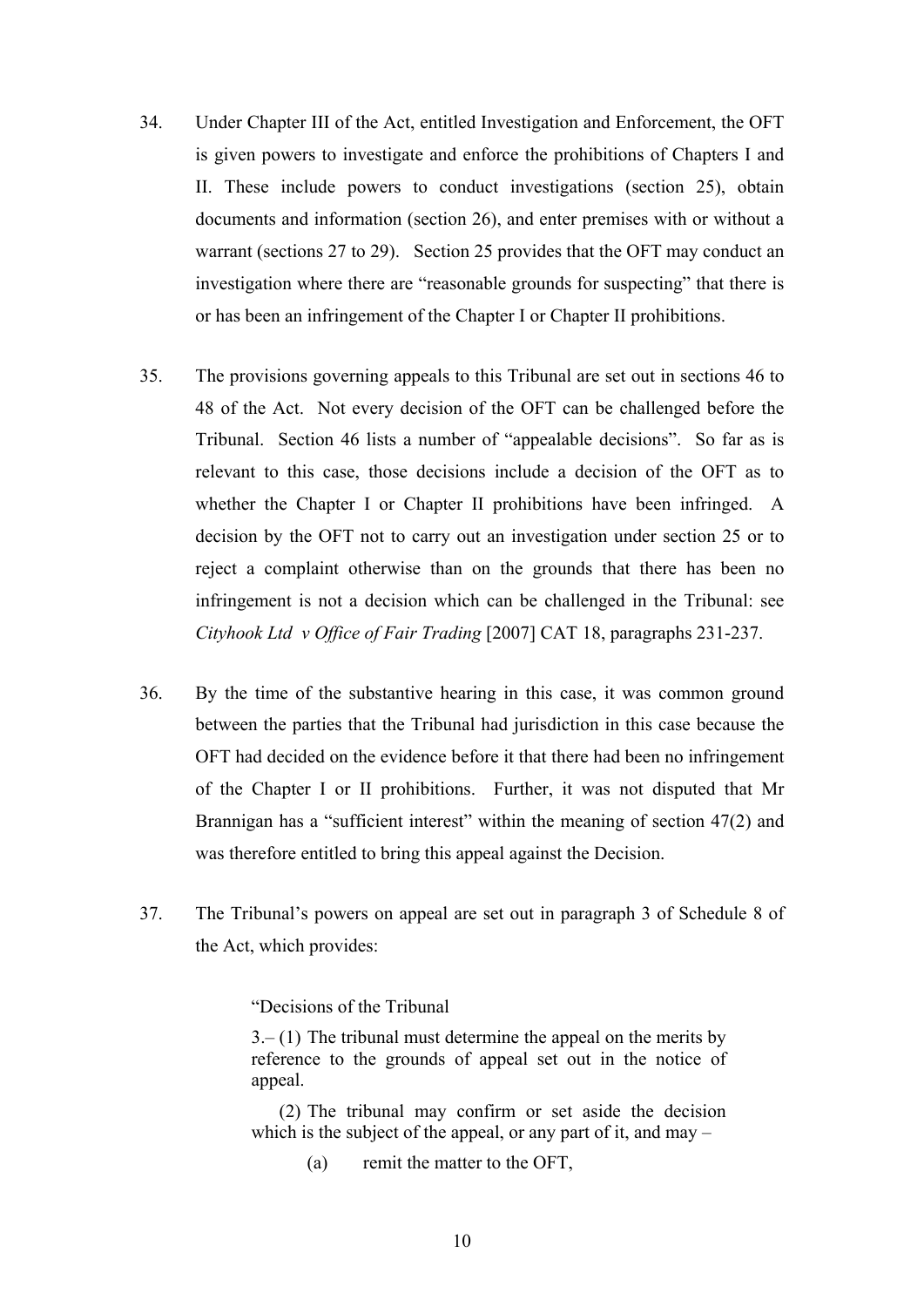- (b) impose or revoke, or vary the amount of, a penalty,
- $(c)$  …
- (d) give such directions, or take such other steps, as the OFT could itself have given or taken, or
- (e) make any other decision which the OFT could itself have made.

(3) Any decision of the tribunal on an appeal has the same effect, and may be enforced in the same manner, as a decision of the OFT.

(4) If the tribunal confirms the decision which is the subject of the appeal it may nevertheless set aside any finding of fact on which the decision was based."

### **IV THE REVISED NOTICE OF APPEAL**

38. There are a number of grounds of appeal set out in the Revised Notice of Appeal. In accordance with the Tribunal's Order made on 23 January 2007, this judgment deals with the following grounds:

> (1) The OFT failed to comply with its own procedural rules by not providing Mr Brannigan with a draft of the decision of 9 June 2006 so that he could submit comments before they adopted the Decision.

> (2) In relation to its finding that there had been no infringement of the Chapter II Prohibition, the OFT erred:

> > (a) in its definition of the relevant geographic market. Mr Brannigan alleges that the OFT wrongly failed to consider the relevant local markets of Lewes and Uckfield, and that, in Lewes, Johnston held a dominant position;

> > (b) in finding that neither Newsquest nor Johnston was individually dominant in East Sussex;

> > (c) in finding that Newsquest and Johnston did not hold a collective dominant position; and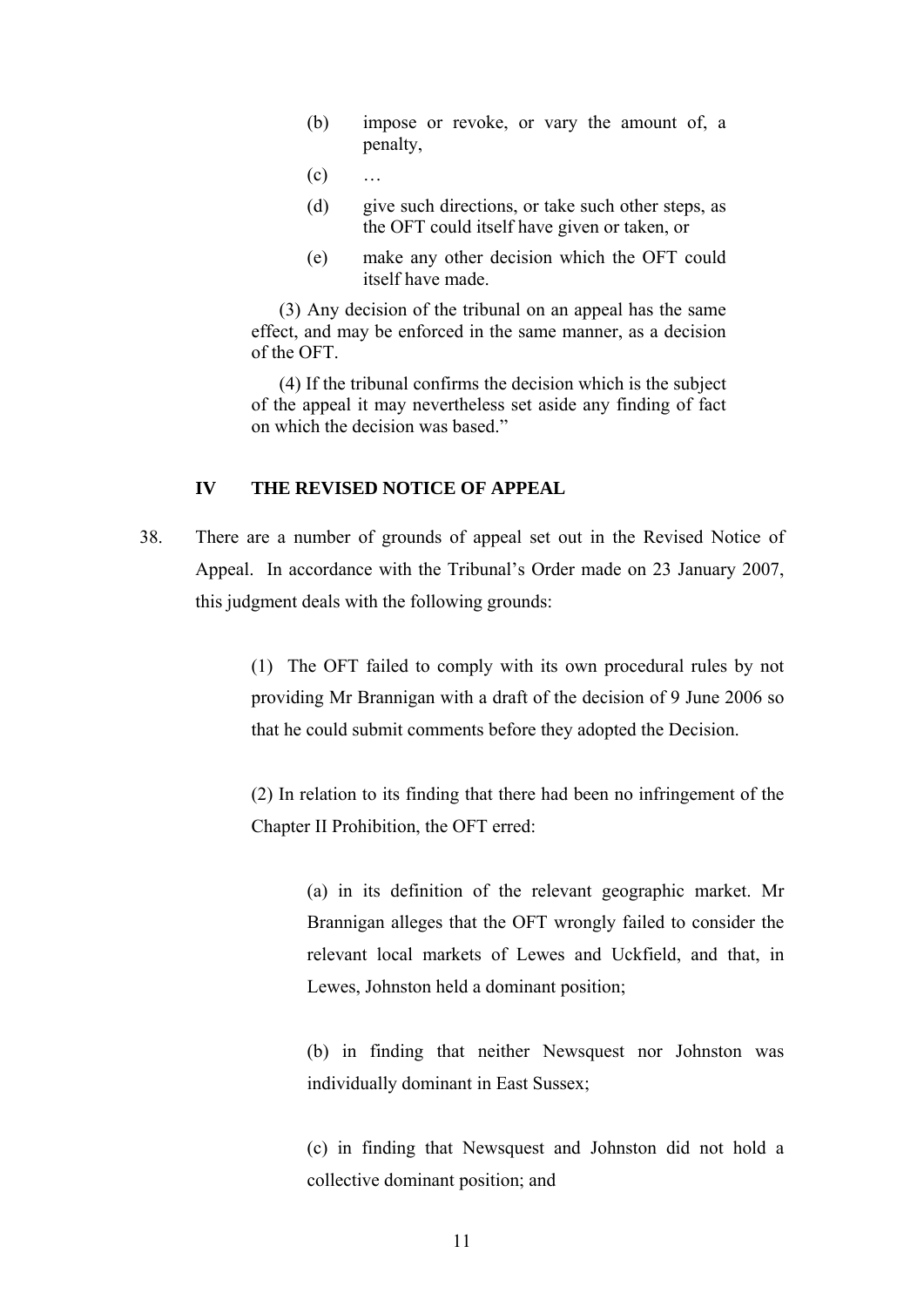(d) in concluding that the practices set forth in the revised complaint were not abuses of a dominant position, contrary to the Chapter II prohibition.

(3) In relation to its finding that there had been no infringement of the Chapter I prohibition, the OFT wrongly concluded that there were no agreements entered into by Newsquest and Johnston in breach of the Chapter I prohibition.

## **V THE TEST WHICH THE TRIBUNAL MUST APPLY**

39. The parties did not agree as to the grounds on which the OFT's Decision can be challenged before the Tribunal. The OFT took issue with the way in which Mr Brannigan characterised the question which the Tribunal has to resolve. In his written outline observations submitted for the hearing of 14 May 2007, Mr Brannigan submitted that:

> "9. My understanding of the position now reached is that the OFT has concluded that there are no reasonable ground[s] for suspecting a breach of the competition rules. They say in their letter of 9 June that

> "… we have assessed whether, on the information available to us, there are reasonable grounds to suspect an infringement of competition law under section 25 of the Act. … I regret to say that, on the basis of the evidence that you provided to us, we consider that the grounds for suspecting an infringement are weak"

> 10. This is the essence of this appeal. Did the OFT have reasonable grounds to suspect that there had been an infringement of the prohibitions in the Act. If the Tribunal concludes that they did have reasonable grounds for suspicion then I must succeed in this appeal.

> 14. The matter which the Tribunal must decide was whether the OFT was wrong to conclude, on the evidence before it, that the test set out in s 25 of the Act had not been met."

…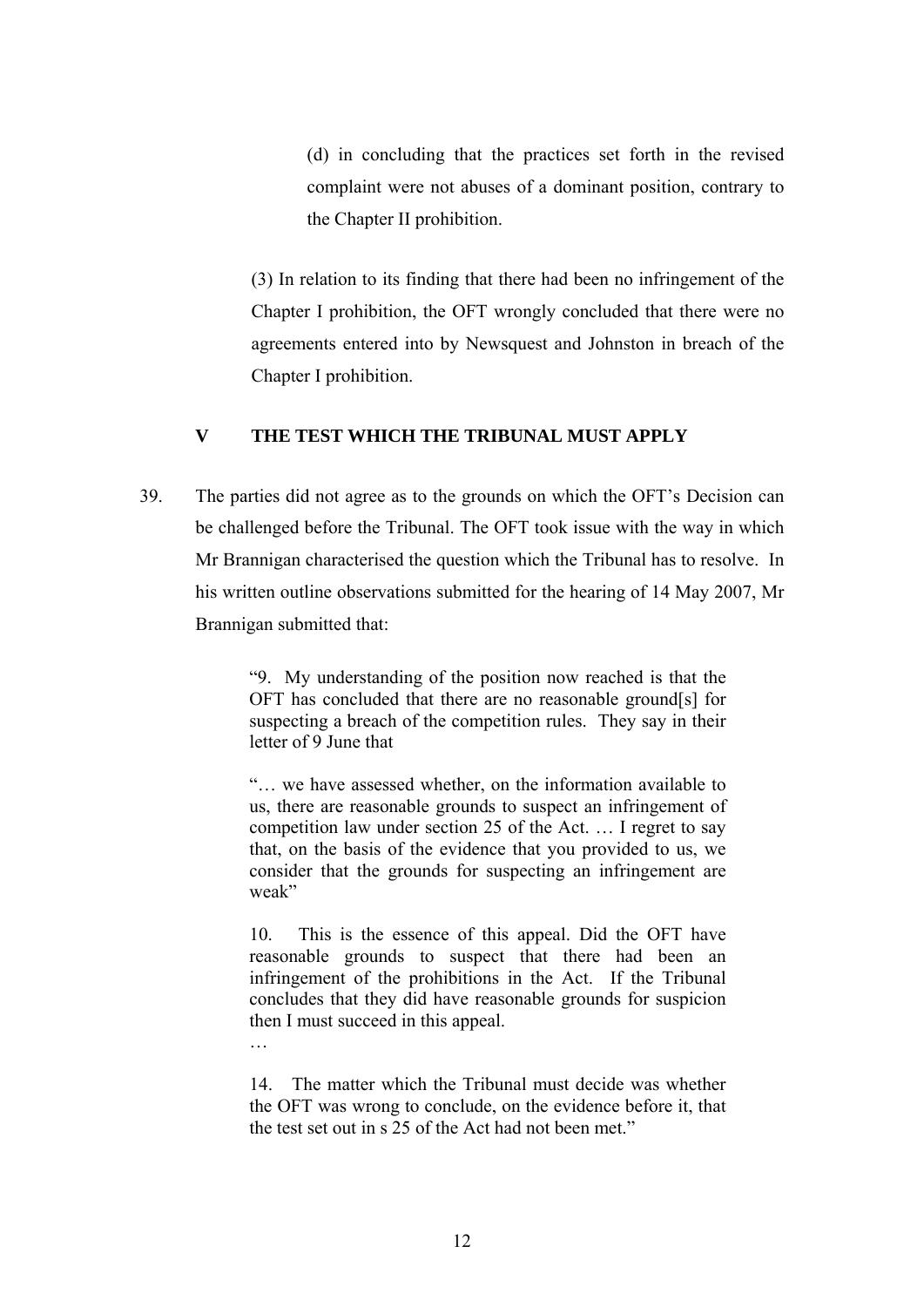- 40. Mr Brannigan referred to the Tribunal's ruling in *The Association of Convenience Stores v the Office of Fair Trading* [2005] CAT 36 where the Tribunal considered whether the OFT had reasonable grounds for suspecting that a market exhibited features which prevents, restricts or distorts competition for the purpose of making a market investigation reference to the Competition Commission ("the CC") under section 131 of the Enterprise Act 2002.
- 41. The OFT contended that this was not the correct test. Counsel for the OFT emphasised that the OFT's decision not to start an investigation under section 25 of the Act is not an appealable decision for the purposes of section 46. The OFT characterised the task for the Tribunal in the following way:

"9. The correct issue for the Tribunal to determine in this appeal is whether the OFT was wrong in its conclusion in the Decision that, based upon the evidence before it, there was insufficient evidence to justify making an infringement decision because, in summary there was no clear evidence of whether:

9.1 Newsquest or Johnston, individually or collectively, occupied a dominant position in a relevant market for advertising space in free and paid for regional and local newspapers in East Sussex and neither had committed any abuse contrary to the Chapter II prohibition; and/or

9.2 [there was] an agreement, whether vertical or horizontal, which could prevent, restrict or distort competition contrary to the Chapter I prohibition.

10. In determining that question, the Tribunal should assess the evidence by reference to the *Napp* standard of proof…"

- 42. The OFT rejected the analogy drawn by Mr Brannigan with the *Association of Convenience Stores* case because that case concerned a different statutory regime in which the Tribunal's jurisdiction is clearly intended by the legislation to be by way of judicial review of an OFT decision to refer or not to refer a market for investigation rather than by way of a fresh hearing.
- 43. Given the heading of the Annex which comprises the Decision, one can understand why Mr Brannigan thought that the question for the Tribunal was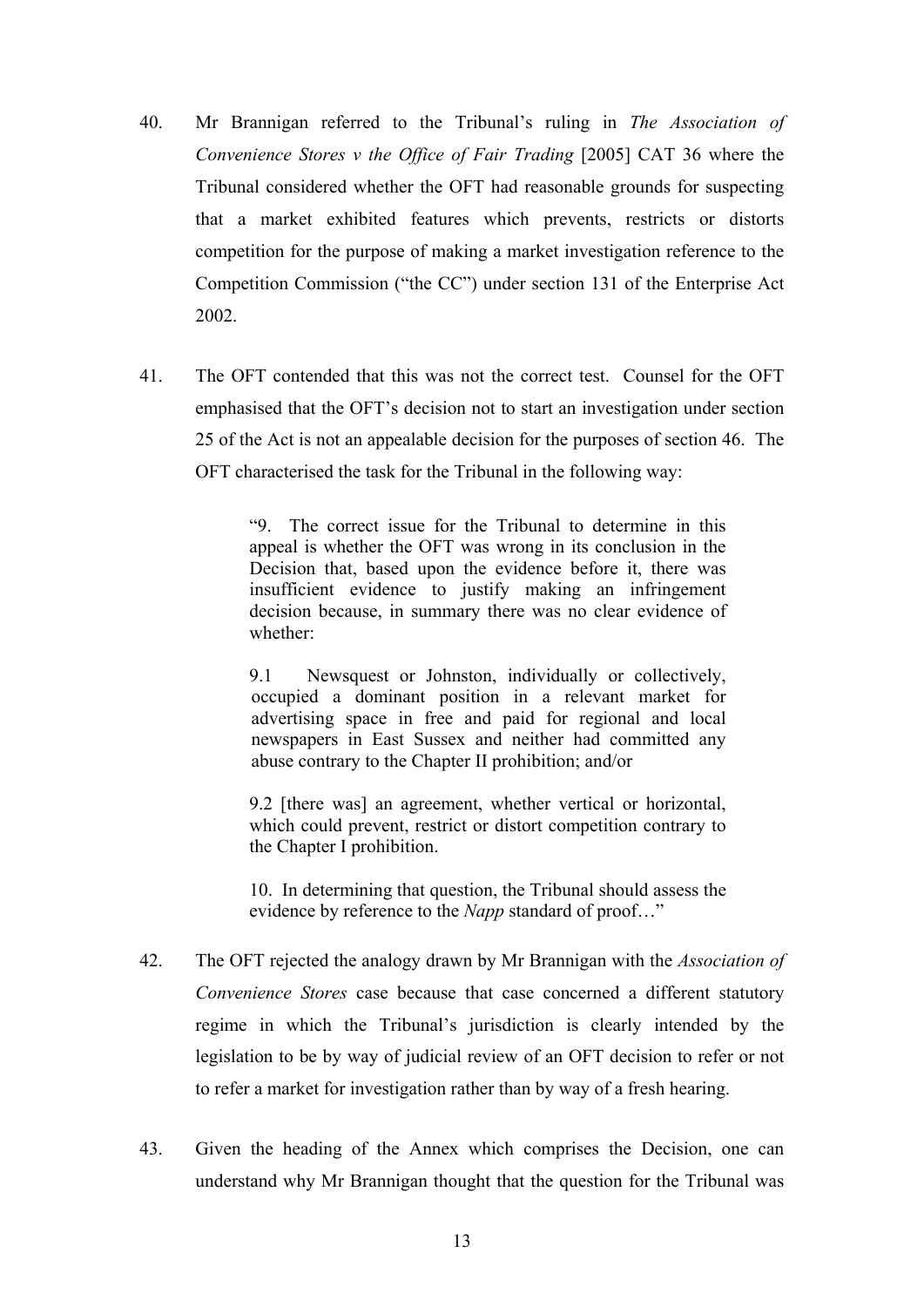whether there had been reasonable grounds justifying the launch of an investigation under section 25. But the Tribunal finds that this is not in fact the right question. The Tribunal is not tasked with considering whether the OFT was right or wrong in deciding not to exercise its powers under section 25 because it had no reasonable grounds to suspect that there had been an infringement of the prohibitions in the Act. That does not mean that the OFT has an entirely unfettered discretion in the decision whether or not to exercise those statutory powers. But any challenge to the reasonableness of the exercise of its discretion in that regard must be brought in the Administrative Court by way of judicial review rather than by an appeal to this Tribunal.

- 44. The Tribunal further does not consider that the *Association of Convenience Stores* case assists Mr Brannigan since that ruling arose from a very different statutory regime.
- 45. The Tribunal takes as its starting point the test set out in the judgment in *Freeserve.com plc v Director General of Fair Trading* ("*Freeserve.com*") [2003] CAT 5. There the Tribunal stated as follows:

"101. In our view, at this early stage in the development of the 1998 Act, it is neither desirable nor possible to lay down hard and fast rules as to the Tribunal's approach in appeals brought by complainants in a case where the Director has declined to find that the conduct in question amounts to an abuse of a dominant position within the meaning of the Chapter II prohibition. Apart from anything else, there is an infinite variety of circumstances in which such appeals may arise in future cases. We think, however, it is useful to clarify certain matters, in deference to the submissions that have been made, even though it is not strictly necessary for us to do so in order to reach a decision in this particular case. …

106. It seems to us that the reference to an appeal "on the merits" in paragraph 3(1) of Schedule 8 means, first, that the Tribunal's function is not limited to the judicial review of administrative action according to the principles of judicial review applied in the civil courts of the United Kingdom: contrast, in this respect, sections 120 and 179 of the Enterprise Act 2002. Nor is the Tribunal limited to the heads of review set out in Article 230 of the EC Treaty, which are applicable to the Court of First Instance. Nor do we see, in a case such as the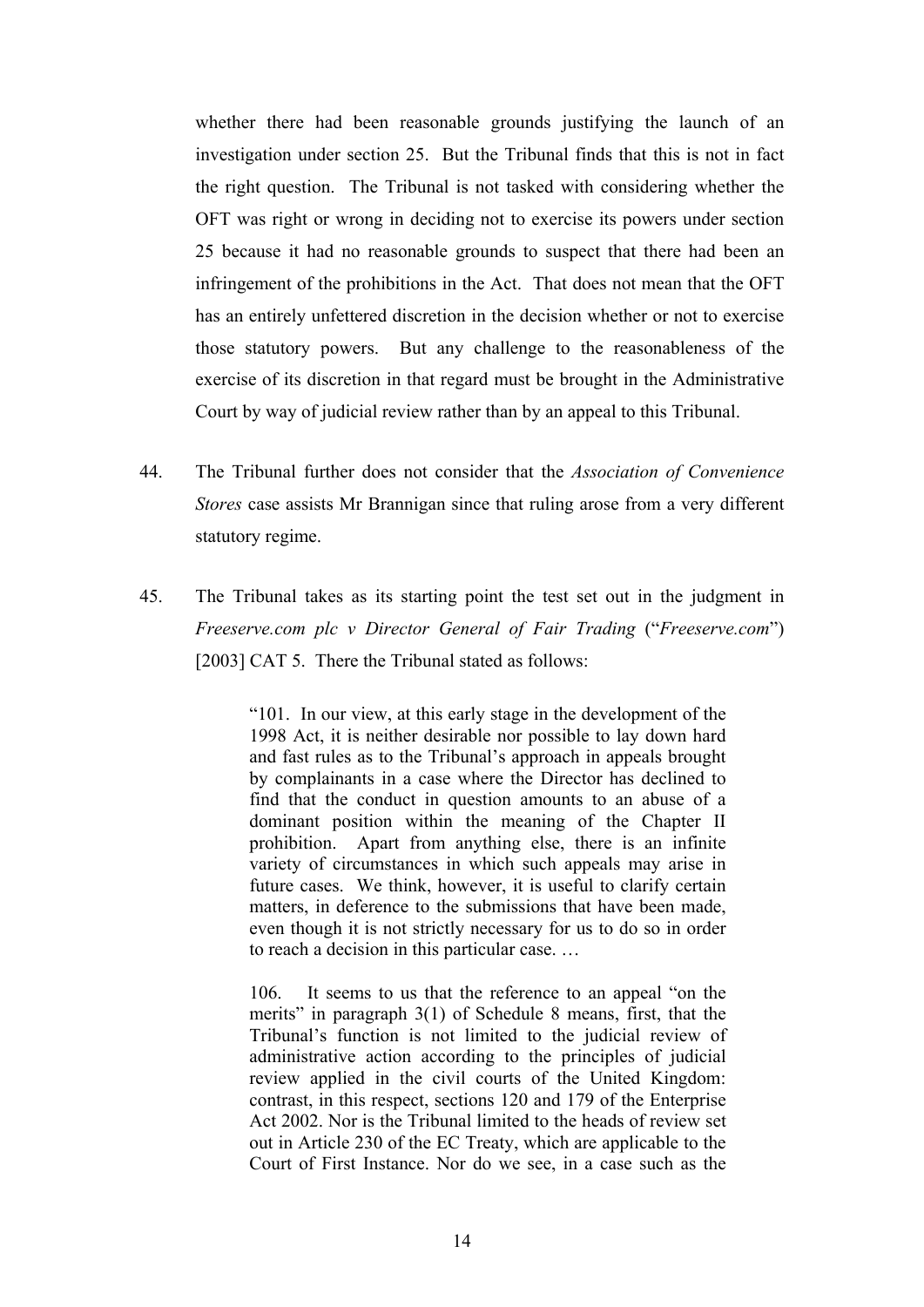present, more than a distant analogy between the functions of the Court of Appeal under CPR 52.11 and those of the Tribunal under the 1998 Act. In our view, the position of the Tribunal is as follows.

107. In appeals where there has been a finding of infringement, it is clear that the Tribunal has a full jurisdiction to find facts, make its own appraisals of economic issues, apply the law to those facts and appraisals, and determine the amount of any penalty. The Tribunal exercised such a jurisdiction in *Napp Pharmaceuticals v Director General of Fair Trading*  [2002] CAT 1, [2002] CompAR 13. Where, however, the justice of the case so requires, the Tribunal will not determine the matter of infringement itself, but remit to the Director: see *Aberdeen Journals v Director General of Fair Trading* [2002] CAT 4, [2002] CompAR 167, at [177].

108. The 1998 Act does not distinguish between an "infringement" and a "non-infringement" decision. The Tribunal's powers in Schedule 8, paragraphs 3(1) and 3(2) of the 1998 Act apply equally, whether it is a decision of noninfringement, or a decision of infringement. Similarly, the Tribunal's powers under its Rules, for example to order disclosure of documents or examine witnesses, do not distinguish between "infringement" and "non-infringement" decisions. Indeed, in some cases, a decision by the Director of "non-infringement" may well be as lengthy and detailed, and may have involved as complex an investigation, as a decision of infringement.

109. For these reasons, we do not think that, as a matter of law, the legal scope of the Tribunal's statutory jurisdiction under the 1998 Act differs according to whether the decision in question is one of "infringement" or "non-infringement". To give one example, even where the Director has taken a decision of "non-infringement", it may be open to the Tribunal in an appropriate case to substitute a decision of "infringement", rather than remit the matter to the Director, provided that the Tribunal has all the necessary material before it, and the rights to be heard of all parties have been fully respected: that was the course followed by the Tribunal in *IIB and ABTA v Director General of Fair Trading* ("the *GISC* case") [2001] CAT 4, [2001] CompAR 62.

110. It follows, in our view, that whether it is an infringement or a non-infringement decision, the Tribunal has, in principle, jurisdiction to hear an appeal on the merits, that is to say to decide whether the Director has made an error of fact or law, or an error of appraisal or of procedure, or whether the matter has been sufficiently investigated. That conclusion is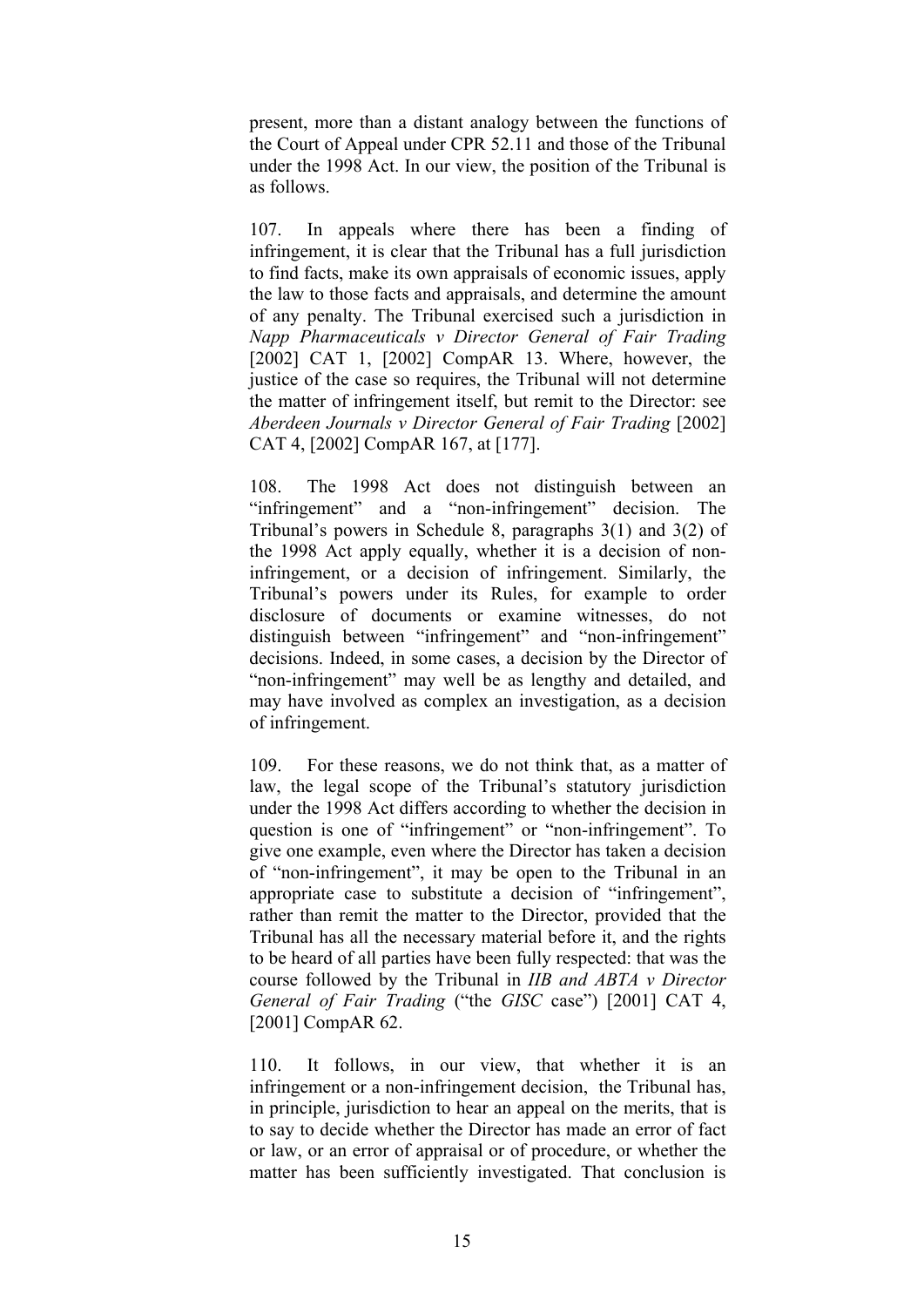not, it seems to us affected by section 58 of the Act: see *Claymore Dairies Limited v Director General of Fair Trading*, [2003] CAT 3, at [176]. ...

114. We add that, in our view, in accordance with general principles, in complainants' appeals the onus is on the complainant to persuade the Tribunal that the relevant decision should be set aside. In that respect, we recognise that many complainants will face the difficulty that the Director will normally have much greater access to the facts than they do. That is particularly true of the specialist regulators, such as the Director in this case. In addition, some complainants may be small- and medium-sized enterprises, without access to legal advice and only a rudimentary knowledge of the sometimes complex issues of competition law. What, it seems to us, a complainant needs to do is to persuade the Tribunal that the decision is incorrect or, at the least, insufficient, from the point of view of (i) the reasons given; (ii) the facts and analysis relied on; (iii) the law applied; (iv) the investigation undertaken; or (v) the procedure followed.

115. In order to persuade the Tribunal that the decision is incorrect or insufficient on an issue of fact or appraisal, complainants should normally seek to produce evidence, rather than relying on unsupported assertion. This applies particularly to sophisticated complainants with the resources to present a properly supported case. For a complainant who lacks resources, it should normally be possible at least to explain in plain business terms how a particular course of conduct adversely affects the complainant's own ability to compete in the market, with supporting information about its own business, without necessarily embarking on any complex legal analysis."

This approach was also adopted by the Tribunal in *Claymore v Office of Fair Trading* [2005] CAT 30, paragraphs 167-170 and in *Albion Water Limited v Water Services Regulation Authority (Dŵr Cymru/Shotton Paper)* [2006] CAT 23, paragraphs 287-291.

46. As the Tribunal recognised in *Freeserve.com* although the grounds of appeal are the same whether the Tribunal is considering an infringement or a noninfringement decision, the nature of the Tribunal's task will depend on the "infinite variety" of circumstances. The grounds listed in *Freeserve.com* may be straightforward to apply in the case of an infringement decision. In the case of a non-infringement decision, the nature of the Tribunal's task will depend on why the OFT concluded in a particular case that there had been no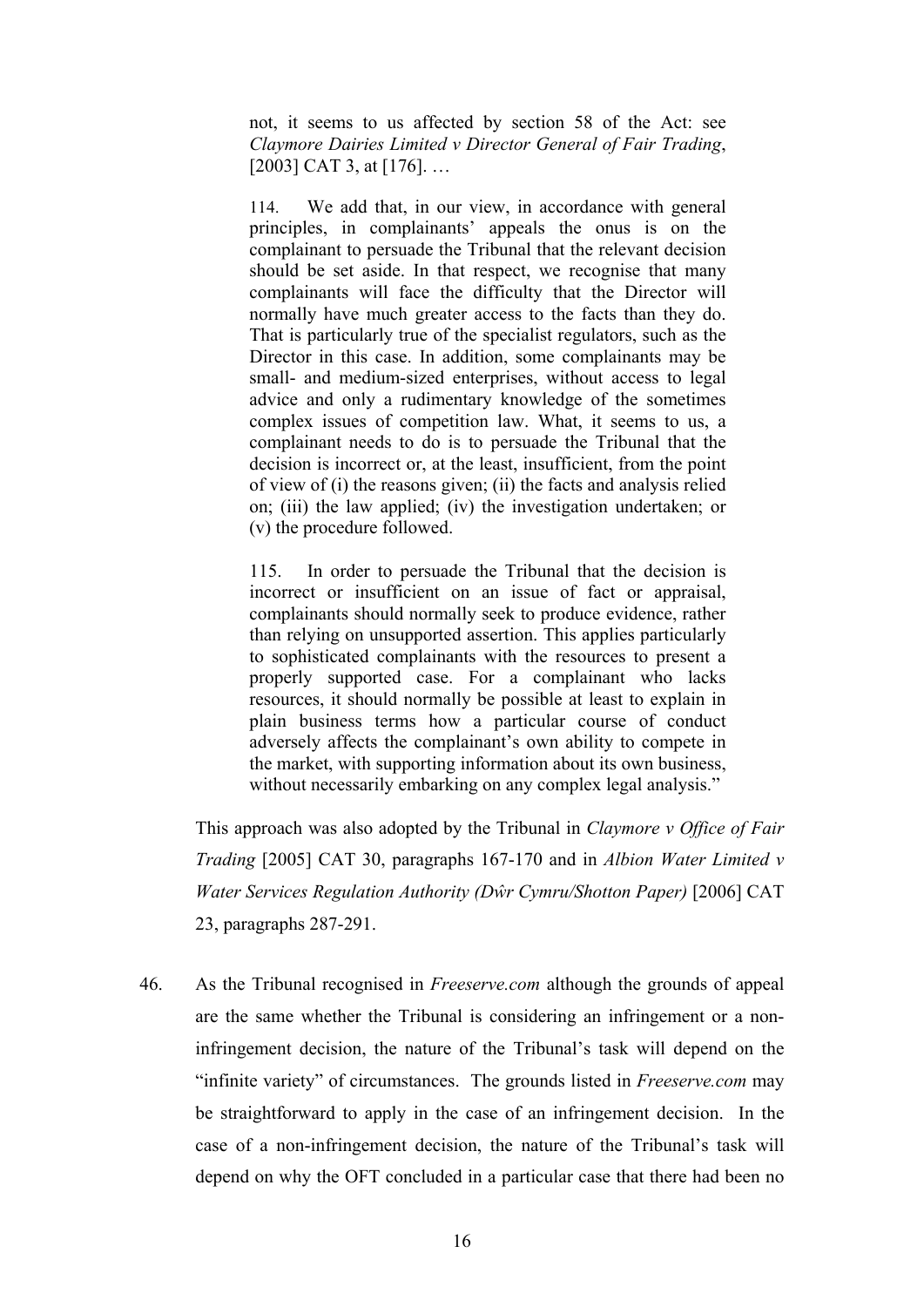infringement and on the extent of any investigation that the OFT had undertaken before coming to that conclusion.

47. In Mr Brannigan's case the OFT undertook no investigation – it came to its non-infringement decision on its assessment of the evidence that Mr Brannigan placed before it bringing to bear, as counsel for the OFT put it, its experience and its breadth of knowledge. Mr Brannigan has repeatedly requested the OFT to follow up the lines of inquiry that he has suggested and indeed it may well be that even a limited degree of engagement by the OFT in pursuing Mr Brannigan's complaint could have gone a long way either to establishing the existence of an abuse or alternatively to exonerating Newsquest or Johnston. But counsel for the OFT pointed out that the OFT is dealing not only with a plethora of cases but also with a wide range of matters other than enforcement. As counsel for the OFT put it during the course of argument:

> "Furthermore, when it comes to the practicality of dealing with cases it is not simply a matter of saying, "We will make one or two phone calls". We have to maintain a case team in order to deal with these matters, we have to think about what the outcome of any phone calls are going to be. Are we going to scrutinise them further? What are we actually going to do in relation to the planning of our process of our going forward? That is why we have the process and the threshold of dealing with investigations formally under section 25, where we look at matters and we decide whether or not we are going to proceed to a full investigation and commit the necessary resources. We recognise there may be meritorious competition cases out there that are not getting full investigation. That must be a possibility. No regulator could possibly suggest otherwise, but that is not the test." (Transcript, 14 May 2007, pp. 18-19)

48. In considering how the Tribunal should approach the grounds listed in the *Freeserve.com* decision in this case, error of law or error of procedure present no difficulties. But where there has been virtually no investigation of the facts, the task of the Tribunal in determining whether the OFT has made a material error of fact or a material error of appraisal or has failed to investigate the matter sufficiently is more problematic. Counsel for the OFT accepted that even where no investigation has been carried out, it was possible to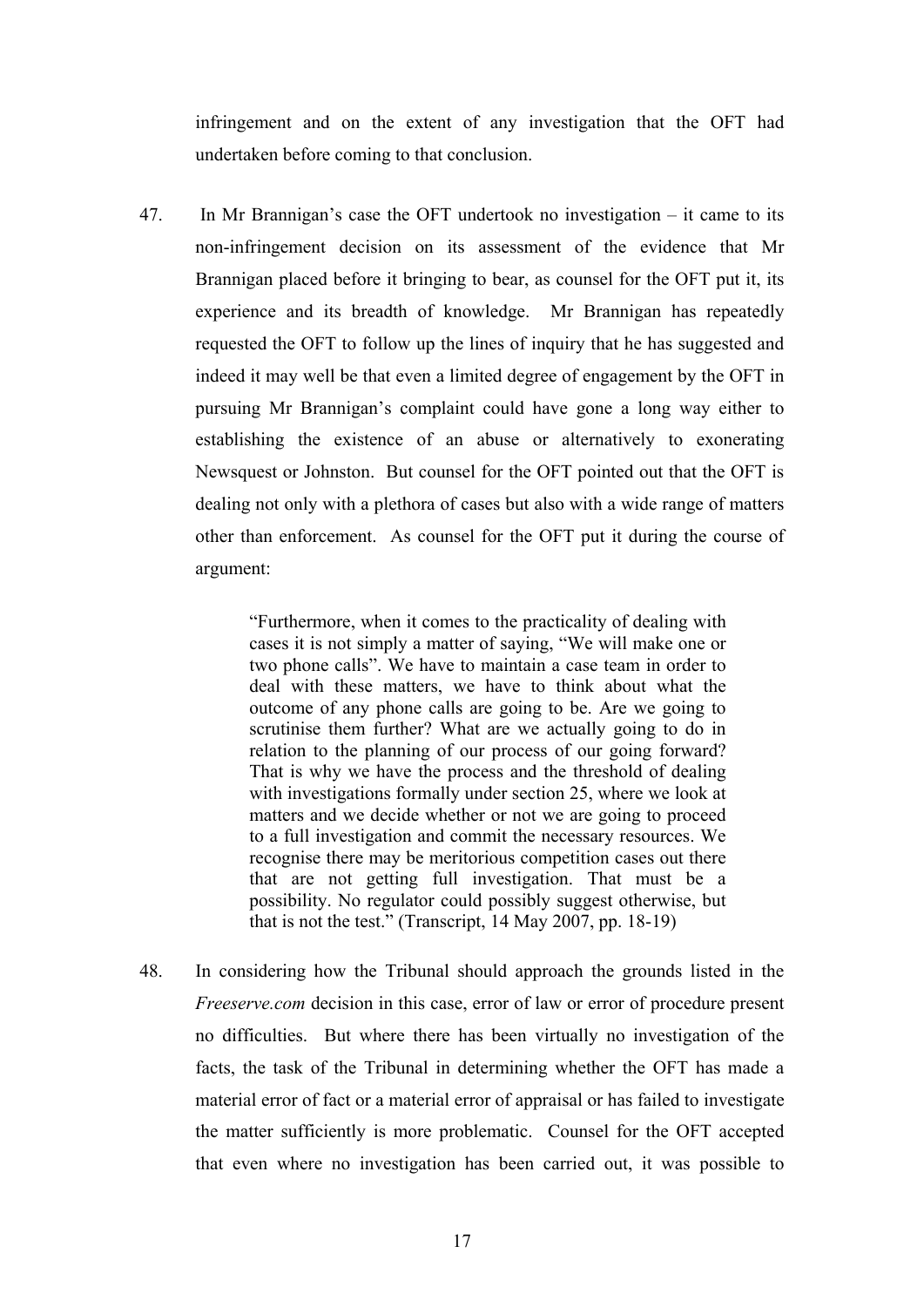envisage "an extreme example of an error of fact that could undermine a noninfringement decision" for example where it was apparent that the OFT had got something "fundamentally wrong" the Tribunal would be entitled to overturn the decision (Transcript, 14 May 2007, pp. 14-15). But he argued that in considering whether there has been an error of appraisal or insufficient investigation, it is more difficult to see how that can properly be a reasonable ground of challenge in a case such as this, without the Tribunal straying into a review of the OFT's refusal to investigate the matter further.

- 49. Counsel for the OFT referred us to passages in the judgments of the Tribunal in *Napp Pharmaceutical Holdings Ltd v Director General of Fair Trading*  ("*Napp*") [2002] CAT 1 and *JJB Sports Plc and Allsports v Office of Fair Trading* ("*JJB*") [2004] CAT 17 concerning the standard of proof for the finding of an infringement of the Chapter I and II prohibitions. The Tribunal accepts that in order to find an infringement of the Chapter II prohibition, the OFT must be satisfied on the balance of probabilities that each of the elements referred to in section 18 of the Act is established. However, we did not find reference to the discussion of the civil standard of proof in *Napp* and *JJB*  helpful in deciding how to approach the Tribunal's task in this appeal. Clearly, the burden of establishing that one of the grounds listed in *Freeserve.com* exists lies on Mr Brannigan. But the Tribunal did not, in the *Freeserve.com judgment*, place any particularly high standard of proof on an appellant who brings an appeal against a non-infringement decision and we do not see that there is any justification for imposing such a burden.
- 50. We therefore approach this appeal on the basis that the grounds of challenge are as set out in paragraph 110 of the *Freeserve.com* judgment and that the Tribunal's task is to consider whether, on the basis of the facts available to the Tribunal, Mr Brannigan has established that one of the grounds listed in *Freeserve.com* is made out.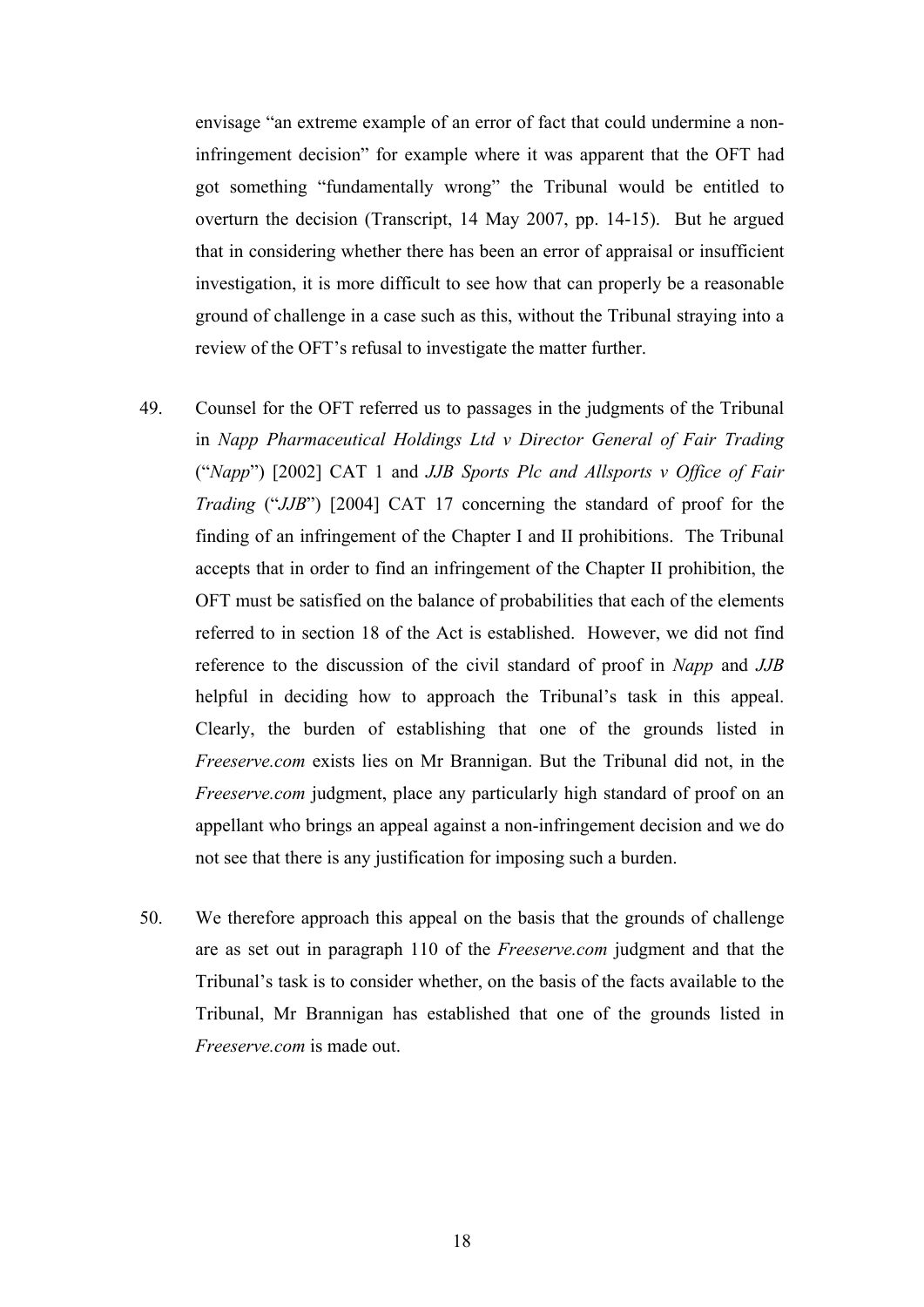### **VI THE GROUNDS OF APPEAL**

#### **(1) Failure to consult Mr Brannigan before adopting the Decision**

- 51. The background to the adoption by the OFT of the Decision is described in the Tribunal's earlier judgment in this case, [2006] CAT 28. At the private hearing which took place before the Tribunal on 28 April 2006, the argument focused on whether there was an appealable decision before the Tribunal in respect of which the Tribunal had jurisdiction under section 47 of the Act. That hearing was attended by Mr Vincent Smith, then Director of Competition Enforcement at the OFT. In the course of the hearing, (see Transcript of the hearing, page 28) Mr Smith gave an undertaking to the Tribunal that he would have Mr Brannigan's complaint revisited and that the OFT would reach a view on "whether or not at the very least there is reasonable ground to suspect an infringement as a result of the material that Mr Brannigan has put to us".
- 52. In the light of that undertaking given by Mr Smith, the Tribunal adjourned the matter for 28 days to enable Mr Smith's undertaking to be implemented. The OFT also undertook to update the Tribunal on progress by 19 May 2006. On 2 May 2006, Edwin Coe, a firm of solicitors at that time providing advice to Mr Brannigan (but not solicitors on the record) wrote to the OFT stating:

"On our part our client is to collate additional material, put it in an appropriate form and submit it to the Office. As was made clear and recorded in the transcript, we do not foresee that this is going to look radically different from the submission already made".

53. The OFT wrote to the Tribunal on 18 May 2006 stating that it had not yet received the Revised Complaint from Mr Brannigan but that they understood it was in the course of being prepared by him. The Registrar of the Tribunal asked that the parties should update the Tribunal as to the current state of progress with the OFT's reinvestigation by 5 pm on 9 June 2006. The Tribunal thus "somewhat reluctantly" agreed to a three week extension of the adjournment stating that "As is clear from the face of the transcript of the private hearing on 28 April 2006, the Tribunal envisaged that the time period of 21 days to review the situation and the adjournment of the hearing for 28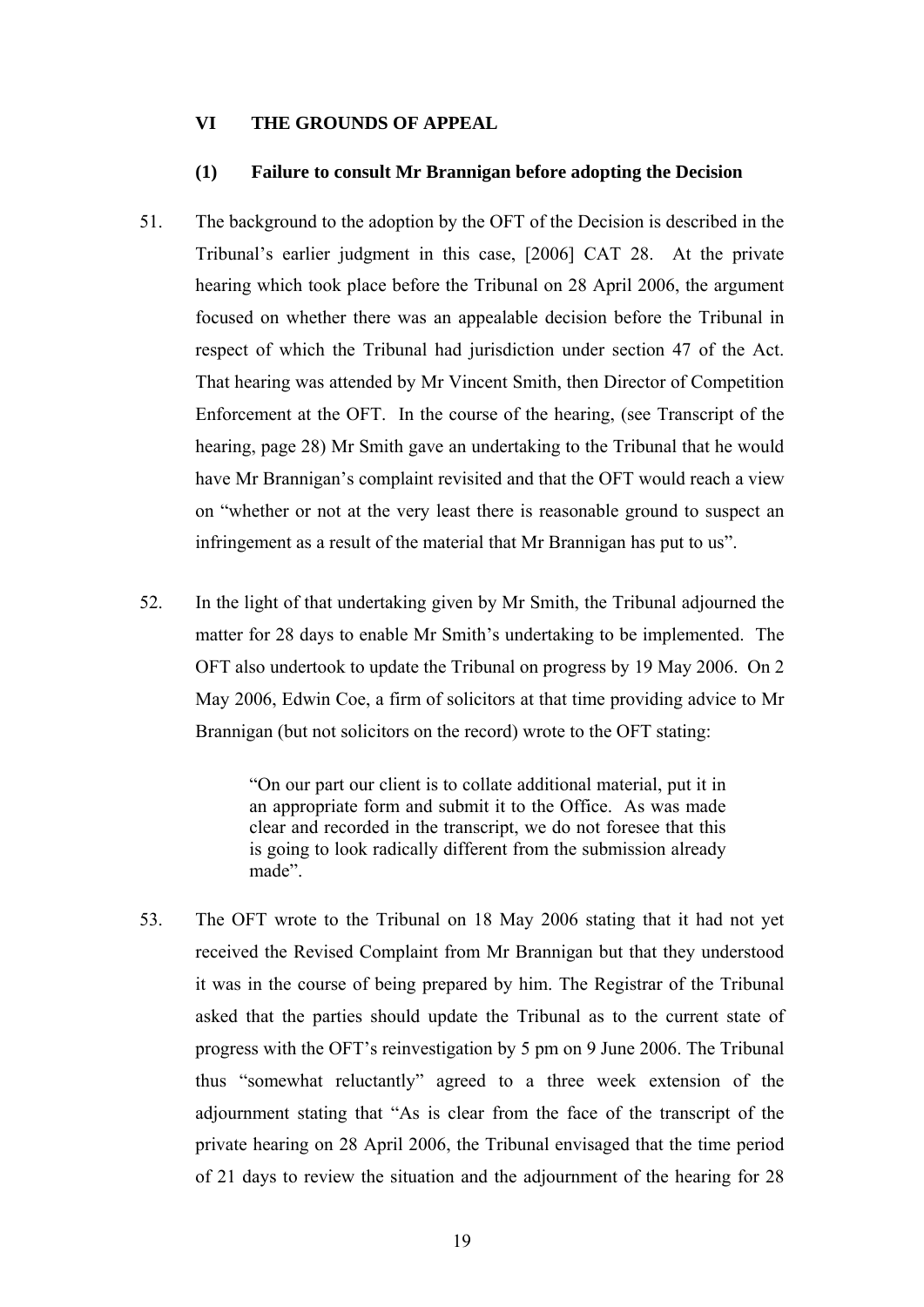days would be sufficient … and that the OFT would give this investigation fresh impetus." Pending receipt of Mr Brannigan's revised complaint, the Tribunal saw no reason why the OFT's case team could not reconsider the material previously submitted.

54. In the event, the Revised Complaint was sent to the OFT on 31 May 2006 and the Decision was issued on 9 June 2006.

### *The parties' submissions*

- 55. Mr Brannigan submits that the OFT failed to give him the opportunity to comment on its findings before issuing the Decision, contrary to the principles laid down by the Tribunal's judgment in *Pernod Ricard & Others v Office of Fair Trading* ("*Pernod*") [2004] CAT 10. There, the Tribunal held that, in the circumstances of that case, the complainant should have been afforded a structured opportunity to be heard by the OFT before certain decisions were taken, in particular when it decided to discontinue its examination of the complaint. Relying on *Pernod*, Mr Brannigan submits that, under section 60 of the Act and as a matter of domestic administrative law, there ought to be "an implied obligation on the OFT to consult the complainant of its decision not to proceed on a complaint and the OFT's assertions unless there are exceptional circumstances."
- 56. Mr Brannigan also refers to the right of a complainant at Community level to be consulted before the Commission rejects a complaint: see Article 7 of Commission Regulation (EC) no. 773/2004 of 7 April 2004 relating to the conduct of proceedings by the Commission pursuant to Articles 81 and 82 OJ [2004] 123/18, ("Regulation 773/2004"). Mr Brannigan submits the position should be the same in the United Kingdom. The circumstances in which the Decision was adopted are, Mr Brannigan argues, irrelevant since the Decision still affects his interests. This fact alone should "trigger the safeguards offered by administrative law".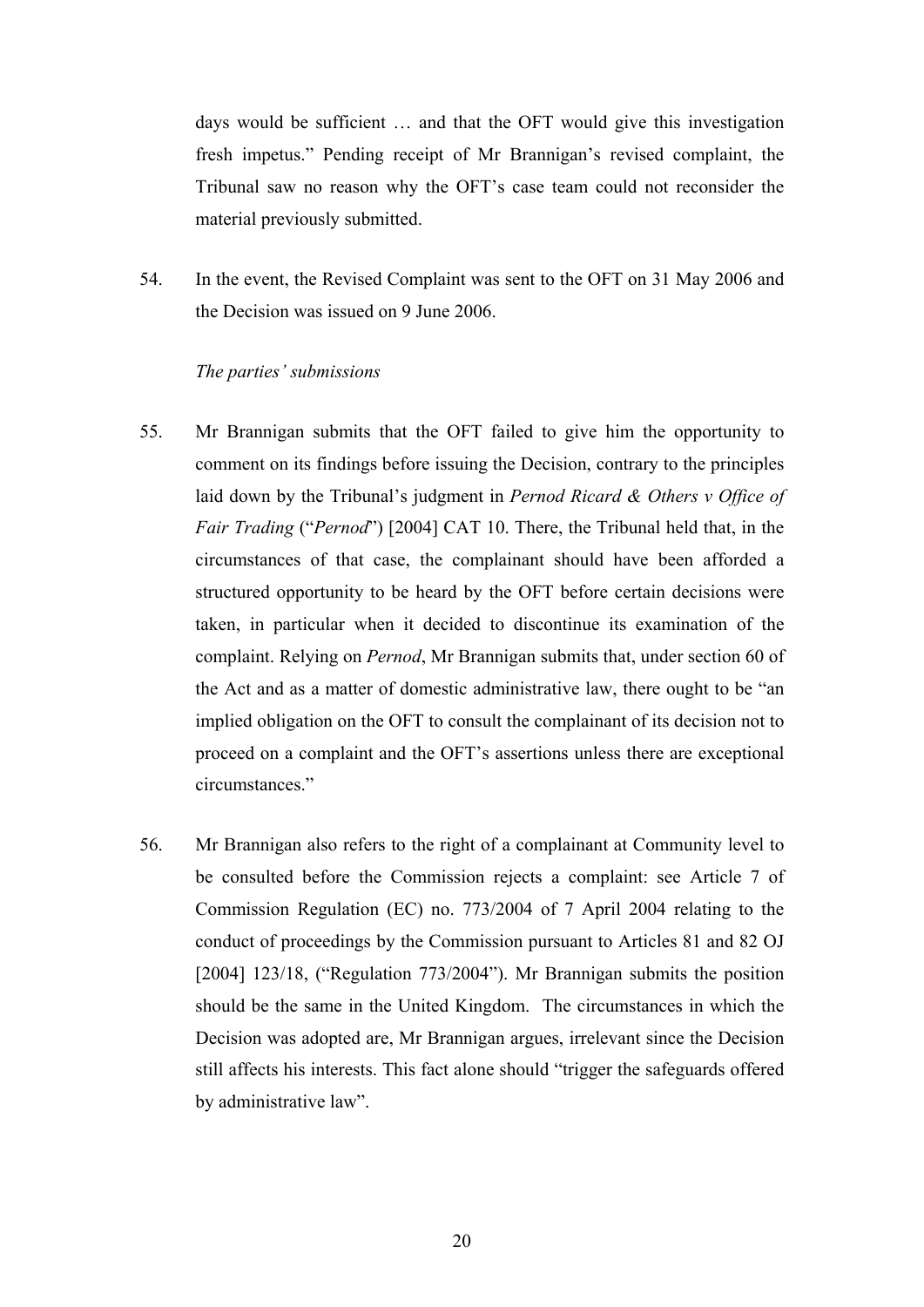- 57. Mr Brannigan also takes issue with paragraph 28 of the OFT's Defence which he considers indicates that the value of consultation only applies to commenting on evidence submitted by others. In his view, the right to be consulted also exists to provide an opportunity to correct mistaken inferences the OFT may have drawn from evidence submitted by the complainant or to provide further evidence where possible.
- 58. The OFT's primary submission was that there was no unfairness in the procedure or prejudice suffered by Mr Brannigan but also that there was in any event no duty to consult Mr Brannigan, given the particular circumstances of this case.
- 59. The OFT submits that the manner and circumstances in which the decision was taken did not give rise to an obligation to consult Mr Brannigan. The Decision was taken in the context of proceedings before the Tribunal and as a result of Mr Smith's undertaking to the Tribunal at the hearing on 28 April 2006. The OFT understood that the Tribunal expected it to review the material put forward and set out its views on the merits of the case by 9 June 2006, which it duly did. There was no suggestion at any point during the proceedings before the Tribunal that there would be any form of consultation prior to a decision. Further, the correspondence between the Tribunal and the OFT seeking an extension of the adjournment did not indicate that it was expected that there would be a consultation stage after receipt of Mr Brannigan's Revised Complaint. Consultation on the proposed decision would not have been feasible within the time available.
- 60. So far as domestic procedure is concerned, it is the OFT's case that there is no statutory requirement on it to consult a third party before taking its decision. The procedural requirements in this regard are set out in section 31 of the Act and in Rule 4 of the OFT's Rules Order 2004, S.I. 2004 No. 2751. The OFT submits that its Guidelines on *Involving Third Parties in Competition Act investigations* (OFT 451, April 2006) do not apply in this case as the Decision was adopted in the context of proceedings before the Tribunal. The OFT submits that general principles of domestic administrative law do not require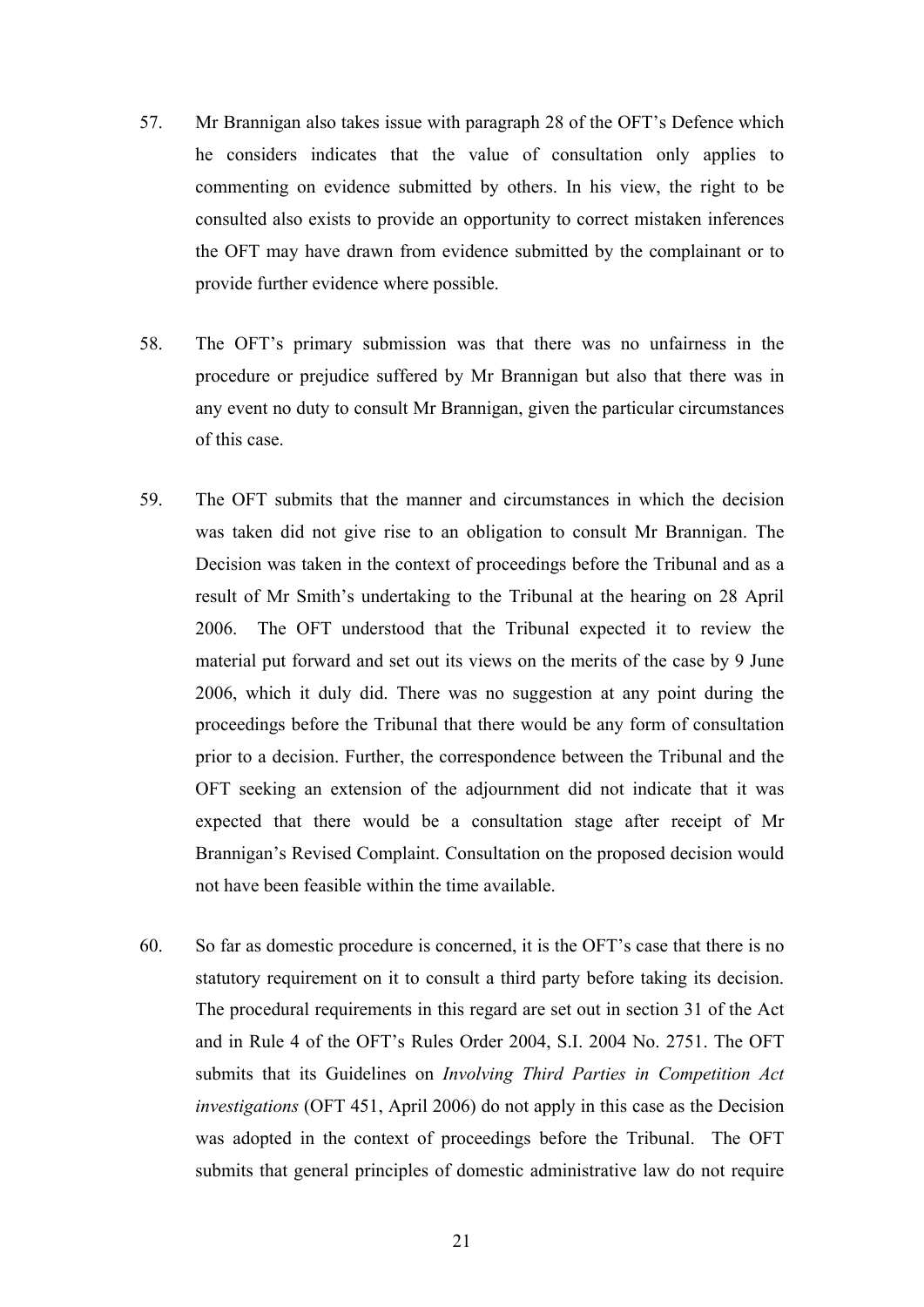the OFT to have consulted Mr Brannigan before adopting the decision. There is, moreover, no allegation that the OFT breached any legitimate expectations on the part of Mr Brannigan.

- 61. From a European law perspective, it is true that under Article 7 of Regulation 773/2004 complainants are to be given an opportunity to make their views known to the European Commission in writing before their complaint is rejected. The relevance of the position in Community law to domestic competition law is governed by section 60 of the Act, but section 60 was not intended to import purely procedural principles so the Tribunal should not read across the rules contained in Article 7 into the domestic procedure. Even if the position in the Community were relevant (which is strenuously denied), the OFT submits that the comparable situation to this case would be if the European Commission had given a similar undertaking to reconsider a complaint in the course of proceedings in the Court of First Instance. In such circumstances, it is not clear that the Commission would be under a duty to consult the relevant complainant.
- 62. The OFT also submits that, even if Mr Brannigan should have been given an opportunity to comment upon a draft of the decision, he has suffered no prejudice as a result of the alleged failure to consult; see *Apex Asphalt & Paving Co Ltd v Office of Fair Trading* [2005] CAT 4. Nothing in the OFT's procedure has compromised the fairness and transparency of the consideration of Mr Brannigan's complaint. The appellant is in exactly the same position as he would have been in had the OFT been aware that it was required to consult before adopting the contested decision. Mr Brannigan has not set out how or in what ways the procedure was unfair or resulted in any prejudice to him, i.e. in what way his submissions might have been different if he had been given an opportunity to comment on a draft of the Decision. The OFT submits that Mr Brannigan has had a number of opportunities to put forward any information which would have had a bearing on the reconsideration of his complaint. In those circumstances, even if a draft of the Decision had been provided there is no reason to consider that Mr Brannigan would have provided any relevant or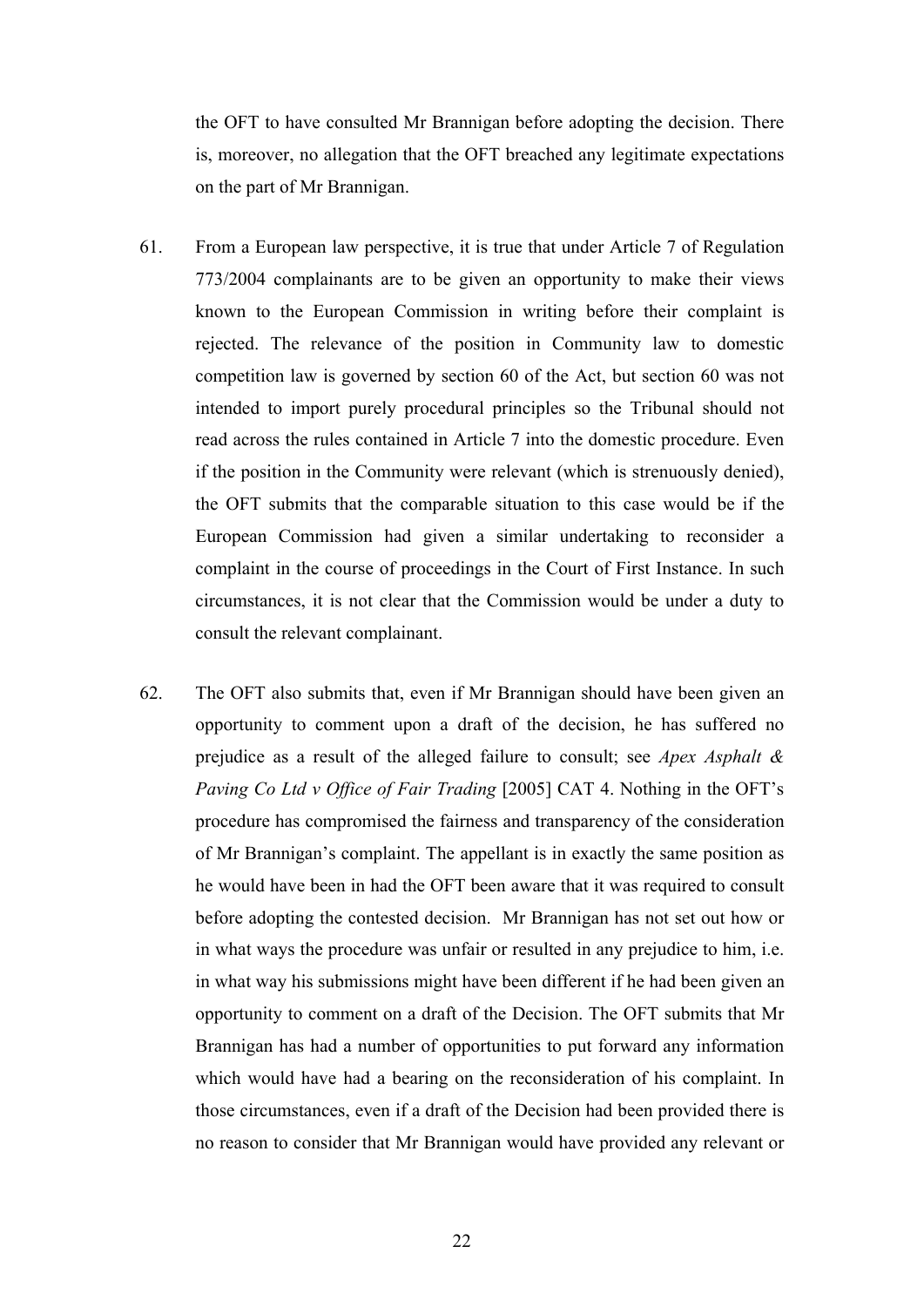persuasive material had such a consultation been afforded which would have changed the OFT's view on the merits.

## *The Tribunal's Analysis*

- 63. It is common ground that, in the present case, Mr Brannigan was not given the opportunity to submit his views to the OFT between the time that he submitted his Revised Complaint and the time the Decision was adopted. Whether or not a duty to consult the complainant arose in the present case, the Tribunal considers it appropriate first to look at the consequences allegedly flowing from this failure.
- 64. The relevant law on procedural irregularities in the context of administrative procedures was considered by this Tribunal in *Apex*. The *Apex* case concerned alleged defects in the notice that the OFT was required to serve on the parties alleged to have infringed the Act, setting out the allegations made against them. Under the OFT Rules in force at the time the notice in *Apex* had been served, the notice required was referred to as a "Rule 14 Notice" but this was subsequently replaced by a requirement for a Statement of Objections. At paragraph 100 the Tribunal, after reviewing the case law of the Community Courts (particularly Case T-48/00 *Corus UK Ltd v Commission* [2004] ECR II-2325) and English law (*R v Immigration Appeal Tribunal, ex p Jeyeanthan* [2000] 1 WLR 354), set out the principles that apply to a breach of the right to be heard (omitting authorities):

"… (f) however, it is not appropriate for the Tribunal to annul a decision on the basis of omissions in a preparatory document such as a Statement of Objections/Rule 14 Notice which have no repercussions on the defence of the undertaking concerned. The crucial question is whether the defence was affected by the defect;

(g) it is relevant to ascertain in what way the conduct of the administrative procedure and the content of the contested decision might have been different were it not for the defect;

(h) if the arguments put forward before the Court are substantially the same as those appearing in the reply to the Statement of Objections/Rule 14 Notice, the likely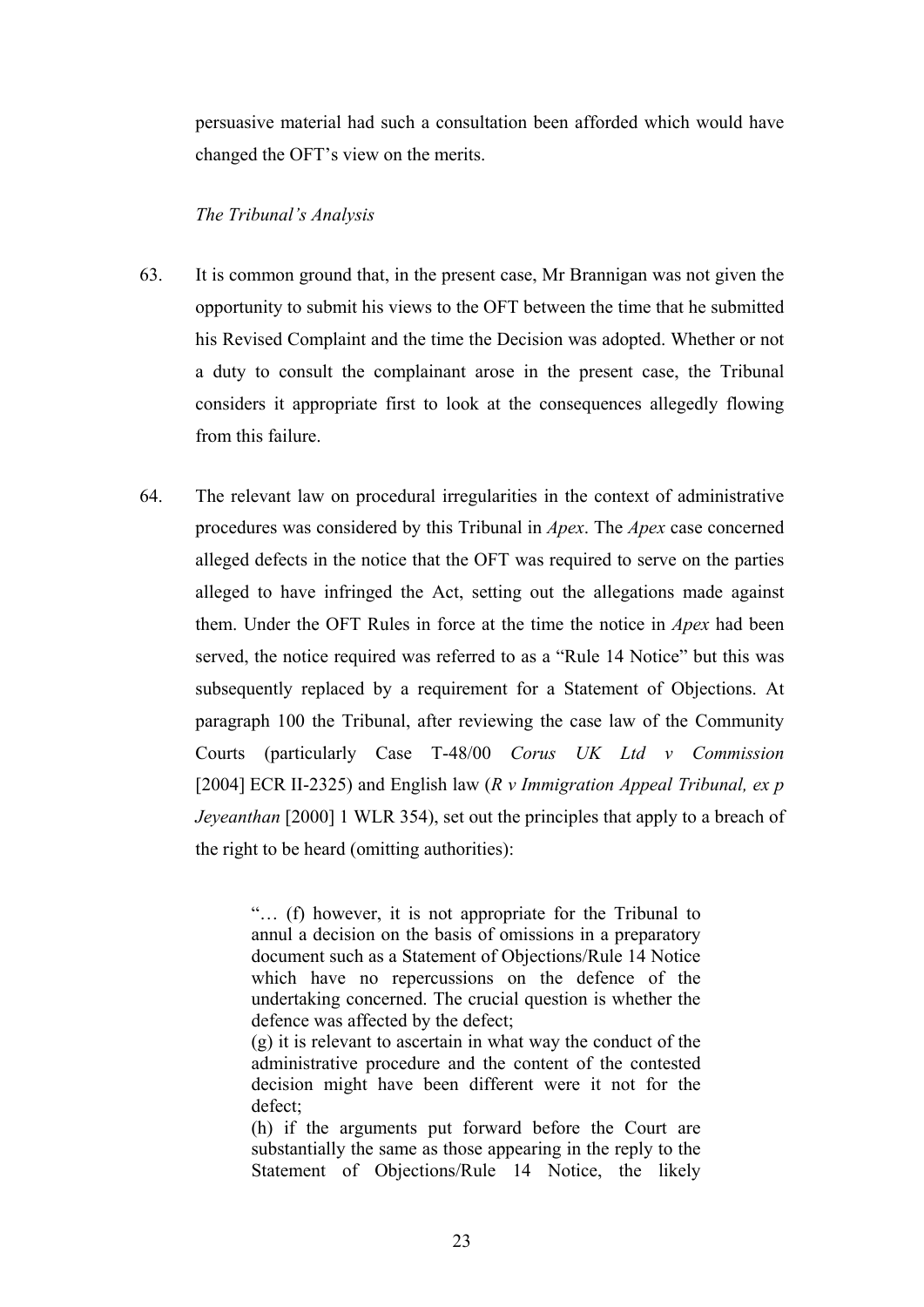conclusion is that the conduct of that administrative procedure would not have been different. (i) essentially, the question is whether the defect can be cured fairly: the Tribunal's task is to seek to do what is just in all the circumstances."

- 65. It follows from this case-law that a decision is unlawful by reason of a procedural irregularity only in so far as the irregularity has an adverse effect on a party's ability to defend his interests. Failure to consult can vitiate the administrative procedure only if it is shown that the procedure could have had a different outcome if the rules had been observed.
- 66. Mr Brannigan submitted in his outline observations of 13 April 2007 that he was prejudiced in the manner in which he was able to put forward his case. However, in the specific circumstances of the present case we are unable to find that Mr Brannigan has in fact been caused any prejudice. We do not consider that it is sufficient for Mr Brannigan merely to say that the Decision affects his interests or that he lost an opportunity to make representations without indicating what difference that opportunity could have made to his responses had he been consulted. It was apparent to the parties following the adjournment of the hearing on 28 April 2006 that the opportunity then being given to Mr Brannigan to submit a revised complaint for the OFT to consider pursuant to Mr Smith's undertaking was intended to enable him to put forward any information and argument that he wanted the OFT to consider. The Revised Complaint sent to the OFT on 31 May 2006 was a fully argued document, supported by such evidence as Mr Brannigan was able to provide. We therefore reject Mr Brannigan's submissions on this ground.
- 67. Accordingly, it is not necessary for the Tribunal to consider the application of the principle established in *Pernod* or the possible application of section 60 of the Act to the procedural principles to be applied in the application and enforcement of the competition rules.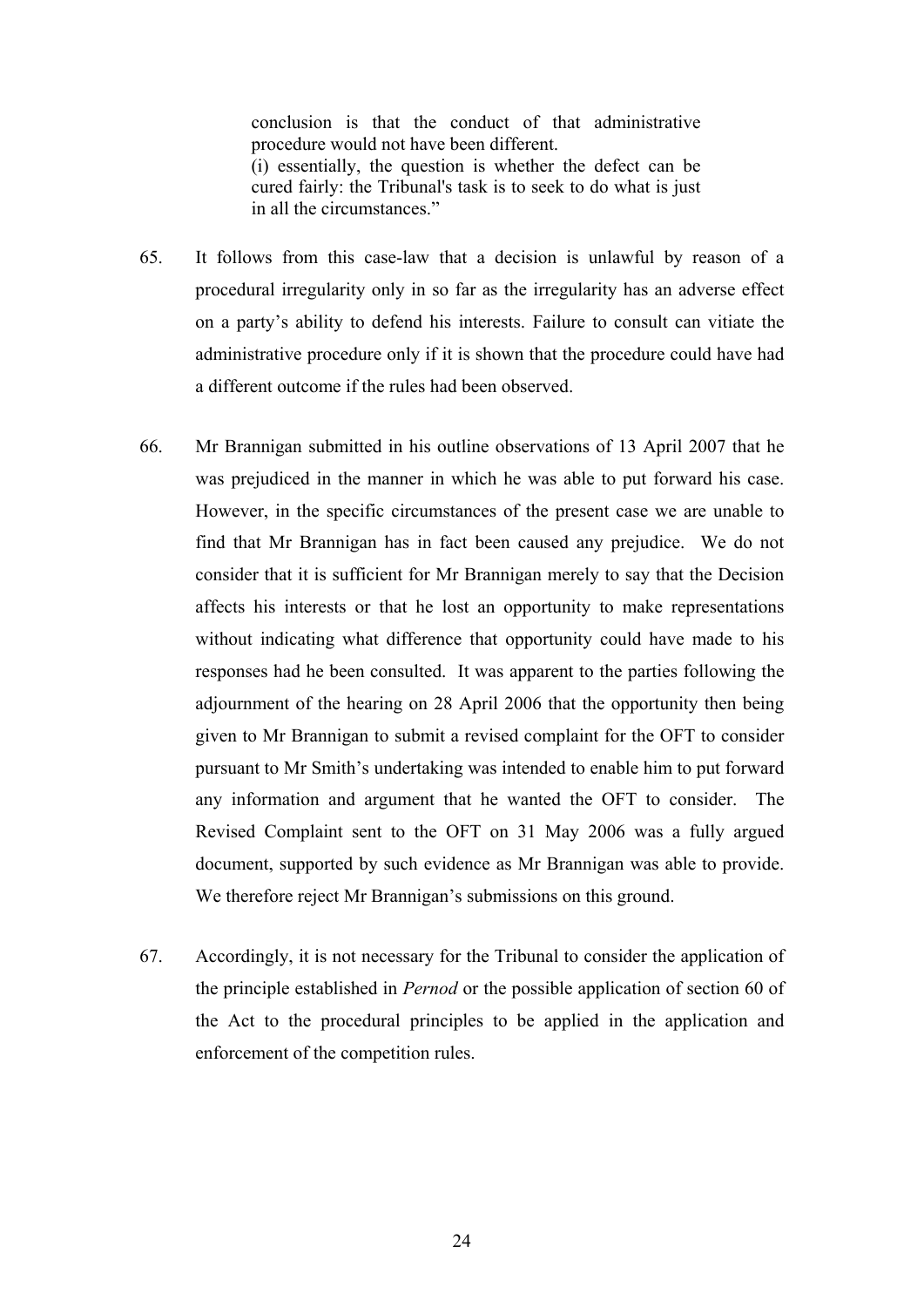### **(2) Infringement of the Chapter II Prohibition**

### *(a) Definition of the relevant market*

- 68. The first step in determining whether there has been an infringement of the Chapter II prohibition is to define the relevant market in which the existence of dominance is to be assessed. There was no significant disagreement between the parties over the definition of the relevant product market in this case. The OFT concluded in its Decision (paragraph 8) that "the most probable product market …. is advertising space in free and paid-for regional and local newspapers". This was not challenged in the Revised Notice of Appeal.
- 69. There was some disagreement, however, about the definition of the geographic market. The geographic market can be defined as the territory in which all traders operate under the same conditions of competition in so far as concerns the relevant products. It is not necessary for the objective conditions of competition between traders to be perfectly homogeneous. It is sufficient if they are the same or sufficiently homogeneous: see Case 27/76 *United Brands v Commission* [1978] ECR 207, paragraphs 44 and 53.
- 70. In the Decision the OFT came to the following conclusion:

"9 The narrowest geographic markets would be one centred on Uckfield and the other on Lewes but wider ones such as East Sussex may be appropriate.

10 In Uckfield, the main competition for Brannigan's Uckfield Life appeared to have been from the paid-for titles of Johnston's Sussex Express, Northcliffe's Kent and Sussex Courier, Newsquest's Argus as well as Newsquest's free Uckfield Leader.

11 In Lewes the competition for Brannigan's Lewes Life appeared to have been from the paid-for titles of Johnston's Sussex Express and Newsquest's Argus.

12 It is unclear how much of the advertising content of the newspaper titles in these towns, other than the Uckfield Leader and Uckfield Life and Lewes Life, were specifically geared towards the residents. But, as already mentioned, there must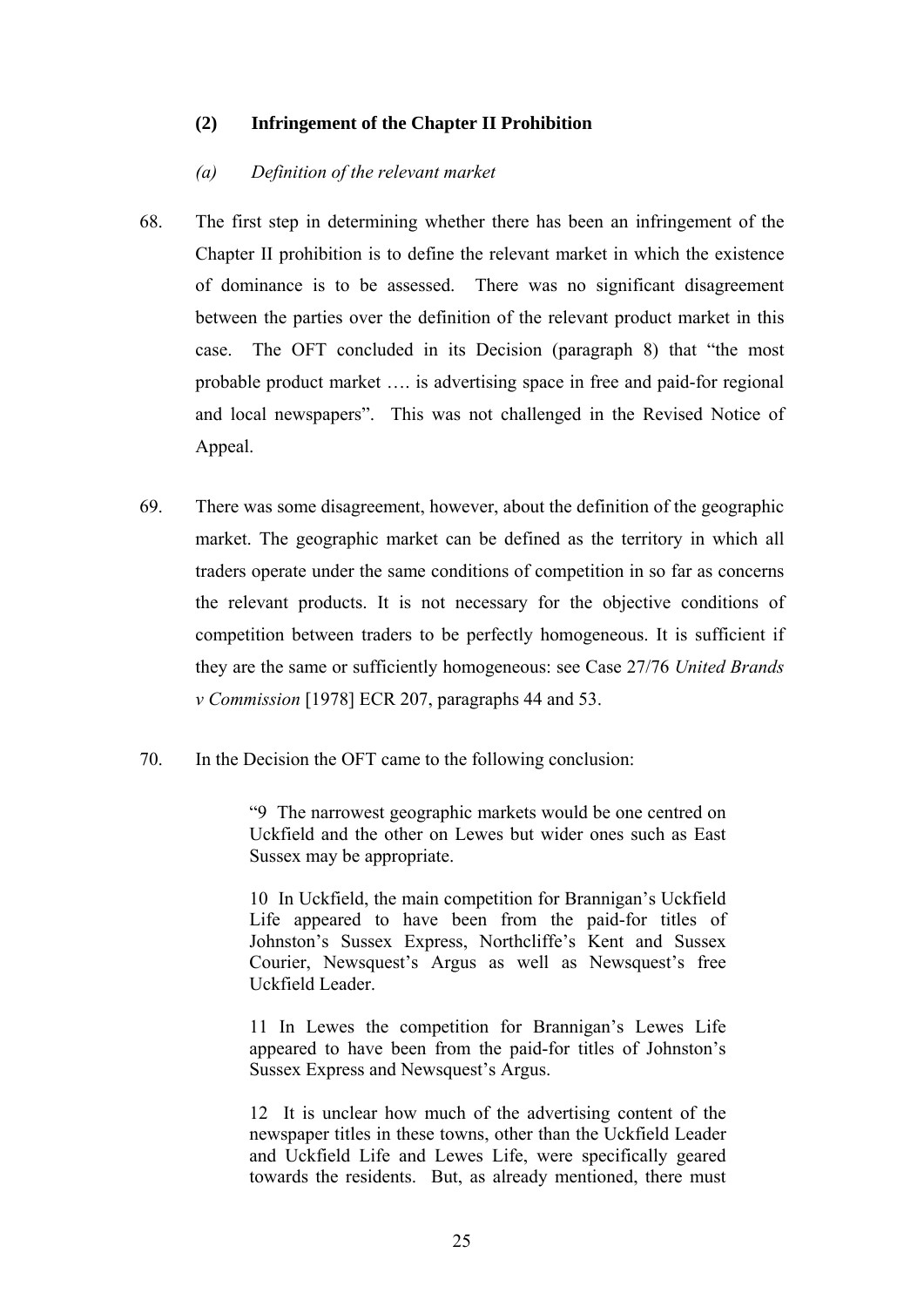have been sufficient competition for the content for Johnston, which appeared to have had the most readership in both towns prior to the appearance of the free newspapers, to be as concerned as Newsquest about the Uckfield Life and Lewes Life. The ability of advertisers to switch between the regional and the local publications in both towns would suggest that the regional newspapers might have been acting as competitive constraints on local prices for advertising. More generally, regional newspapers also had overlapping readership areas enabling advertisers to switch between them and, because of this, they also acted as price constraints on each other. The net result is that there is likely to have been a chain of substitution covering all regional and local newspapers throughout East Sussex if not further afield making the geographic market at least as wide as East Sussex (if not wider). Brannigan appeared to have supported this definition in his allegation that the main aim of Newsquest (Sussex) was to foreclose the East Sussex market.

13 The possibility of price discrimination against truly local advertisers, which might support the narrower market definitions, is not ruled out. However, it would be difficult to partition publications in this way in any economic analysis. Also, whether or not the geographic market may have been narrow or wide is unlikely to have changed any findings on dominance.

5.1.3 Conclusions on Relevant Market

14 The relevant market was advertising space in free and paidfor regional and local newspapers in East Sussex".

- 71. The Revised Notice of Appeal challenged this on the basis that the OFT should have considered that the relevant markets were the local markets of Lewes and Uckfield.
- 72. The Tribunal has not identified any material error of fact or law in the OFT's approach to the definition of the relevant geographic market. In any event, since both parties went on to analyse the facts of the case on the basis either that the relevant geographic market was East Sussex or that it was the individual towns of Lewes and Uckfield, this is not a matter on which the Tribunal needs to come to a definite conclusion.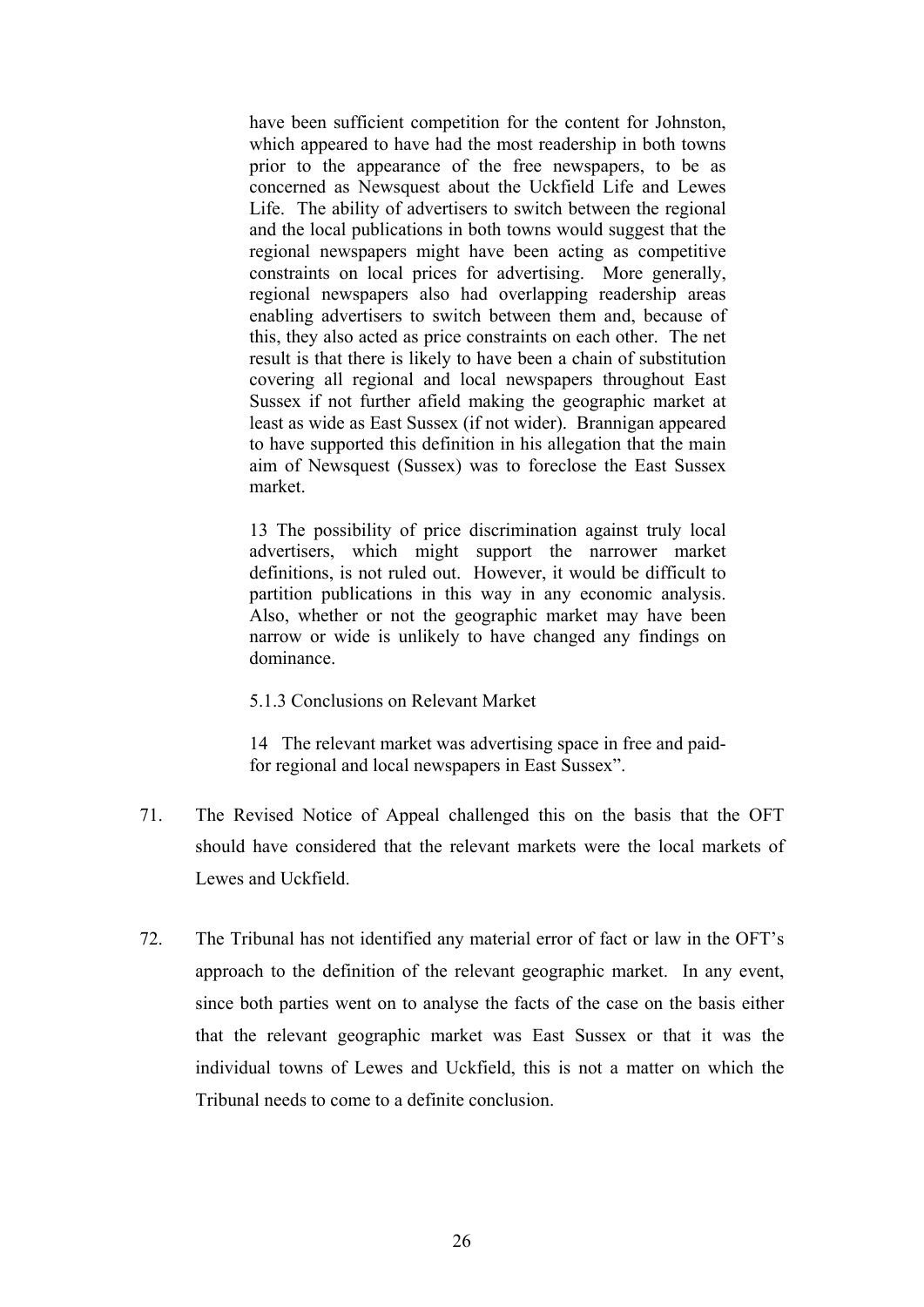## *(b) Single firm dominance*

73. The classic definition of dominance is that it is:

"a position of economic strength enjoyed by an undertaking which enables it to prevent effective competition being maintained on the relevant market by affording it the power to behave to an appreciable extent independently of its competitors, customers and ultimately of its consumers" (see Case 27/76 *United Brands v Commission* [1978] ECR 207, paragraph 65)

- 74. An undertaking will not be dominant unless it has substantial market power and market power is more likely to exist if an undertaking (or group of undertakings) has persistently high market shares.
- 75. In the market for local newspapers, market share is generally calculated on the basis of each publisher's share of advertising revenue generated by the relevant products in the relevant geographic areas. Figures for advertising revenue for individual titles are, generally, considered confidential by publishers and are not in the public domain. Because the OFT has not investigated either Mr Brannigan's original complaint or his Revised Complaint, it has not asked Newsquest, Johnston or the other publishers active in the relevant markets to provide advertising revenue figures for their newspapers in the East Sussex, Lewes or Uckfield areas.
- 76. Three separate bases have been put forward in this case as possible indicators of market power: readership figures, share of titles published in the area and Mr Brannigan's estimates of advertising revenue derived from published sources. We shall address the merits of each such basis in turn.
	- *(i) Readership figures*
- 77. In the Decision the OFT stated:

"18 There were no reliable figures available for advertising revenue which would have provided a more accurate estimate than readership of any market share relating to a product involving advertising space, particularly where free publications are involved. With free publications actual readership may be quite low, despite claims of total coverage in an area, because a significant number of recipients would treat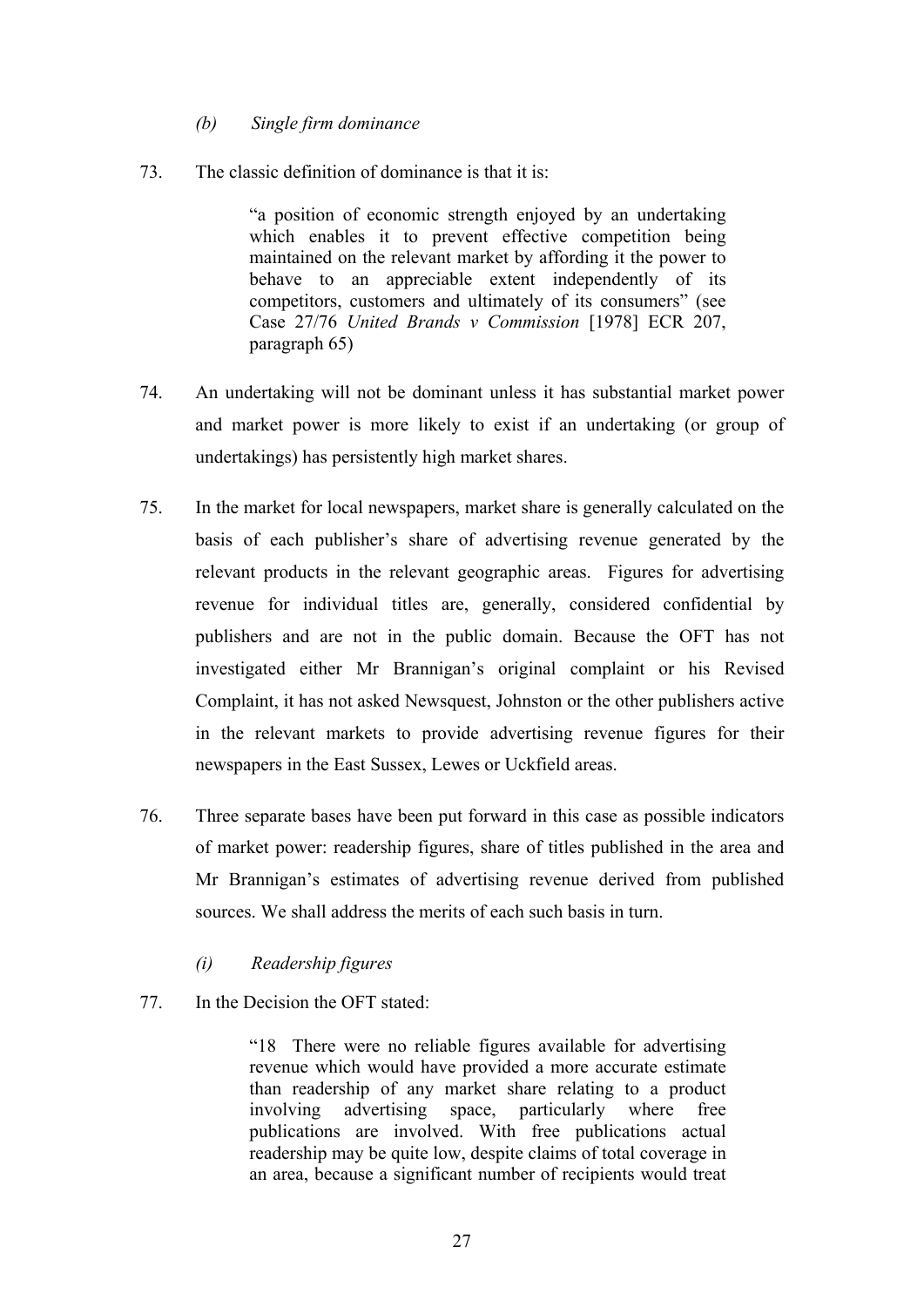the publication as unwanted junk mail. Nevertheless, readership figures can act as rough proxy for share of advertising revenue, on the basis that publications which have the best distribution attract proportionately higher revenue …"

- 78. The readership figures on which the OFT relied in the Decision were those provided by Mr Brannigan in his Revised Complaint. Mr Brannigan told us that the figures he supplied were "widely available through the market": see Transcript, 14 May 2007, p.2. For a paid-for newspaper the readership figure is derived by expressing the number of papers sold as a percentage of the total population of the relevant area. For free newspapers, the readership figure comprises the percentage of the population to which the newspaper is delivered. The readership figures Mr Brannigan sets out in the Revised Complaint were as follows:
	- (a) In East Sussex, Newsquest publishes five papers and readership figures are available for four of those five. If one adds up the readership figures for those four newspapers, one arrives at an overall readership figure for Newsquest's papers of 35.73%. Johnston's readership figure compiled in a similar way is put at 37%.
	- (b) In Lewes where Newsquest's *Argus* is the only daily paid-for title available, the daily average readership figure for the paper is 25.01% of adults. Johnston publishes the only other local newspaper, the weekly paid for title *Sussex Express*. This has a readership of 70%.
	- (c) In Uckfield, Mr Brannigan states that the average readership of the Newsquest *Argus* is 7.06% with Johnston's *Sussex Express* having a readership figure of 30.6% and the other two newspapers, *Kent & Sussex Courier* and *East Grinstead Courier* having a readership of 14.03% and 1.12% respectively.
- 79. The OFT's conclusion on dominance, on the assumption that the two towns constituted separate relevant markets, was that based on readership, it was Johnston rather than Newsquest which appeared to have the biggest readership by far in both towns prior to the entry of the free newspapers (that is Mr Brannigan's two papers and Newsquest's *Uckfield Leader*). Newsquest was in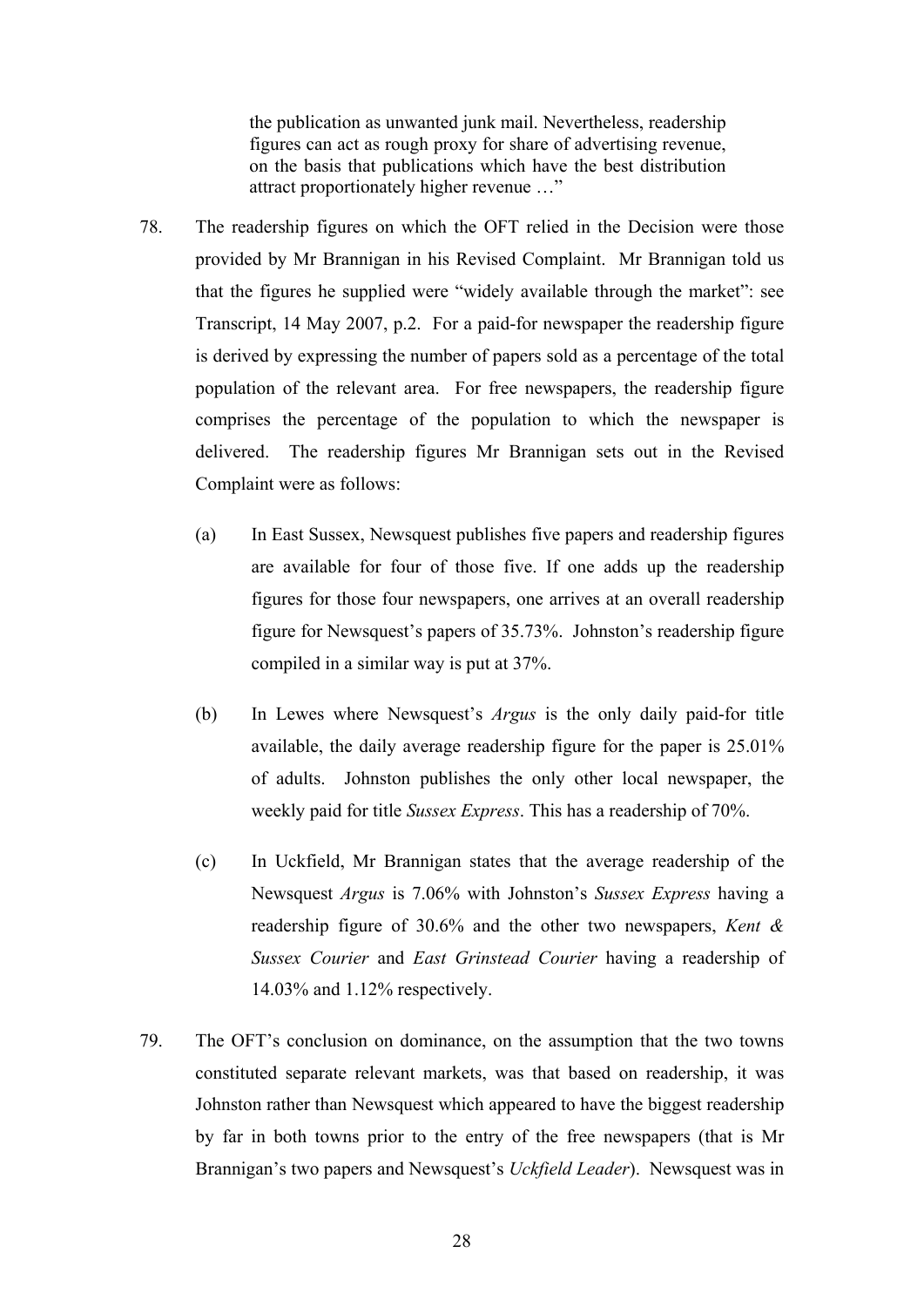fact the smallest of the main players in both towns, particularly Uckfield, and therefore it is unlikely to have had any local dominance.

- 80. The OFT concluded that local dominance of Newsquest in either Uckfield or Lewes "is therefore not plausible".
- 81. With regard to Johnston's readership figure of 70 per cent in Lewes, the Decision stated that it was "unclear" whether Johnston was able to act independently of its competitors or customers. The OFT stated as follows (footnotes and cross reference omitted).

"20 … In Lewes, Johnston had a readership of 70% with only one other competitor, Newsquest, having a readership of 35%. The fact that both newspapers were regional would suggest that, as advertising vehicles, they could only ever have a limited impact in the town and that they might represent poor value for advertisers wishing to target their advertisements solely at the residents of the town. Due to overlapping readership areas of different publications, it is likely that advertisers interested in regional advertising would have prices in the overlapping publications constrained as a result of chains of substitution. However, as mentioned above … prices for truly local advertisers would not be constrained and Johnston would be able to price discriminate against such advertisers because its newspaper would be the main vehicle for advertising unless Newsquest was able to act as a competitive constraint.

21 Readership data suggested that, in Lewes, Newsquest was in a relatively weak position. Nevertheless, Brannigan had not alleged anywhere in his complaint that either Newsquest or Johnston were earning supra-normal profits and that Brannigan entered the market in Lewes to provide advertisers with a more competitive alternative. Indeed, Mr Brannigan the owner indicated that when he worked for Johnston, between 1996 and 2002, he worked hard to become sales person of the year and build up a profitable area for the company. This suggests that Johnston's advertising operations in Lewes and surrounding East Sussex (Mr Brannigan's sales area) were not that profitable when Mr Brannigan joined, that it had to compete with rival publications to win customers and, as a result, was not making supra-normal profits because of its market position.

22 Such a picture does not indicate markets occupied by dominant companies. In contrast it is characteristic of normal competitive markets. As a result, it is doubtful that Johnston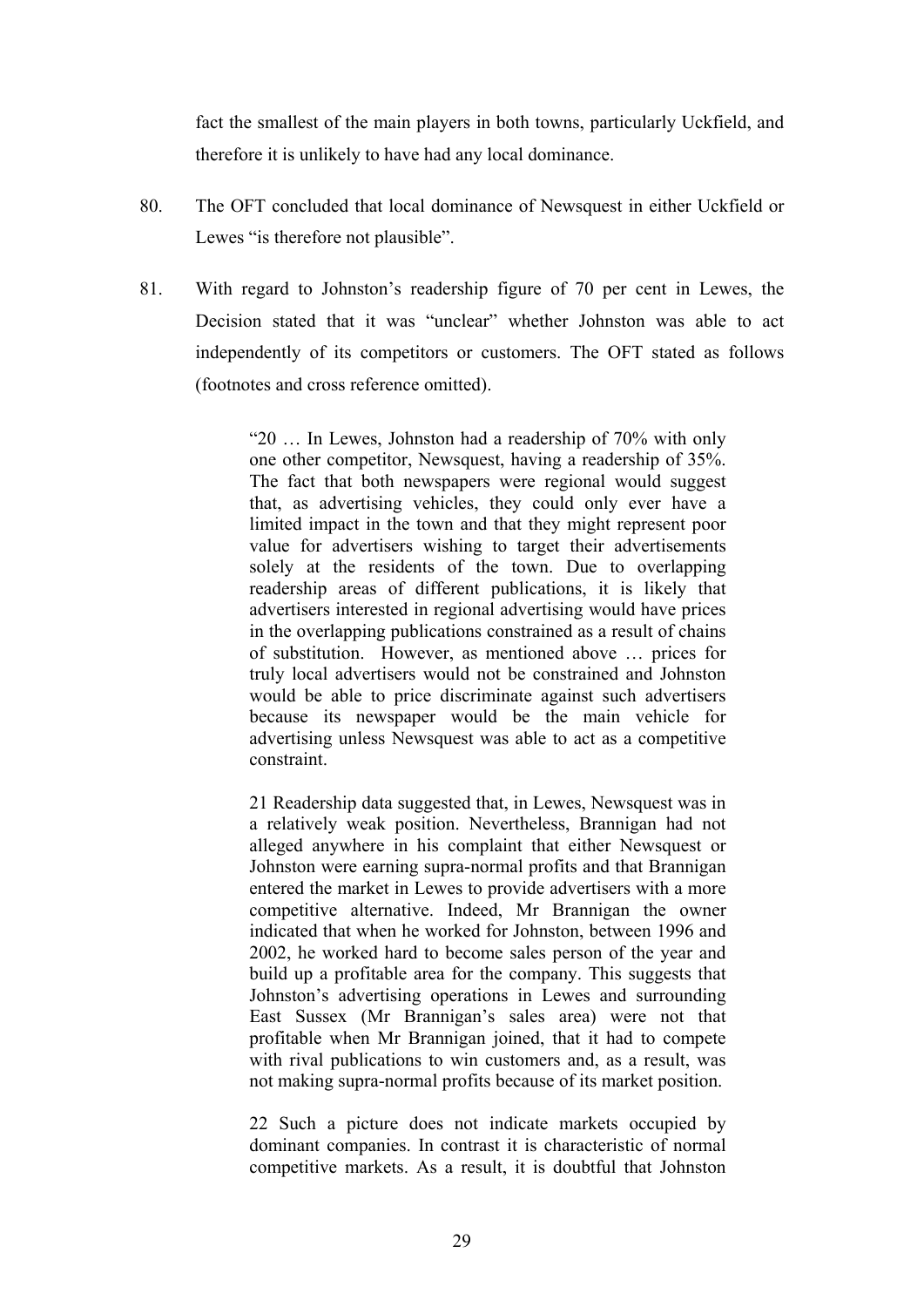was dominant in either town despite its leading market shares for readership."

82. On the alternative basis that the relevant geographic market was East Sussex rather than the two towns, the OFT concluded as follows:

> "23 If a wider geographic market definition is adopted, such as East Sussex, the picture does not become any clearer. Brannigan's estimates of readership figures for Newsquest's publications were 36% and for Johnston's 37% which suggests a more evenly balanced situation than that in the local towns and that neither is likely to have been dominant. The increase in Newsquest's readership as the market is widened, and the corresponding reduction of any local market power that Johnston might have, is to be expected because nationally Newsquest has a slightly larger readership than Johnston. Also, as the geographic market is widened bigger players in the national market, such as Northcliffe (DMGT), come into the frame and would have reduced any market power that either Newsquest or Johnston might have had in more local markets. Brannigan had not provided any readership figures for the DMGT in East Sussex. The only conclusion that can be drawn on the basis of the readership figures provided is that as before Johnston, rather than Newsquest, is probably the market leader in the wider geographic market of East Sussex. This suggests that it would be difficult to reach a conclusion that Newsquest was dominant in East Sussex."

- 83. The OFT went on to consider the other factors relevant to whether market power exists. It found that the ability of major advertisers to switch between rival publications suggested that prices would be constrained and no publisher could have market power.
- 84. Having regard to the limited information available to the OFT, there are no grounds on which the Tribunal can determine that the decision that there was no individual dominance was flawed by an error of law or of fact or of appraisal. In the Uckfield market, neither Newsquest nor Johnston's readership figures approach the levels which are characteristic of dominance.
- 85. In the Lewes market, Johnston's readership figure of 70 per cent is substantially greater than Newsquest's readership. When considering this 70 per cent figure, it is important to recognise the limitations of regarding readership figures as a proxy for market share figures and hence as a means of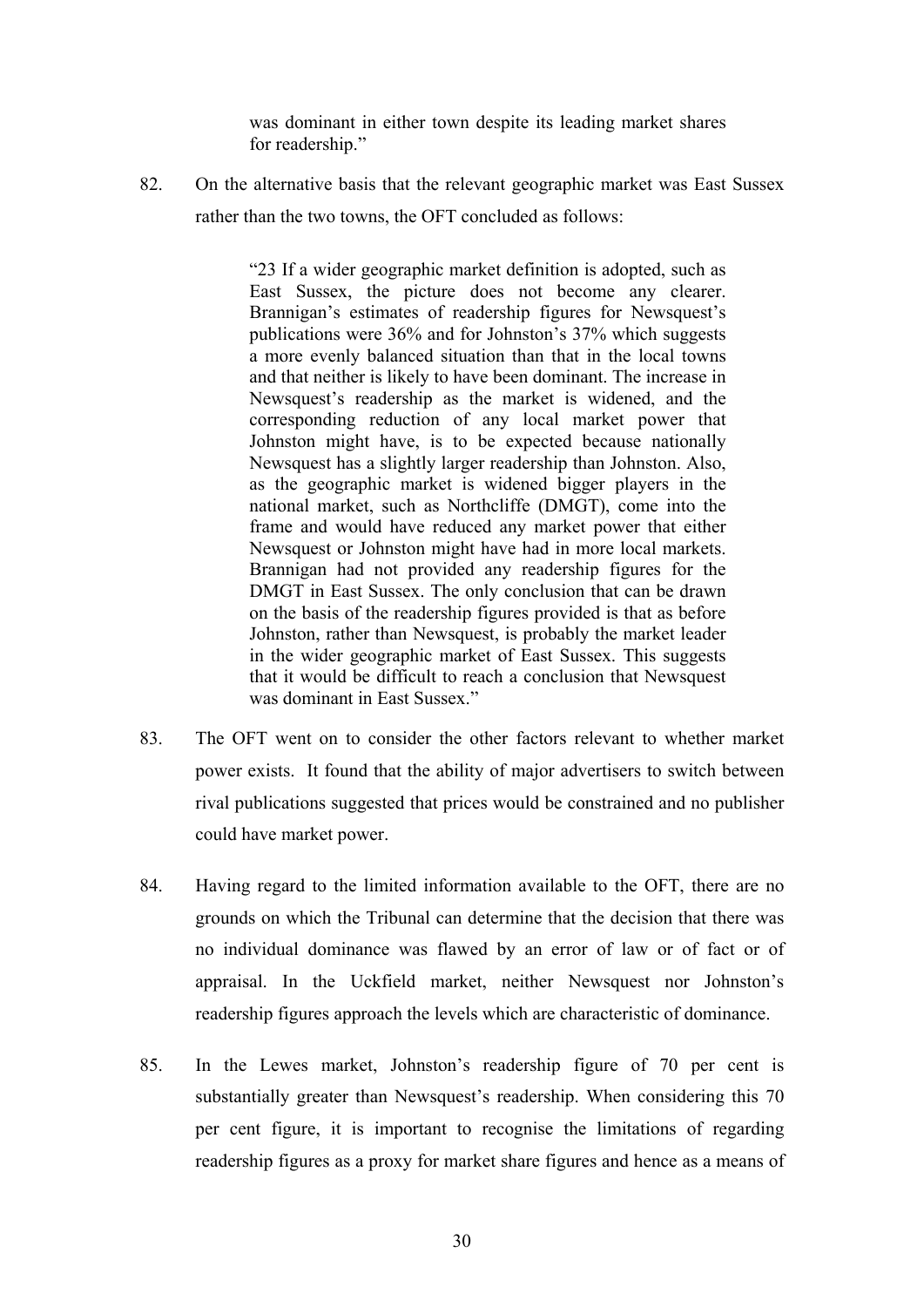establishing the existence of significant market power. Readership figures in a particular area may well add up to more than 100 per cent; even calculating a publisher's aggregate readership figures may overstate the position since residents may read or receive through their door more than one paper from the same publisher. One cannot, therefore, simply treat readership figures as akin to market share and apply the principles derived from the Community case law on dominance to those figures. The OFT concluded that this readership figure did not establish that Johnston was dominant in either town despite its leading market shares for readership, for the reasons set out in paragraphs  $20 - 22$  of the Decision (see paragraph 81, above). The Tribunal accepts that the 70 per cent readership figure was not sufficient, in itself to establish a position of significant market power on the part of Johnston.

*(ii) Share of titles* 

86. In addition to readership figures, the Revised Complaint relied on a figure which represents the percentage of titles available in the relevant geographic market produced by the particular publisher. Thus, within East Sussex, Mr Brannigan states that Johnston and Newsquest have a joint market share of 72.22 per cent because they control 13 titles of the 18 available across East Sussex. The Tribunal does not regard figures based on simple share of titles as giving any indication of market power.

#### *(iii) Estimates of advertising revenue*

87. Finally in the Revised Notice of Appeal, Mr Brannigan sets out his estimates of advertising revenue. These revenue and resulting market share figures are taken from a draft letter written but not sent to the OFT in October 2006 and attached to the Revised Notice of Appeal. This letter was first seen by the OFT only after the adoption of the Decision. Mr Brannigan states that although figures for Newsquest (Sussex) are not available, he calculates that the papers that Newsquest (Sussex) produces generate an annual advertising revenue of £10,530,000 (54%), those of Johnston £5,278,000 (27%); those of Northcliffe £2,600,000 (13%) and that of Trinity £1,040,000 (5%). In that draft letter Mr Brannigan describes how he has compiled the figures: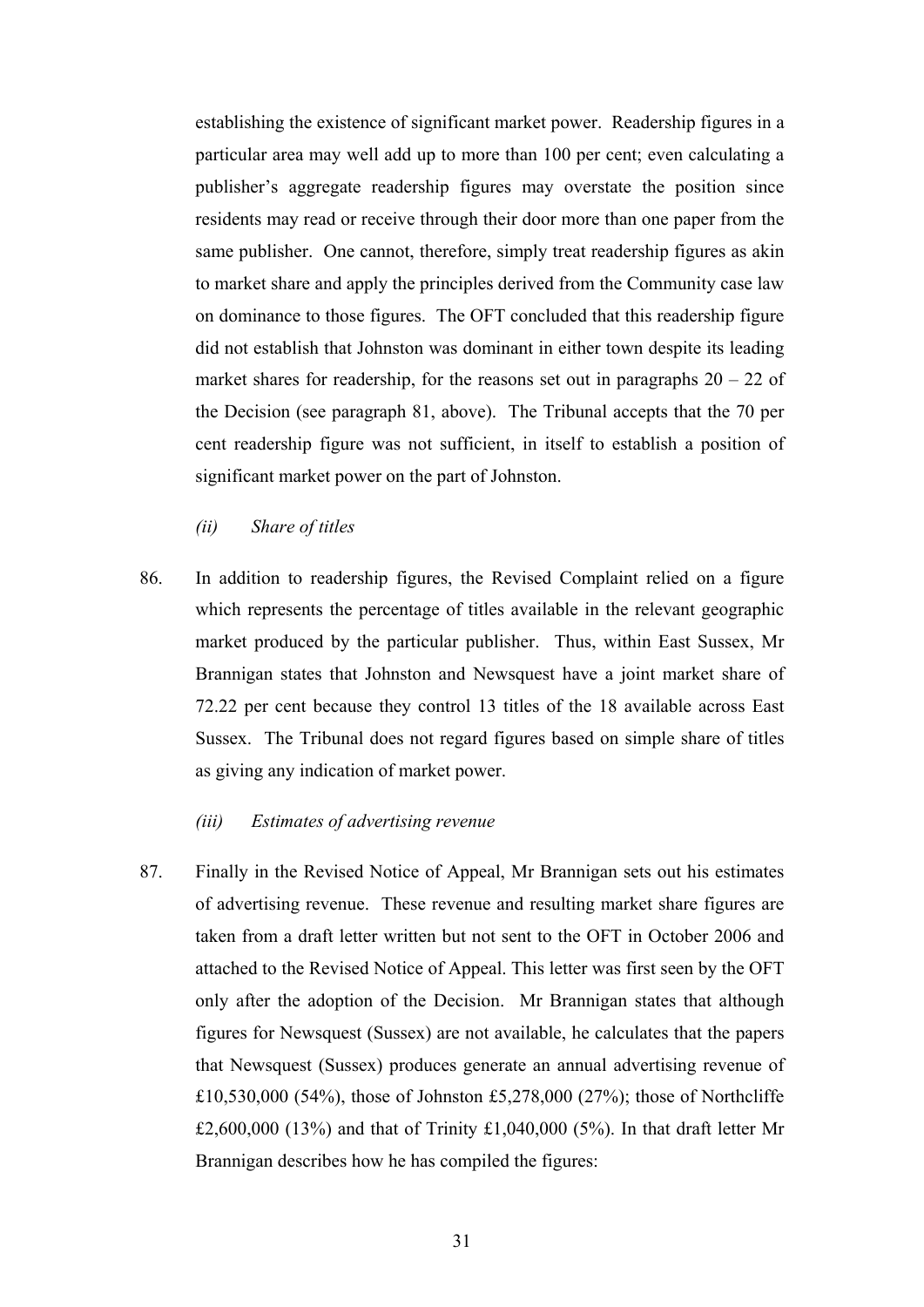"… Although I am now thoroughly on the outside of the industry having lost everything I had worked for over several years of experience, I have tried to come to some safe assumptions based on industry figures and my experience to help the OFT and the CAT glean that there could be the basis of presuming market dominance by Newsquest (Sussex) in my case for anti-competitive behaviour under Chapter Two of the act. All figures are based on the lowest assumptions of figures I know were being achieved during my time at Johnston Press up to 2002 and our regular use of market share figures at that time and are used as a safe guideline, though it is highly likely if not probable that the actual figures would be drastically higher on full investigation by the OFT ..."

- 88. At the hearing the Tribunal asked Mr Brannigan about the discrepancy between the relative readership figures in East Sussex (Newsquest 36% and Johnston 37%) and the advertising revenue market share figures (Newsquest 54% and Johnston 27%). Mr Brannigan explained that this could be because Newsquest charged higher rates for advertising in their newspapers than Johnston because the Sussex Express was in fact five titles split up over the region. Further, Newsquest's is a daily paper whereas Johnston's titles are weekly.
- 89. The OFT's response to these figures based on advertising revenue was that the material does not provide persuasive evidence to undermine the conclusions in the Decision and that they were not reliable figures upon which the OFT could base a change in the approach it had previously taken. The OFT point out that the information is Mr Brannigan's personal estimate based on his assumptions and knowledge of the industry and that they are not reliable figures.
- 90. Further the OFT claims that the estimates contradict previous estimates given; in a letter from Mr Brannigan's then solicitors to the OFT in March 2004 he gave the annual advertising revenue for Newsquest in East Sussex as £7,280,000 and for Johnston as £8,320,000. Part of this difference may be explained by the inclusion in the 30 October 2006 figures of revenue from papers which are purely advertising publications without any editorial comment such as Newsquest's "Scoop" although Mr Brannigan accepted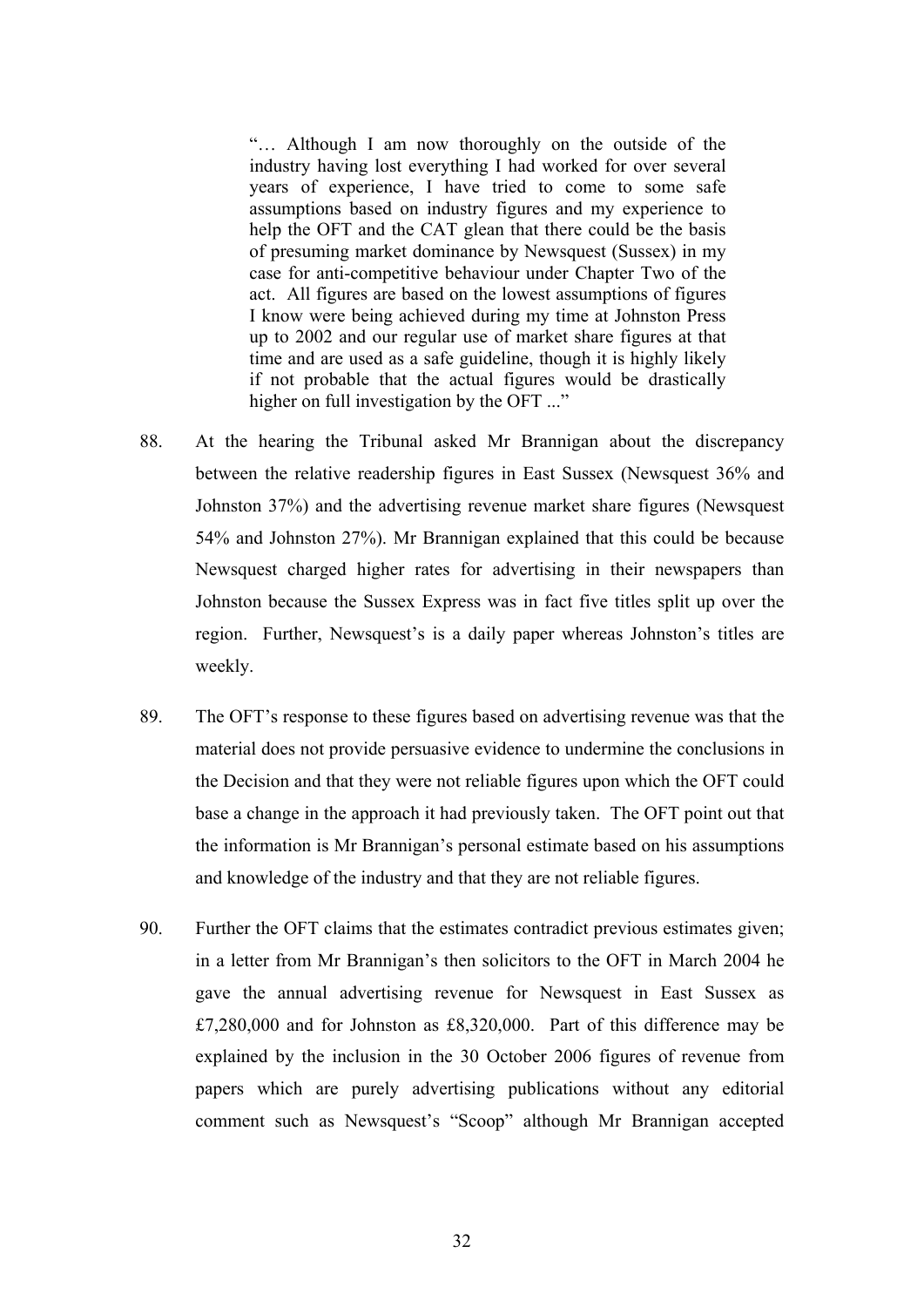during the course of the hearing that these publications do not form part of the relevant product market in this case.

- 91. Finally, even if the new information could be accepted, the OFT argued that whilst it might suggest that Newsquest had greater market power in East Sussex than Johnston, it does not show that Newsquest satisfied the test for dominance.
- 92. The Tribunal agrees with the conclusions of the OFT in relation to the advertising revenue figures. This does not in any sense reflect badly on Mr Brannigan who, we are sure, made every effort to produce useful information to the OFT gleaned from sources available to him and based on his own experience in the industry. However, accurate advertising revenue figures for the different newspapers distributed in the possible relevant markets could only properly be gathered by the OFT exercising its powers to request information and that the OFT has declined to do. The OFT's stance in relation to this complaint means that there are no figures derived from the companies themselves so that the Tribunal is not in a position to make its own assessment of the facts. Reliable market share figures simply cannot be calculated in this case.
- 93. The OFT went on in the Decision to consider whether there were other factors which indicated that Newsquest or Johnston either did or did not enjoy a position of market power. There was no evidence that the publishers were earning supra-competitive profits; there had been successful market entry or expansion by Newsquest in the region and major advertisers may be able to exercise countervailing buyer power by playing one publisher off against another.

### *Conclusion on single firm dominance*

94. If the OFT had undertaken an investigation, there are many factors which could have been explored to arrive at a more complete assessment of market power. For example, the OFT could have explored the fact that it appears that the incumbent publishers control the supply of printing services for new entrants. But on the basis of the information before it, the OFT correctly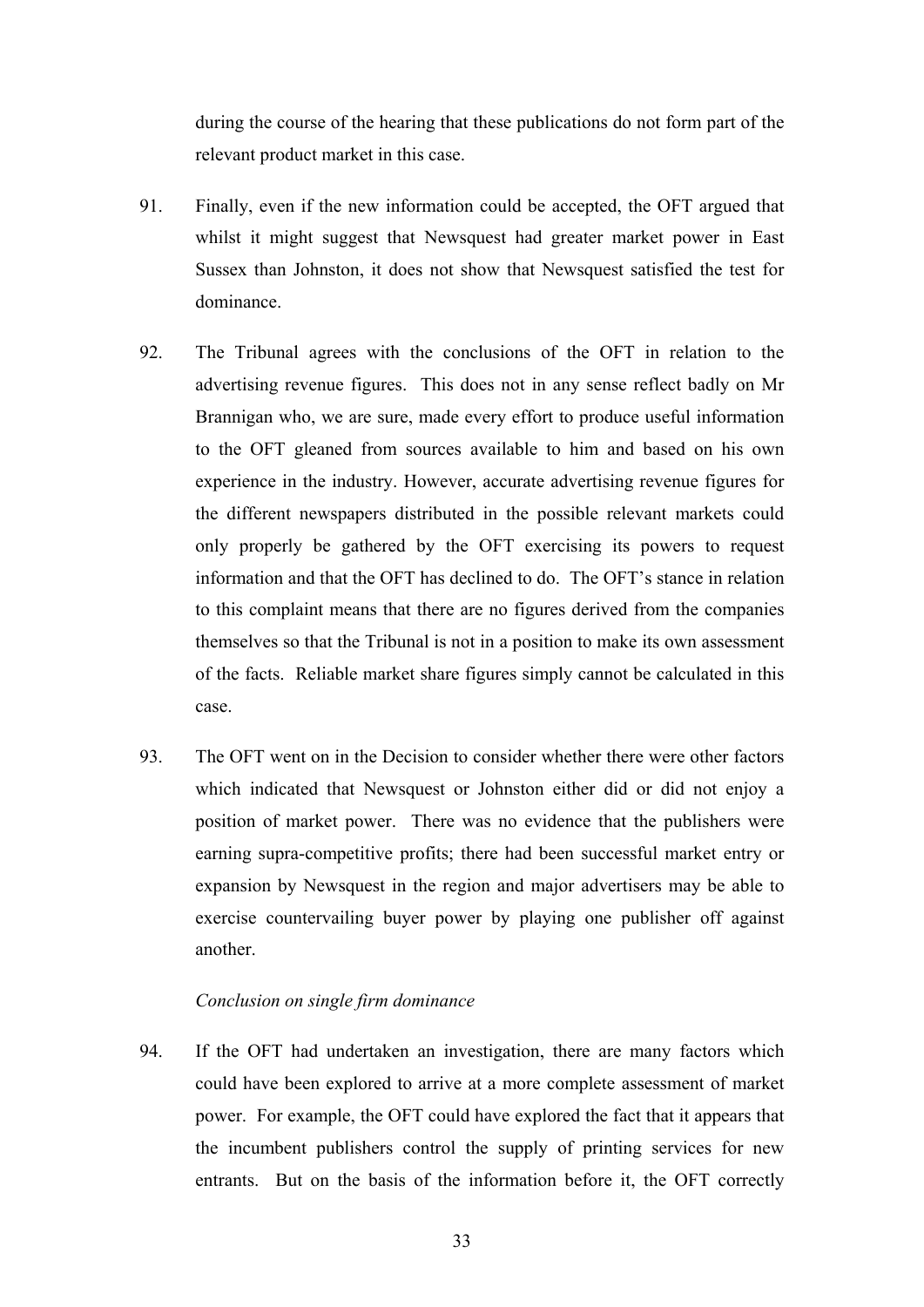distinguished the markets in Uckfield and Lewes from the market in the *Aberdeen Journals* case where Aberdeen Journals had a virtual monopoly with other players having a combined market share of around 6 per cent: see *Aberdeen Journals v Director General of Fair Trading* [2003] CAT 11. The position in the local markets in Mr Brannigan's case was not clear cut. It follows that the Tribunal finds that Mr Brannigan has not shown that the OFT's Decision is flawed by a material error of law, fact or appraisal. This ground of appeal must therefore be rejected.

### *(c) Collective dominance*

- 95. The Revised Notice of Appeal asserts that the OFT wrongly failed to consider whether Johnston and Newsquest occupied a position of collective dominance in East Sussex.
- 96. The allegations of collective dominance were put forward by Mr Brannigan in order to overcome two difficulties that his case otherwise faced. The first was that, looking at the East Sussex market, Newsquest and Johnston's readership figures were roughly the same (33% and 37% respectively) making it difficult for him to argue that they were individually dominant. The second was that looking at the Uckfield and Lewes markets separately, it was Johnston which clearly had the higher readership figures but the main allegations of abusive conduct (such as the launch of the *Uckfield Leader*) were allegations against Newsquest rather than Johnston. Mr Brannigan suggested that the reason why the "market spoiler" *Uckfield Leader* was launched by Newsquest in Uckfield rather than Johnston taking advantage of its larger market share in Lewes to launch a free newspaper there itself was that Newsquest and Johnston operated a tacit agreement that they would not launch free newspapers in areas where they both distributed paid-for papers.
- 97. The Chapter II prohibition refers to "any conduct on the part of one or more undertakings which amounts to the abuse of a dominant position in a market". It is well established in the case law of the Community Courts that an abuse of dominance can be committed by several undertakings which together hold a dominant position, without each being dominant individually. Such a situation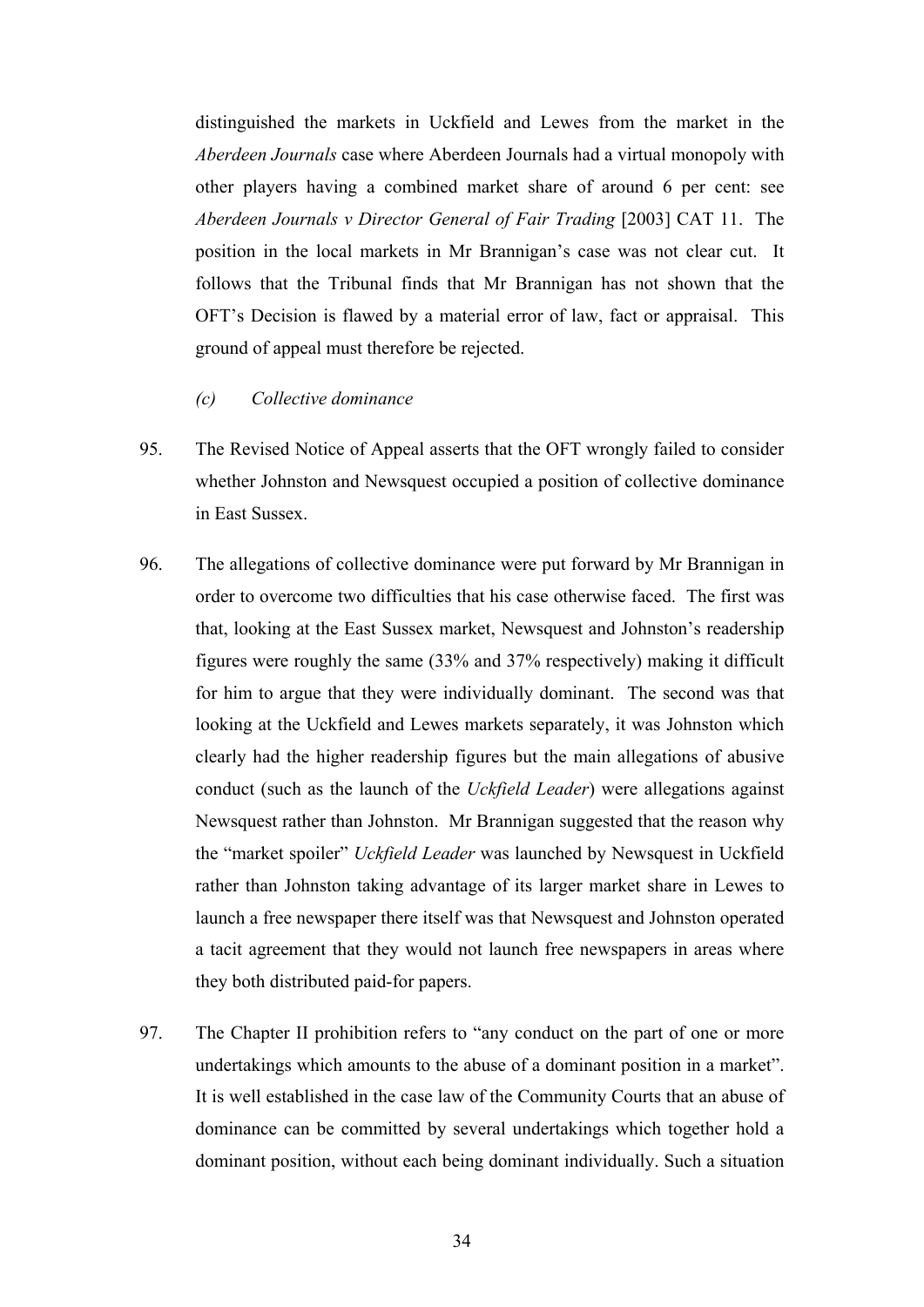can arise where two companies present themselves, or act together, on a particular market as a collective entity. This may be the result of an agreement among them which restricts how they supply their goods or services to the market, for example in the case of a shipping conference. In the absence of such overt or formal links, it is necessary to consider whether the market in which the allegedly dominant undertakings are active exhibits the characteristics which enable a position of collective dominance to become established.

- 98. In Case T-342/99 *Airtours v Commission* ("*Airtours*") [2002] ECR II-2585, paragraph 62, the Court of First Instance ("the CFI") set out three characteristics which must be exhibited by a relevant market in order for it to be possible to conclude that participants in that market occupy a collectively dominant position:
	- (1) The market must be transparent. This means that each undertaking alleged to be part of the dominant collective entity must be able to know whether or not the other undertakings are adopting and maintaining the common policy which it is alleged that the collective entity pursues.
	- (2) There must be mechanisms in the market to deter undertakings from departing from the alleged common policy. This means that it must be possible for one undertaking within the collective entity to retaliate against an undertaking which deviates from the common policy in a way which means that the latter undertaking will not benefit from its deviation.
	- (3) It must be impossible for competitors and consumers to erode the advantages which accrue to the collective entity from the common policy.
- 99. Applying these *Airtours* criteria in the Decision, the OFT stated (footnotes omitted):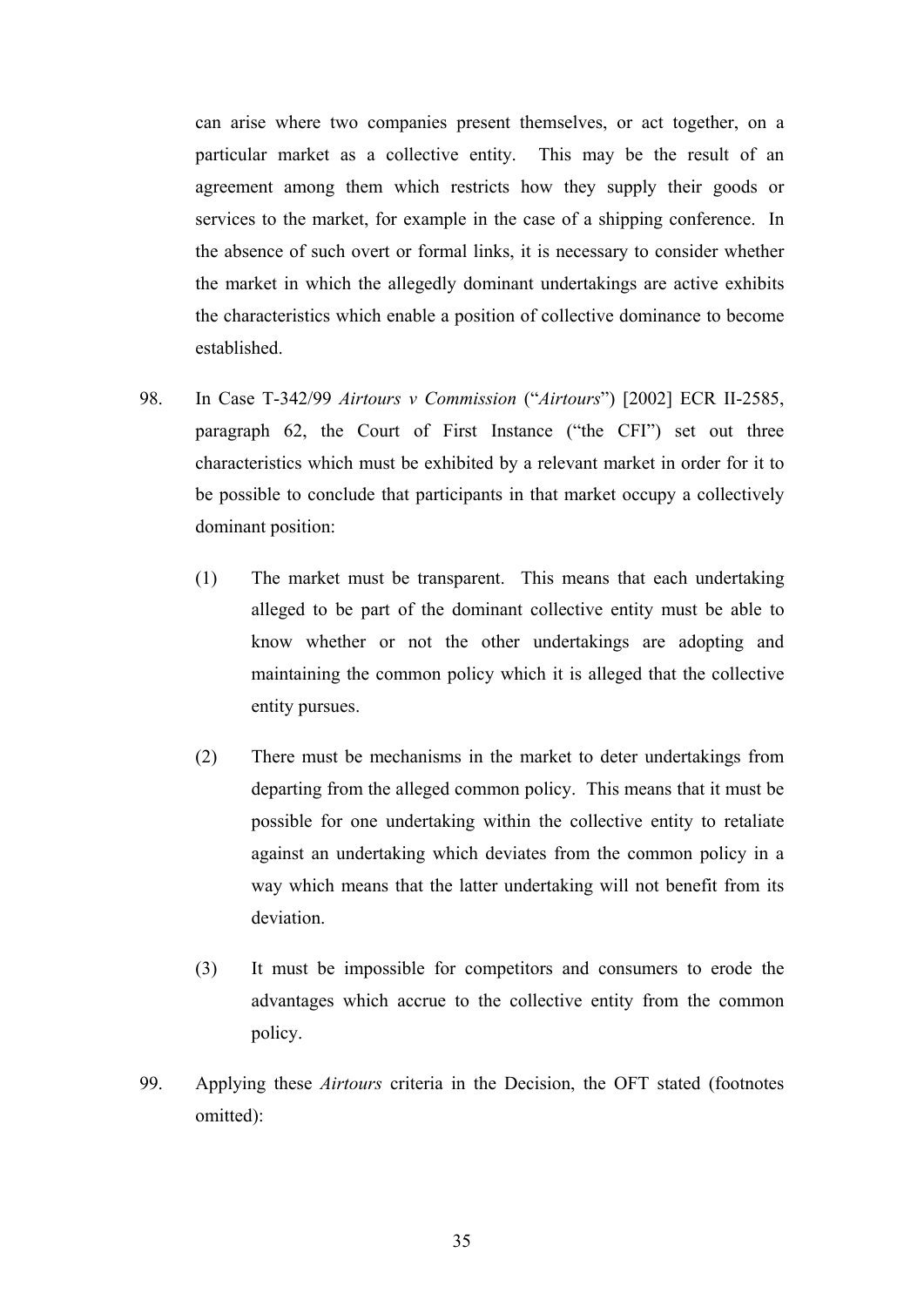"34 Although the newspaper advertising market is transparent in that both Newsquest and Johnston would have known the advertisers in their respective publications there is no evidence to suggest that, in general, they would have known the prices and, as a result, it would be difficult to monitor pricing behaviour. Second, it is likely a co-ordinated market outcome would only be sustainable in Lewes. In Uckfield, Northcliffe would have to be involved, particularly as Newsquest is a minor player, and there is no evidence of this. Third, the ability of bigger newspapers publishers, such as Northcliffe or even Trinity Mirror, or the more prestigious advertisers who seem to have some buyer power, to upset the arrangements appears to be a constraint on tacit collusion.

35 The existence of Newsquest's Lewes and South Coast Leader, although no longer targeted at Lewes but just the South Coast, also appears to shed doubt on tacit collusion in Lewes between Newsquest and Johnston. Moreover, the continued expansion of Newsquest's free newspaper portfolio, and in particular the Uckfield Leader into the Uckfield and Heathfield Leader (after Brannigan's exit) would suggest that there is no co-ordinated market outcome more generally. Finally, no evidence was provided to support tacit collusion.

36 The dynamic nature of the market(s) would suggest that Newsquest and Johnston were in fact competing against each other not only in Uckfield but also in Lewes and more generally in East Sussex and that a co-ordinated market outcome was not possible. In the absence of evidence to the contrary the conclusion is that collective dominance was unlikely."

100. In challenging the OFT's rejection of collective dominance, the Revised Notice of Appeal refers to three reports of the CC on mergers involving Johnston and Newsquest.<sup>3</sup> Mr Brannigan criticises the OFT's reference to the market(s) as "dynamic" asserting that the OFT failed to consider the increasing concentration of local newspapers and the indications that the market may not be fully competitive. According to the Revised Notice of Appeal there were various factors which the OFT should have taken into account:

1

<sup>3</sup> See CC Reports in *Johnston Press plc / Trinity Mirror plc* Cm 5495 (May 2002); *Gannett UK Ltd / SMG plc* Cm 5782 (March 2003); and *Newsquest (London) Ltd / Independent News and Media plc* Cm 5951 (October 2003).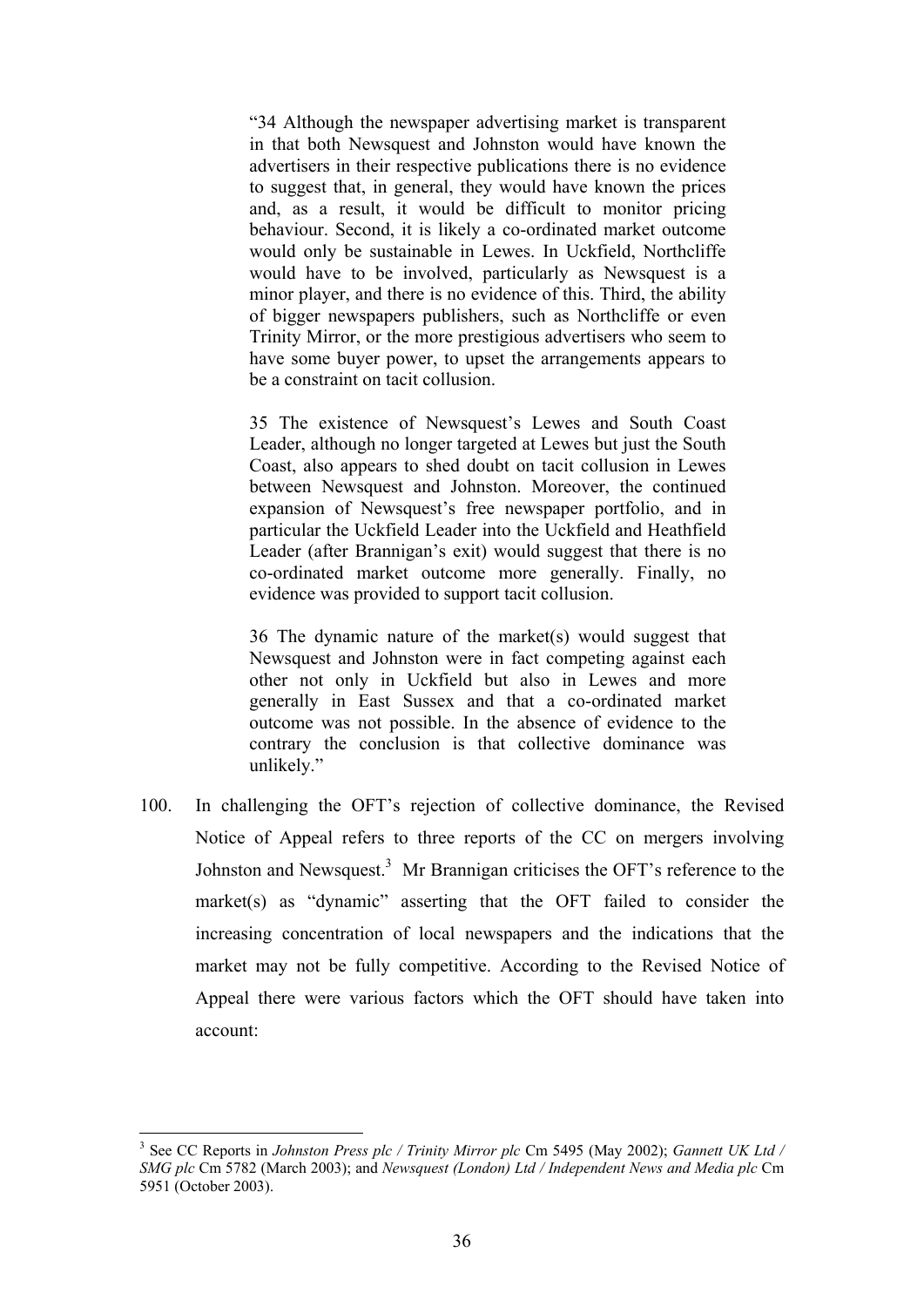- (a) the relevance of the practice of "clustering", that is the tendency for publishers to focus their operations on particular geographic areas when launching new titles or acquiring titles from other publishers;
- (b) a policy of "live and let live" whereby publishers tacitly share the market on a geographic basis so that there is only muted competition where they are present in the same areas;
- (c) the difficulty of entry into the market faced by small scale entrepreneurs including the risk of a "robust response" by incumbents;
- (d) the fact that a reporter had told Mr Brannigan that Johnston intended to exclude him from the market although the exclusionary conduct was conduct by Newsquest and that "there is at least tacit (if not agreed) adherence to a policy of 'live and let live' as between Newsquest and Johnston as regards geographical areas in which their titles compete."
- 101. Further, Mr Brannigan submits that the OFT applied the *Airtours* criteria wrongly or too narrowly. He contends that:

(a) there is transparency in advertising prices because it is an important part of the sales teams' work to know the rates charged by other newspapers to individual customers and those customers are generally willing to provide that information; and

(b) the OFT was wrong to assume that retaliation from the other local publishers would be likely since there was no evidence of this in circumstances where evidence would have been expected.

102. Finally Mr Brannigan argues that although the OFT correctly relied on the effect of *Aberdeen Journals* as ruling out eliminatory behaviour by an obviously dominant firm in a local market, it failed to consider whether, in the case of collective dominance, it was not therefore an obvious and necessary strategy to allow a party with a small local market share, not expressly covered by *Aberdeen Journals* to launch the "spoiler" newspaper.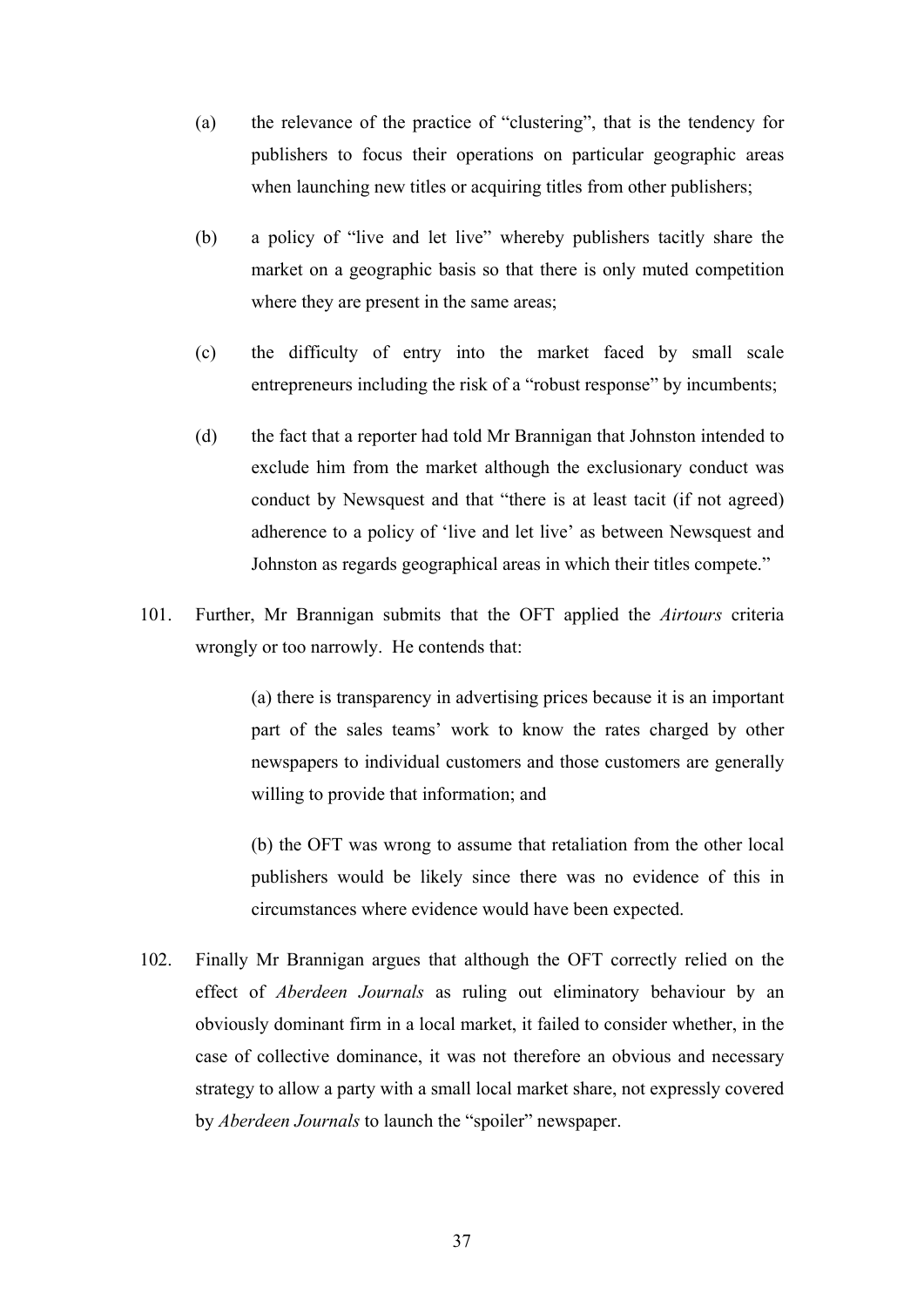103. Mr Brannigan's case therefore was that Newsquest and Johnston occupied a position of collective dominance in the market for East Sussex and adopted a joint policy of not publishing a free newspaper in that area. In response to the launch of Mr Brannigan's free newspaper in Uckfield, there was a tacit agreement between Newsquest and Johnston that the former rather than the latter would launch a spoiler newspaper since if Johnston, with its larger market share did so, this was more likely to be regarded as behaviour akin to that condemned in *Aberdeen Journals.*

### *The Tribunal's Analysis*

- 104. With regard to the application of the *Airtours* criteria in this case, there is insufficient evidence for the Tribunal to conclude that the market is transparent in terms of the prices charged for advertising by the different publishers. It is clear from Mr Brannigan's description of how the market works, that special rates and deals are commonly negotiated by publishers with important customers. It may or may not be in the interests of such customers for accurate details of such deals to become widely known. We cannot be satisfied that the OFT erred in its assessment of the transparency of the market or that publishers in this market are sufficiently aware of the prices their rivals charge to be able to anticipate one another's behaviour and align their conduct.
- 105. The question arises, however, whether transparency as to price is a necessary ingredient of the first criterion in *Airtours* in a case where the allegation is not that the collectively dominant undertakings adopted a common pricing policy but rather that they pursued a common policy of not launching a free newspaper. Clearly this aspect of their market behaviour is entirely transparent since the deviation from such a common policy is seen by the competitors as soon as the new title appears on the market. Counsel for the OFT argued, however, that collective dominance cannot be established if only one particular strand of their business is subject to the alleged common policy.
- 106. The Tribunal is not convinced that it is necessary, in every case of collective dominance, to show that there is price transparency in the market being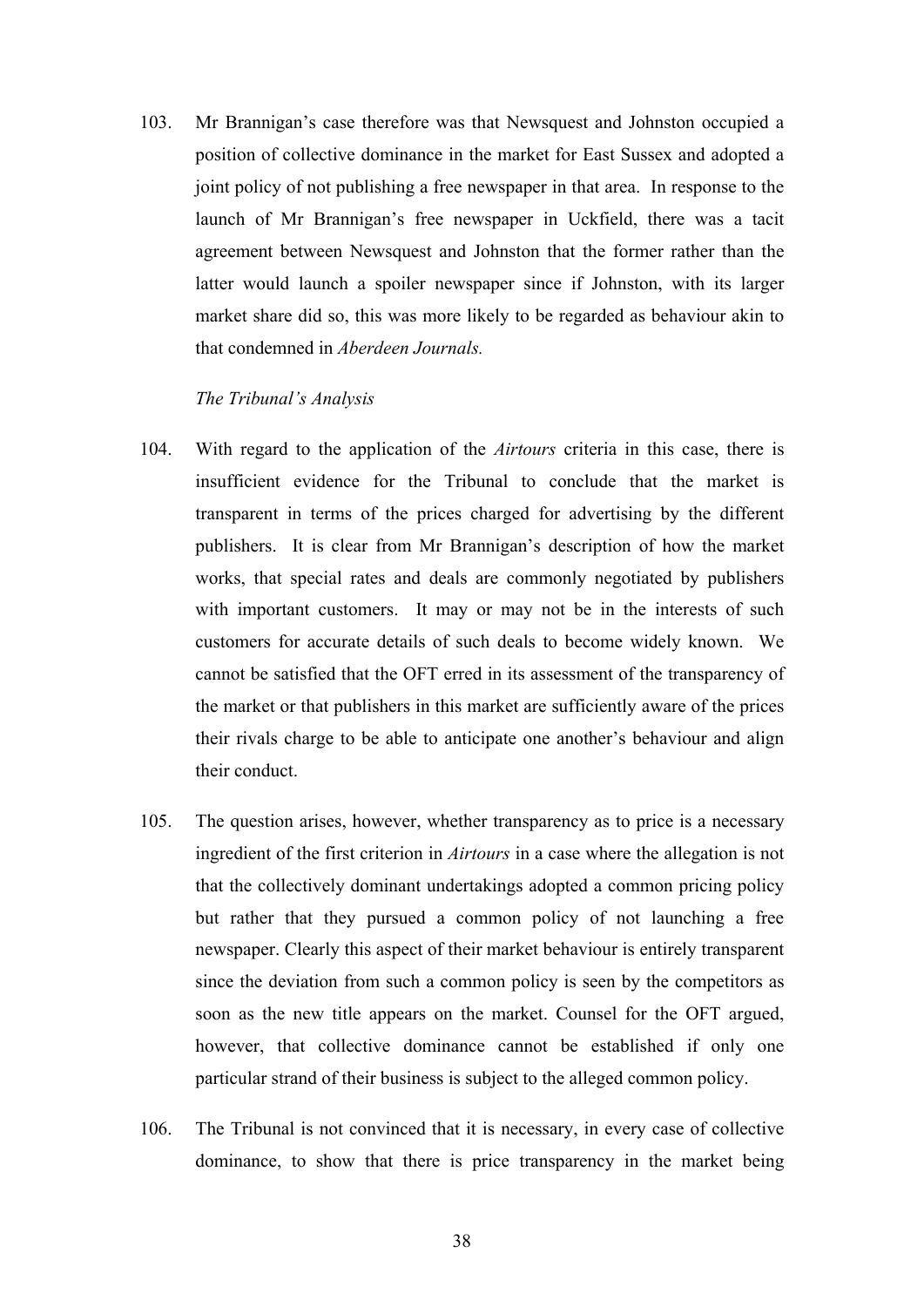considered. Indeed, *Airtours* was itself a case where the tacit co-ordination alleged related not to the prices charged but to the capacity offered by the suppliers. The European Commission accepted that tacit co-ordination on the thousands of different prices charged was not possible but contended that such co-ordination was not necessary to establish a collective dominant position. The issue of market transparency considered by the CFI in its judgment was therefore whether competitors knew the crucial capacity decisions taken by their rivals: see paragraphs 148 *et seq*. However the Tribunal accepts that it is clear from the *Italian Flat Glass* case (Joined Cases T-68/89 etc *Società Italiana Vetro SpA and Others v Commission* [1992] ECR II-1403) to which the OFT referred in its Defence, that something more is needed to establish that two undertakings are collectively dominant than simply an allegation that there is a tacit agreement between them in respect of one aspect of their conduct on the market.

- 107. As to the second element the likelihood of retaliation by other market players – the CC Reports on the mergers involving Newsquest and Johnston do not bear out Mr Brannigan's contention that publishers might support, tacitly or otherwise, the elimination of new independent entrants on the basis of showing an example to others.
- 108. The CC does refer to the publisher adopting a "live and let live" attitude in the sense that there is only "muted competition" between them.<sup>4</sup> But the Reports do not demonstrate that publishers follow a policy of not launching free newspapers in areas where they already distribute a paid-for newspaper. On the contrary, the picture which emerges from the CC reports is that publishers are more likely to launch a second newspaper in an area in which, or close to which, they already distribute papers. That is what leads to "clustering", that is the trend for publishers to focus on particular geographic areas when either launching new newspapers or acquiring titles from other publishers.<sup>5</sup> We do not see, therefore, that the CC Reports help Mr Brannigan having regard to the

1

<sup>4</sup> See e.g. *Newsquest (London) Ltd / Independent News and Media plc* Cm 5951 (October 2003) paragraph 2.119.

<sup>5</sup> *Gannett UK Ltd / SMG plc* Cm 5782 (March 2003) paragraph 3.7.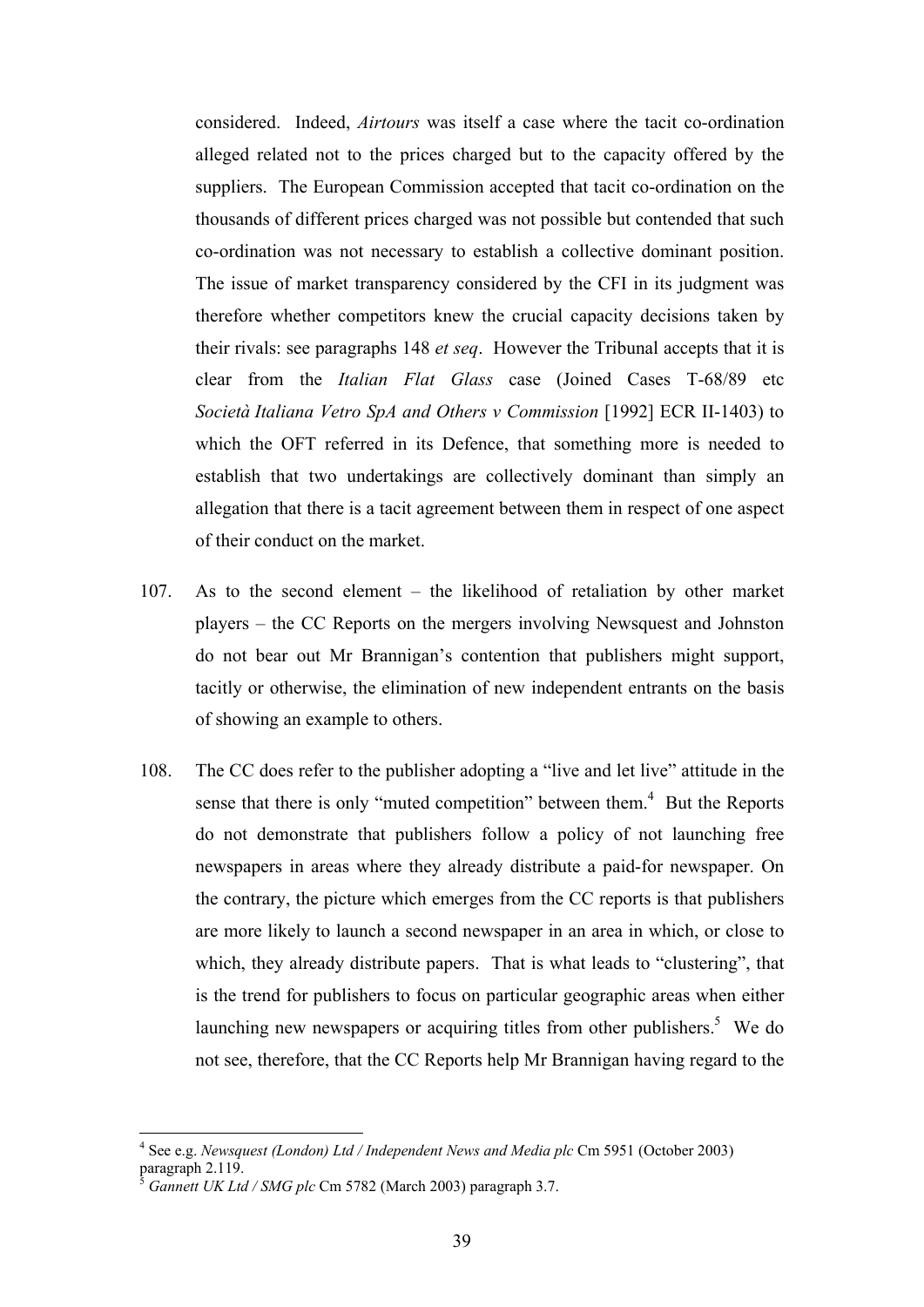facts of this particular market. Mr Brannigan's arguments on this point must therefore be rejected.

## *(d) Alleged abuses*

- 109. Having come to the conclusions we have on the issues of individual and collective dominance, the Tribunal does not strictly have to consider the issues arising from the allegations of abuse. But in deference to the importance of these issues to Mr Brannigan who lost his livelihood as a result of the events he describes, we have carefully considered all the allegations made by him. A number of different matters were put forward by Mr Brannigan as unlawful conduct which caused the demise of his business:
	- (i) the threat by Newsquest of litigation concerning Mr Brannigan's use of the word "Life" in the title of his new newspaper;
	- (ii) the late cancellation of *Uckfield Life's* printing slot by Newsquest (Sussex);
	- (iii) the launch by Newsquest of its own free newspaper, the *Uckfield Leader*;
	- (iv) selective price discounting offered to Mr Brannigan's advertising customers in return for exclusivity; and
	- (v) other conduct which can generally be described as "spoiling tactics" such as discouraging distribution points from stocking the Uckfield Life, denigrating Mr Brannigan's papers and copying his editorial material.
	- *(i) Use of the word "Life" in the title of Mr Brannigan's newspaper*
- 110. In his Revised Complaint Mr Brannigan described what happened as follows:

"The next major attack from Newsquest (Sussex) was against our newspaper titles – Lewes Life and Uckfield Life. They print a Gatwick Life in West Sussex and a Horley Life in Surrey. Despite the fact that I checked the name use with Companies House etc, had never heard of the other two titles out of our area and that no other newspapers in East Sussex had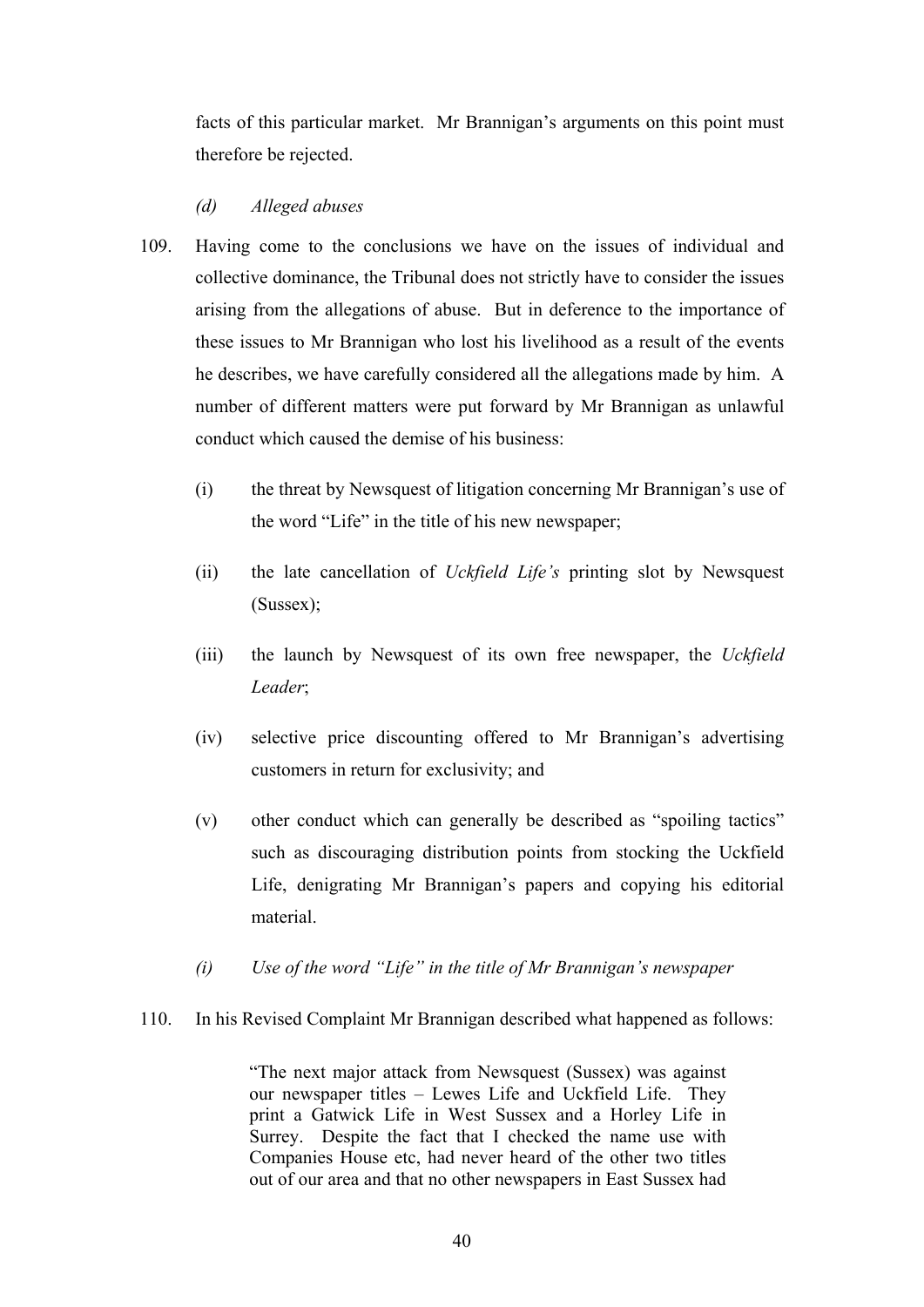the word 'life' in their title, they absurdly put their top solicitors onto us saying that they owned the right to the word 'life' and that we were trying to pass off our paper as a Newsquest title. Mr Gerritt [a legally qualified friend of Mr Brannigan] informed them that the word life is generic and can be used by anyone. He also pointed out that on every front page of our newspaper we proudly declared that we were a local, independent newspaper. Despite regular contact to and fro between them (and increasing costs for a new, small company such as ourselves), the case has never officially been dropped against me. Mr Gerritt tried several times to get this clarified when we hadn't had any reply, asking them to confirm no further action was being taken, but no confirmation one way or the other was forthcoming."

- 111. In the Decision the OFT states that it is unclear whether or not Newsquest has a legitimate claim to the use of 'Life' in its publication titles for the region. The OFT noted that Newsquest "does appear to use distinct title themes as with its 'Leader' series and it might be able to argue that readers are genuinely confused". The OFT found that there was no evidence that the threat of litigation was without objective justification and aimed at harassing Mr Brannigan and hence found that no abuse had been established. At the hearing, Counsel for the OFT referred the Tribunal to Case T-111/96 *ITT Promedia v Commission* [1998] ECR II–2937, where the Court of First Instance stated (at paragraph 60) that "[a]s access to the Court is a fundamental right and a general principle ensuring the rule of law, it is only in wholly exceptional circumstances that the fact that legal proceedings are brought is capable of constituting an abuse of an dominant position".
- 112. It does appear from Mr Brannigan's evidence that Newsquest published two newspapers in the South of England using the word "Life" in the title. Mr Brannigan does not explain how he came to choose that word for the title of his own newspaper but we accept his evidence that he was certainly not trying to pass his papers off as Newsquest publications and in fact made clear on his own papers that they were independent. Nonetheless, the fact that Newsquest was already using the word 'Life' in the titles of two of its newspapers makes it difficult to conclude that the purpose of the threatened action was to harass Mr Brannigan. The Tribunal does not therefore regard the OFT's conclusion on this point as flawed by error of fact or appraisal.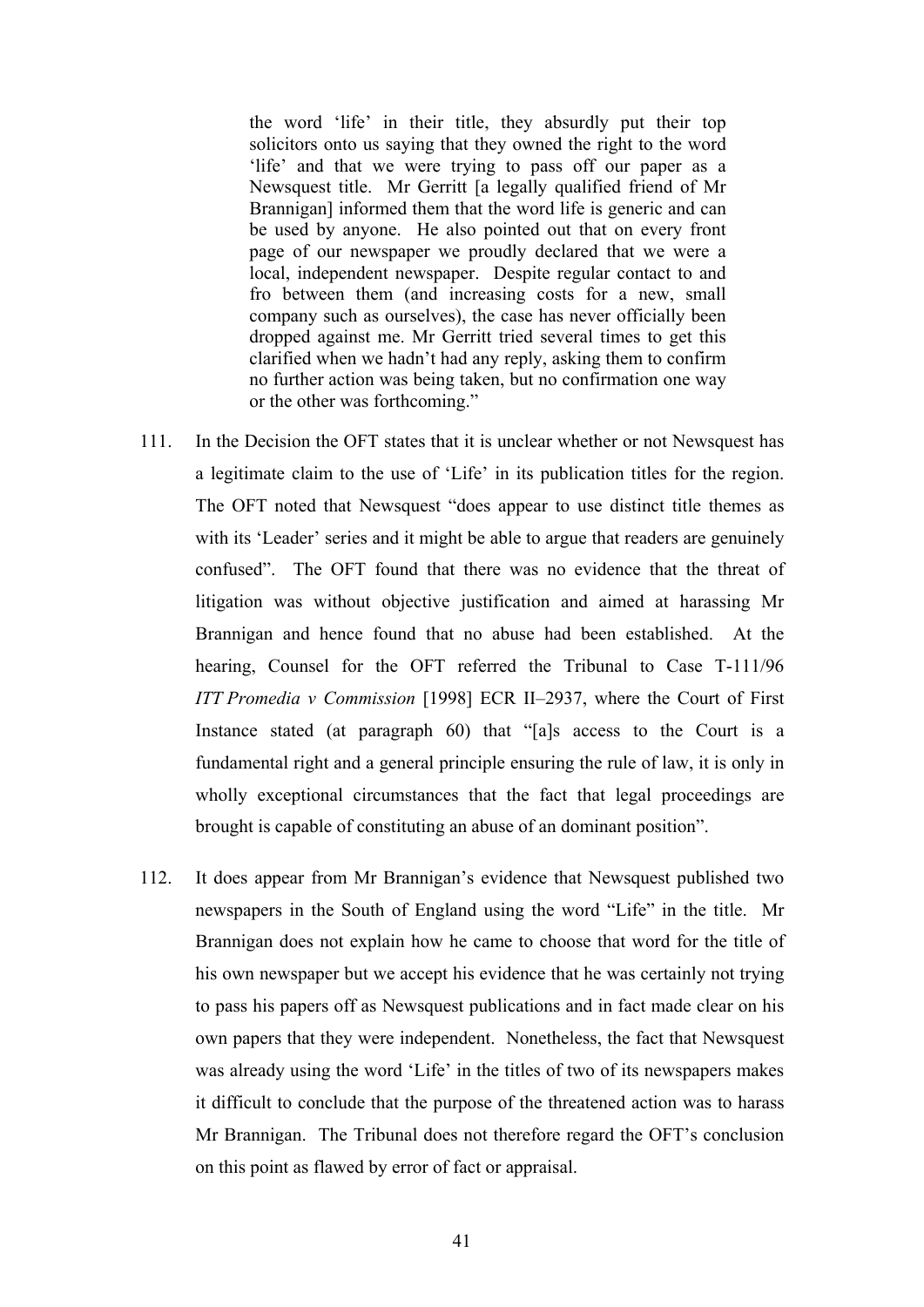#### *(ii) Cancellation of the print slot*

- 113. Mr Brannigan's unchallenged evidence was that before the launch of his paper in March 2003, he had agreed with Newsquest (Sussex) that they would print his paper. Newsquest's then print manager told Mr Brannigan or his staff that there were plenty of slots available so he could choose any day to go to print. In February 2003, they agreed on a 2 am slot on Friday morning with distribution on Friday morning by 9 am. According to Mr Brannigan, this gave his paper a longer editorial window to get stories out to the public as fresh as Thursday night. The launch of the paper was planned for 28 March 2003.
- 114. However, one week before the first issue Newsquest (Sussex) cancelled the print slot and informed Mr Brannigan that they had no other print slot at any time of the week. Mr Brannigan described this as "a major problem" that "nearly stopped us before we had even begun".
- 115. Mr Brannigan managed to persuade another Newsquest printer, Newsquest (Essex) to agree to print the paper. The Revised Complaint described the effect of this change:

"This change involved many extra concerns and costs, such as transporting the papers from Colchester to the south coast, different technical specifications to the ones we'd set up for with Newsquest (Sussex) and an earlier print slot necessitating reviewing our whole procedures. As well as having to buy extra computers … we also had less time to collate the late breaking stories of importance due to the earlier print slot, losing us ground on our competitors."

116. In May 2003, Mr Brannigan heard that the print manager at Newsquest (Sussex) was sacked for accepting Mr Brannigan's business. Mr Brannigan contacted the print manager in March 2006 and passed his details on to the OFT. The former print manager was reluctant to provide evidence because, we are told, he was party to a confidentiality agreement as the result of the settlement of his unfair dismissal claim. Mr Brannigan believes he would have been prepared to do so in response to a formal request from the OFT but, as the OFT decided not to pursue any investigation, this point has not been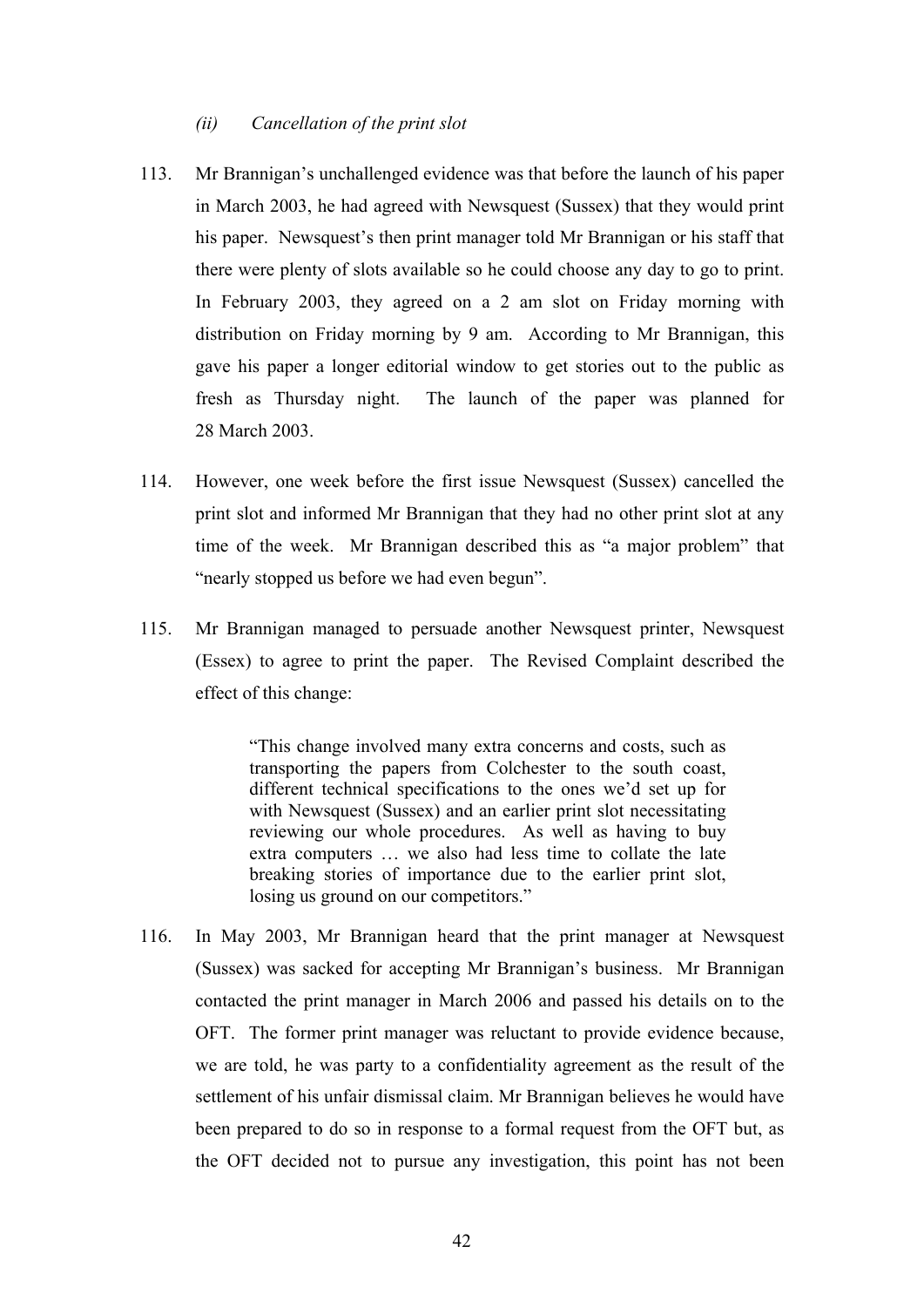followed up. On that basis, there is no first hand evidence before us as to why the Thursday/Friday night print slot was cancelled and why the Newsquest (Sussex) print manager was sacked, other than Mr Brannigan's supposition and his account of what he heard at the time and of what the print manager told him when Mr Brannigan contacted him in March 2006. We do not know what justification Newsquest (Sussex) would have provided to the OFT or to the Tribunal if they had been asked.

- 117. Further, since another arm of the Newsquest undertaking, Newsquest (Essex) did in fact carry out the printing, it would be difficult to characterise the refusal Newsquest (Sussex) as abusive, albeit that use of Newsquest (Essex)'s facilities were less favourable to Mr Brannigan than the original deal with Newsquest (Sussex). The arguments put forward by Mr Brannigan to show that the Decision was flawed in this respect are not persuasive.
	- *(iii) The launch of the Uckfield Leader by Newsquest*
- 118. Mr Brannigan has described the free newspaper, the *Uckfield Leader*, launched by Newsquest in around June 2003 as a "market spoiler" designed to eliminate him from the market. By launching this free newspaper and offering free or heavily discounted advertising space to Mr Brannigan's customers in return for them placing no more advertisements with the *Uckfield Life*, Newsquest undermined the viability of Mr Brannigan's Uckfield paper. Mr Brannigan gave the example of Halifax Estate Agency in Uckfield. According to Mr Brannigan, Halifax were delighted with the response from their advertising with him in the initial issues of the *Uckfield Life* and provided a testimonial to the fact which was printed in Mr Brannigan's papers in May 2003. Despite this, within four weeks, Halifax had withdrawn its advertising from Mr Brannigan's titles. When Mr Brannigan or his staff contacted the estate agency they confirmed that they had pre-agreed a run of free advertising with Newsquest (Sussex) as long as they withdrew their advertising from Mr Brannigan's papers:

"… He told our Uckfield sales person … that Newsquest (Sussex) were targeting the local property market to prevent us extending our revenue reach in East Sussex, based on the fact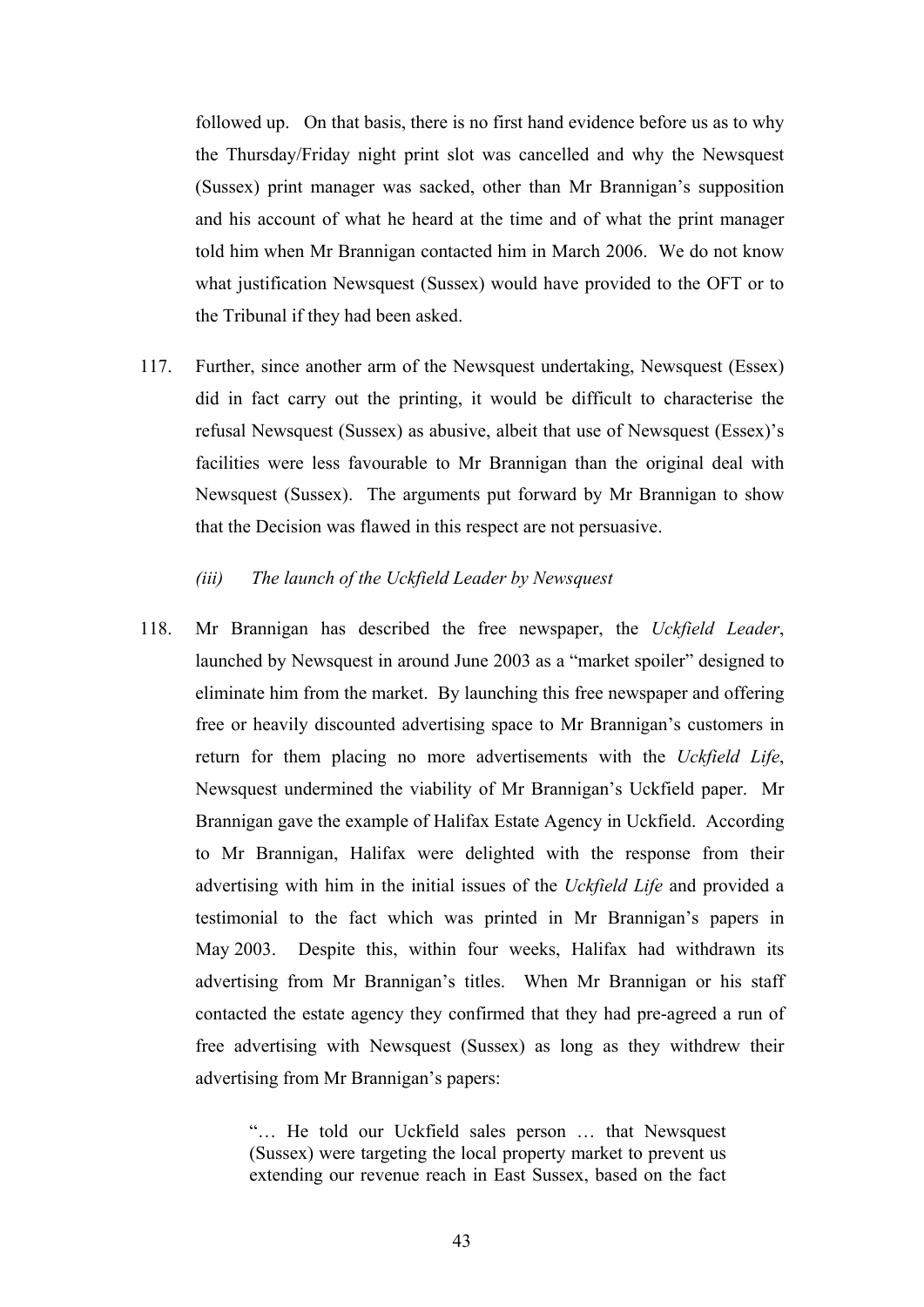that estate agents tend to follow one another and tend to advertise en masse. This wasn't a late space deal to run an advert Newsquest already had for the Halifax within their production department as often happens within advertising, it was to run newly designed, weekly full-page colour adverts at no cost." (See the Revised Complaint paragraph 18).

- 119. Mr Brannigan asserts that other companies who had said that they were happy with his product and service "suddenly started to cancel without reason". Mr Brannigan provided the OFT with a statement from a former employee who confirmed his evidence regarding the Halifax estate agency account.
- 120. The Decision dealt with this complaint as follows:

"40 Brannigan asserts that 'To launch the Uckfield Leader, targeting a small, rural town with a mere 10,386 households would appear to go against company [Newsquest] ethos and would indicate a change in usual practice, unless launched as a market spoiler' … . In *Aberdeen Journals Decision (2)*  [paragraph 108] it is clear that the intention was to use the Herald and Post as a fighting title which was resurrected when the Independent entered the market but would be wound down after it exited. However, at the time of the complaint, Newsquest might well have been able to argue that the launch of the Uckfield Leader was a natural expansion of Newsquest's 'Leader' series of free newspapers and that its launch, although precipitated by the entry of the Uckfield Life, was simply a competitive response.

41 A response to competition even by a dominant company is not in itself anticompetitive. The opinion of the Advocate General in *Compagnie Maritime Belge*, where 'fighting ships' and price cuts were employed, was that '… competition law should not thus offer less efficient undertakings a safe haven against vigorous competition even from dominant undertakings'. He went on to say that 'Different considerations may, however, apply where an undertaking which enjoys a market position of dominance approaching a monopoly, particularly where price cuts can be implemented with relative autonomy from costs, implements a policy of selective price cutting with demonstrable aim of eliminating all competition'. In *Compagnie Maritime Belge* the liner conference had a market share of over 90%. Aberdeen Journals had a virtual monopoly (Paragraph 19). In Brannigan's case such a situation did not exist. In Uckfield, Newsquest had a readership of just 7% Also, the other main players in the market(s) with potentially more advertising revenue to lose did not behave in a similar way to Newsquest by introducing new titles or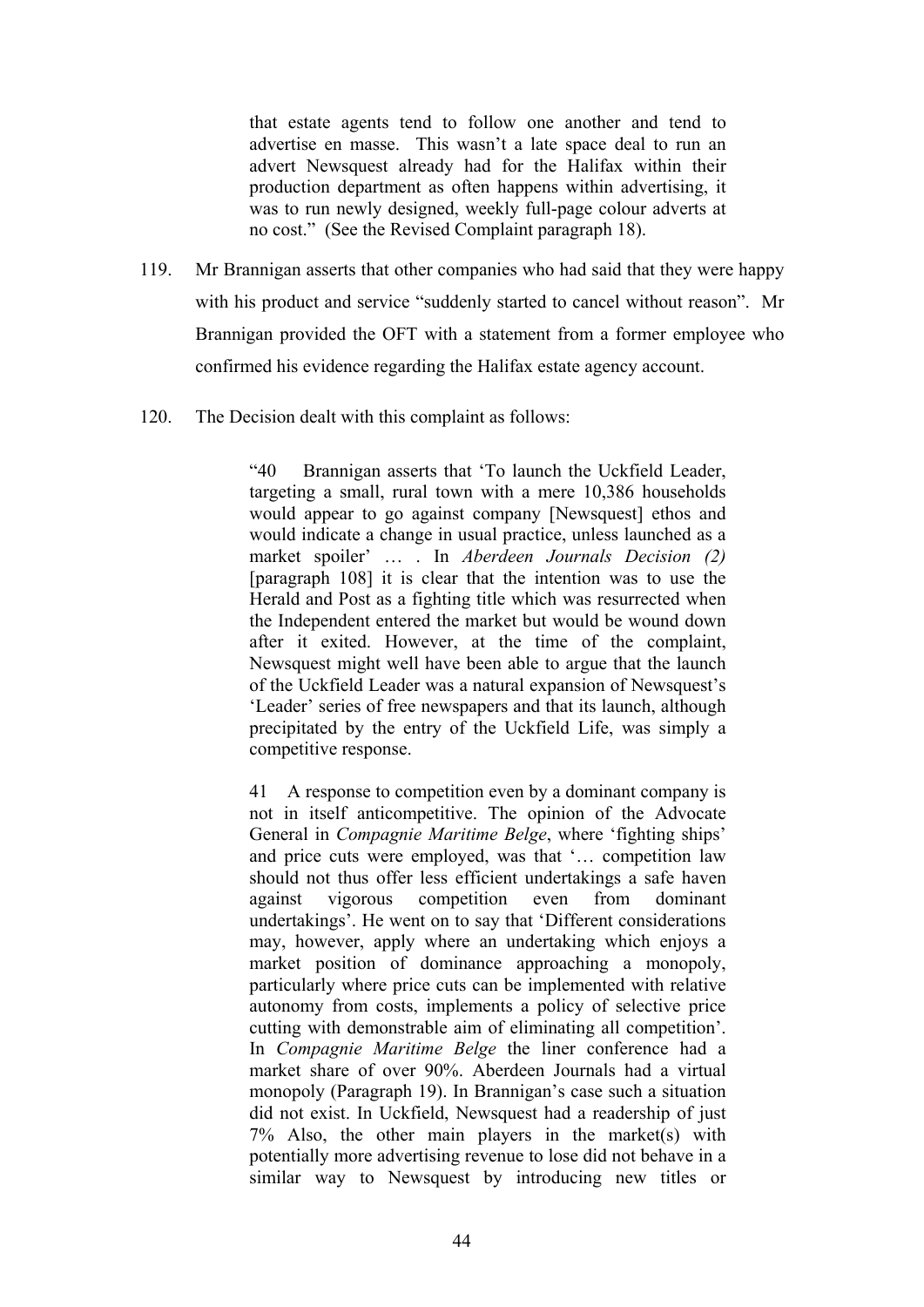predating. Moreover, Newsquest would be unlikely to eliminate them from the market since they would probably have been of comparable efficiency and size. In view of this situation it is unlikely that, at the time, the Uckfield Leader could be considered simply as a fighting title to eliminate only Brannigan and protect Newsquest's limited market share in Uckfield, even if Newsquest was dominant in some market covering paid-for and free newspapers (which the OFT does not believe it is), since its entry would affect the other players in the market.

42 If the product market was simply free newspapers it would seem a pointless exercise for Newsquest to launch a market spoiler in Uckfield where it had no interests to protect. It is not a credible strategy for a publisher to prevent an entrant from entering a market which it has no long term intention of contesting. Thus the only plausible strategy would have been that entry by Newsquest was a genuine response to competition.

43 With hindsight, this does appear to have been the case. The Uckfield Leader is still around in 2006, almost three years after the events, and has expanded to become the Uckfield and Heathfield Leader. This would suggest that it was not launched purely as a market spoiler to thwart a new entrant."

- 121. A number of different but connected alleged abuses arise out of the launch of the *Uckfield Leader*. The newspaper itself is described as a "market spoiler". It is alleged that Newsquest engaged in predatory pricing and price discrimination by offering free advertising space to Mr Brannigan's customers and that it was able to do this only by cross subsidising the losses in the *Uckfield Leader* with profits from its other publications. It is further alleged that they offered exclusive deals to advertisers by making the offer of free advertising space conditional on the customer withdrawing its advertisements from the *Uckfield Life*.
- 122. Mr Brannigan commented that the question of Newsquest's motivation in launching the *Uckfield Leader* might have been resolved if the OFT had asked Newsquest to disclose its contemporaneous documents concerning the launch. These might either have shown that it was launched in response to the appearance of the *Uckfield Life* or equally might have shown that Newsquest had planned the launch before they knew about Mr Brannigan's business plans. If the latter had been demonstrated, this might have gone some way to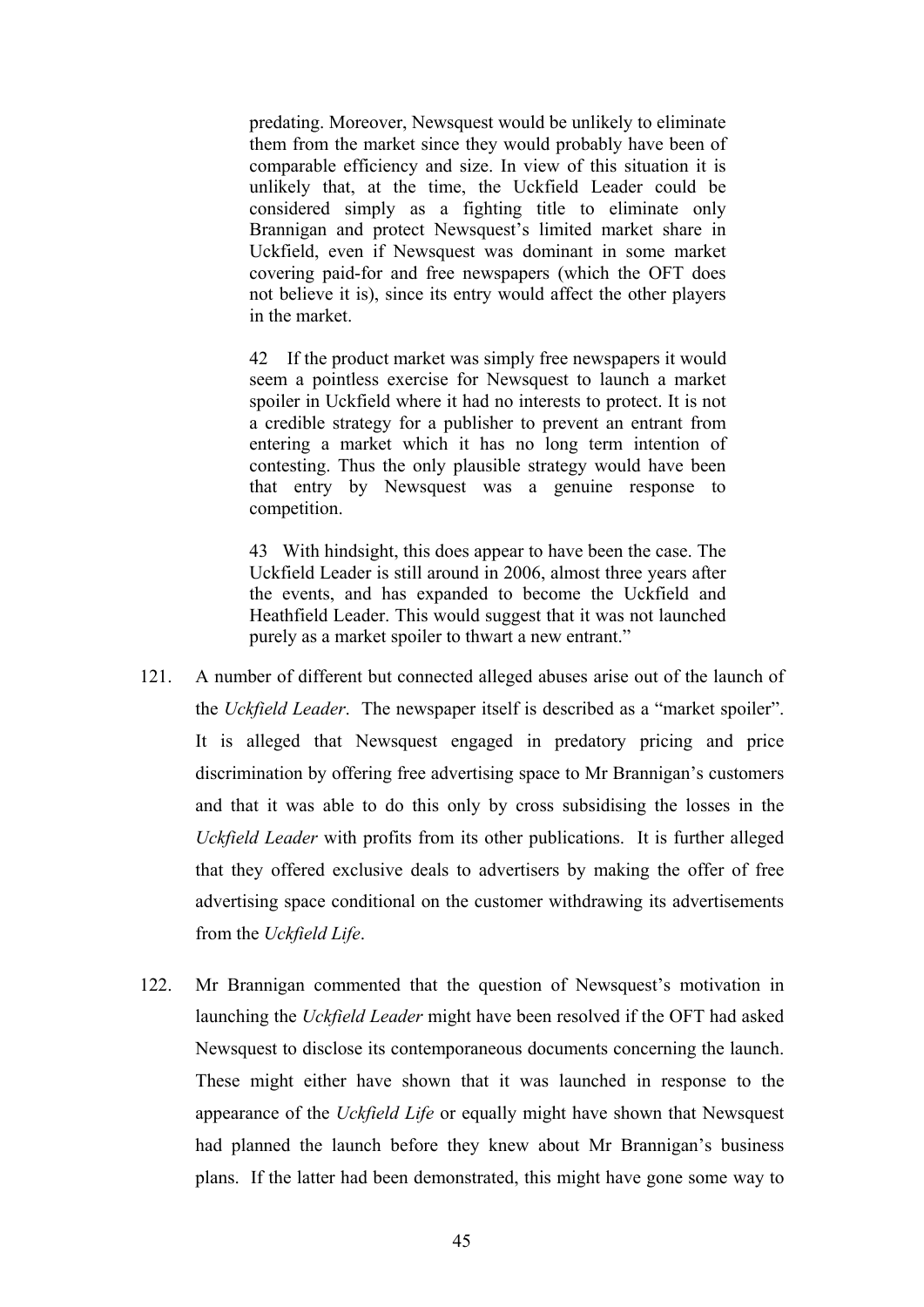dispelling the sense of grievance Mr Brannigan feels about what happened to his business and the OFT's response to his complaint.

- 123. But as it is, we simply do not know how it came about that Newsquest launched their free newspaper. We also do not know whether Mr Brannigan's assertion that it was particularly his customers who were targeted for the free advertising runs is correct. Newsquest might have been able to show that they offered the same introductory deals to all customers regardless of whether they advertised in the *Uckfield Life* or not. The Tribunal concludes that there is not enough evidence to suggest that the OFT has made a material error of law, fact or appraisal when assessing whether the launch of the *Uckfield Leader* was in fact intended as a "market spoiler".
- 124. Further it is difficult to see the business logic in Newsquest which had a readership of only 7 per cent in the Uckfield market launching a market spoiler and attempting to impose customer exclusivity where there were already three other competing papers. Since no inquiries were carried out by the OFT there is no contemporaneous evidence either supporting or refuting Mr Brannigan's assertion that this was done in collusion with Johnston.
- 125. The CC Reports to which Mr Brannigan referred us do not support the contention that the launch of this newspaper by Newsquest was an unusual step for a publisher to take. On the contrary, as discussed earlier, the Reports note that publishers tend to launch new papers in areas where they already have a presence.
- 126. The OFT was right to regard it as relevant that the *Uckfield Leader* was still being published in 2006 and has expanded to become the *Uckfield and Heathfield Leader*.
- 127. Although the Revised Complaint alleges that the fact that the *Uckfield Leader* contained advertising from companies based in Haywards Heath and Burgess Hill rather than from Uckfield businesses, the Tribunal does not regard that as necessarily pointing to an unjustified cross-subsidy of the *Uckfield Leader* by other Newsquest papers. It is not surprising that the initial issues of a new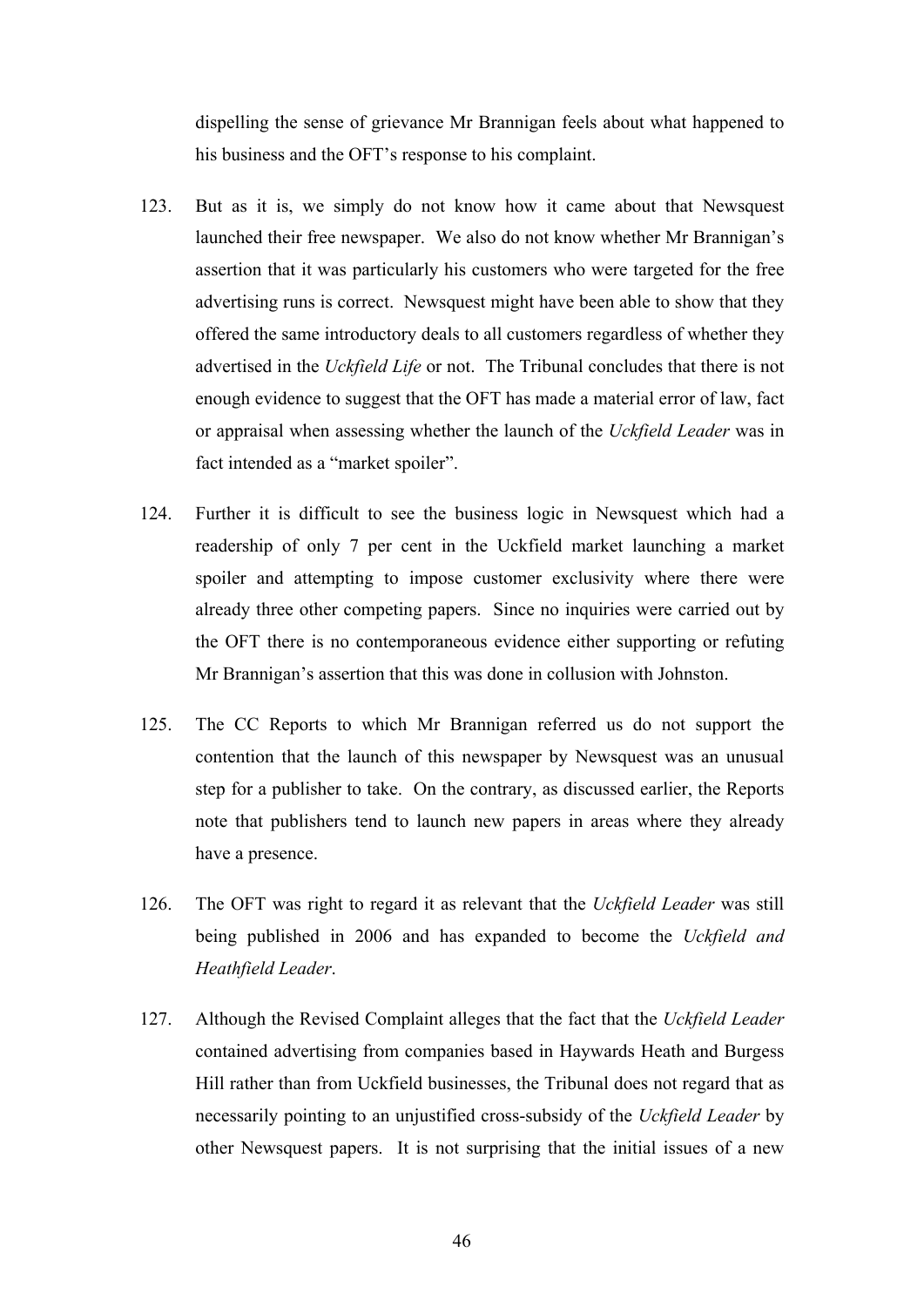local paper have to include some material gathered from other sources whilst the paper builds its local reputation.

- 128. With regard to the sale of advertising below cost, it appears to be accepted by Mr Brannigan that the free advertising offered to the *Uckfield Life's* customers was advertising in the new *Uckfield Leader* rather than in the established paidfor *Argus* newspaper. The OFT concluded that abusive conduct has not been established because short run promotions which often involve selling below average variable costs for a limited period are widely used in many markets especially when a new product is introduced to the market. The OFT cites its draft Guidelines on the *Assessment of Conduct* OFT 414a, paragraph 4.12 in support of its conclusion that "the introduction of a new product is a legitimate commercial reason for pricing below [average variable cost] in order to build up a large enough customer base to allow it to achieve and benefit from economies of scale until profitability is reached".
- 129. The Tribunal leaves open the correctness of the OFT's submissions in this regard.<sup>6</sup> But having regard to the lack of contemporaneous evidence from Newsquest which only the OFT was in a position to gather, the Tribunal cannot conclude that Newsquest's conduct relating to the *Uckfield Leader* constituted an abuse of any of the kinds referred to in paragraph 121, above.
	- *(iv) Other alleged abuses*

<u>.</u>

- 130. The Revised Complaint raised various other matters:
	- (a) defamatory remarks made by both Newsquest and Johnston;
	- (b) targeting by Newsquest's Uckfield Leader of collection points used by Mr Brannigan to distribute the Uckfield Life; and
	- (c) copying Mr Brannigan's editorial material.

<sup>&</sup>lt;sup>6</sup> Recent European case law points in a different direction: see Commission's decision of 16 July 2003 relating to a proceeding under Article 82 EC (Case COMP/38.233 − *Wanadoo Interactive*) [2005] 5 CMLR 120, recital 307 and Case T-340/03 *France Télécom SA v Commission*, judgment of 30 January 2007, paragraph 217. The CFI's judgment is on appeal to the European Court of Justice in Case C-202/07 P *France Télécom SA v Commission* (judgment pending).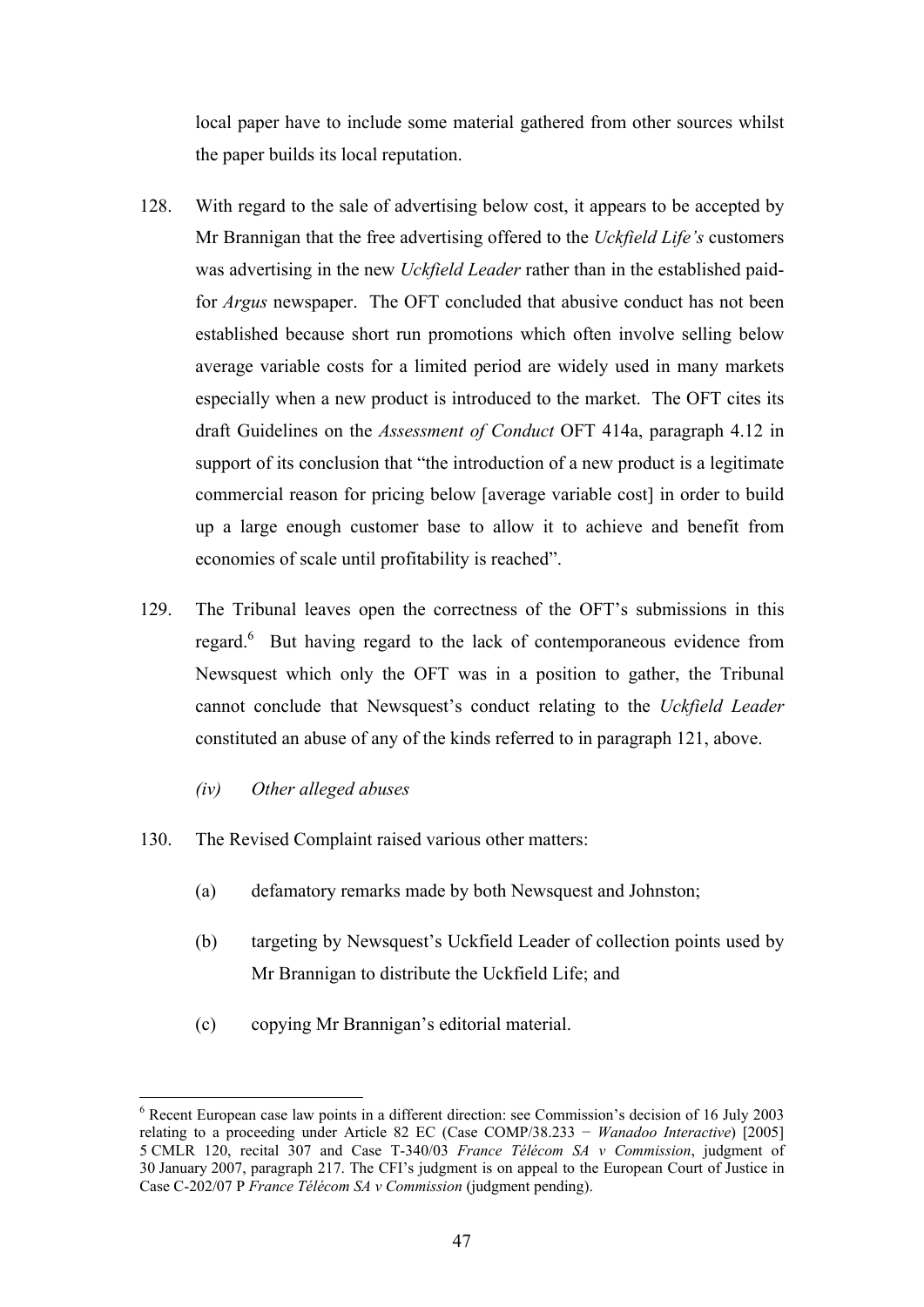131. The Tribunal agree with the OFT's conclusion that it did not have sufficient evidence before it to find that any of this conduct went beyond what would be a permissible competitive response to a market entrant.

### **(3) Infringement of the Chapter I prohibition**

- 132. There were two aspects to the complaint by Mr Brannigan that Newsquest was a party to agreements which infringed the Chapter I prohibition. The first arose from the agreement alleged to have been entered into between Newsquest and some of Mr Brannigan's customers to the effect that they would advertise exclusively with Newsquest's papers, or at least that they would not advertise in the *Uckfield Life*. We agree with the OFT's conclusion that, given Newsquest's low readership in Uckfield it is unlikely that this agreement would fall within the Chapter I prohibition.
- 133. The second aspect concerned the alleged horizontal arrangement between Newsquest and Johnston. Mr Brannigan stated in the Revised Complaint that Newsquest and Johnston "have been strongly rumoured within the industry to have a private cartel agreement concerning areas along the south coast, which is why no spoiler was launched in Lewes also." In any event, we do not think that it was open to the OFT, without undertaking some level of investigation which they declined to do, to conclude that any horizontal agreement existed between Newsquest and Johnston.

### **VII CONCLUSION**

134. The Tribunal unanimously dismisses Mr Brannigan's appeal. Mr Brannigan in his closing remarks at the hearing before us commented that, having regard to the money that the OFT has spent "basically just defending their right not to look into it", he wonders whether some of that money would have been better spent investigating his claims. Mr Brannigan has pursued his case from October 2004 to the present with courtesy as well as diligence and has done his best to cooperate with the OFT as regards the provision of information and lines of inquiry. We can understand his frustration that he is no further forward now than he was when his newspapers first went out of business.